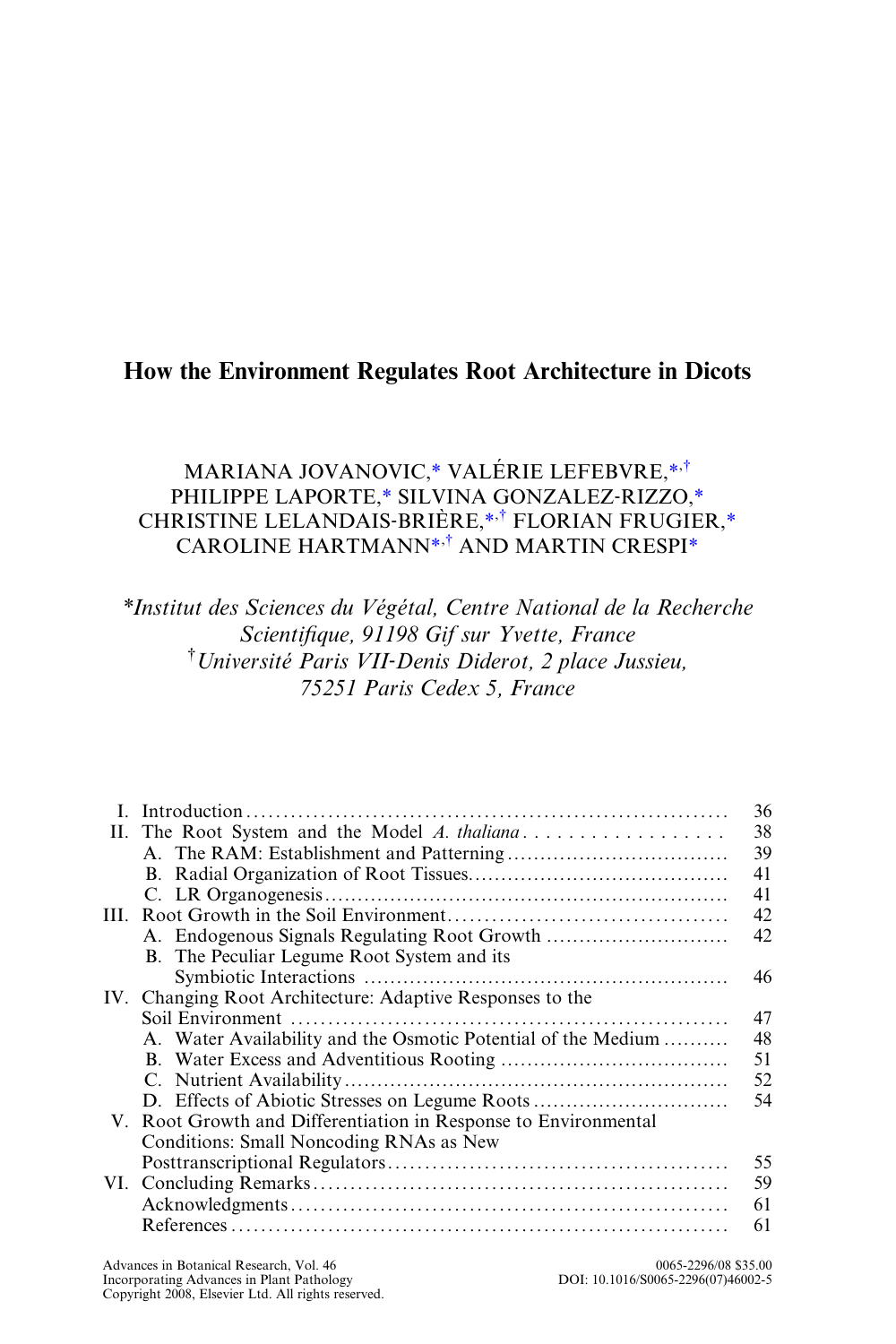## 36 M. JOVANOVIC ET AL.

# ABSTRACT

The efficient acquisition of soil resources (nutrients and water) through the root system is crucial for crop productivity. In order to adapt root growth to the soil environment, plants can optimize their root architecture by initiating primordia and influencing growth of primary roots or lateral roots (LRs). Root architecture results from the integration of genetic programs governing root growth patterns and environmental factors which affect signaling pathways. We review here recent knowledge acquired mainly in Arabidopsis thaliana on primary root and LR development and the impact that different environmental constraints (water, phosphate, nitrate, and sulfate) have on root growth and development. Since Arabidopsis is unable to develop specific organogenesis resulting from symbiotic interactions, we also discuss recent molecular data on the analysis of the nitrogen-fixing symbiotic nodules and their influence on root architecture in legumes. Finally, molecular analysis of the role of noncoding RNAs in environmentally activated signaling pathways will be discussed. These RNAs are emerging as crucial regulators of differentiation and adaptation to environmental conditions.

## ABBREVIATIONS

| abscissic acid                   |
|----------------------------------|
| adventitious root                |
| brassinosteroids                 |
| cortical cell                    |
| cytokinin                        |
| initial cell                     |
| lateral root                     |
| microRNA                         |
| nitrogen                         |
| natural antisense-mediated siRNA |
| nonprotein coding RNA            |
| phosphate                        |
| quiescent center                 |
| quantitative trait locus         |
| root apical meristem             |
| reactive oxygen species          |
| sulfur                           |
| small interfering RNA            |
| <i>trans</i> -acting siRNA       |
|                                  |

## I. INTRODUCTION

Plant development after germination is essentially derived from stem cells localized in two apical regions formed during embryogenesis, the shoot and root apical meristems. This particular characteristic allows plants, which are sessile organisms, to adapt their morphology and consequently organ development to environmental conditions. The root system, which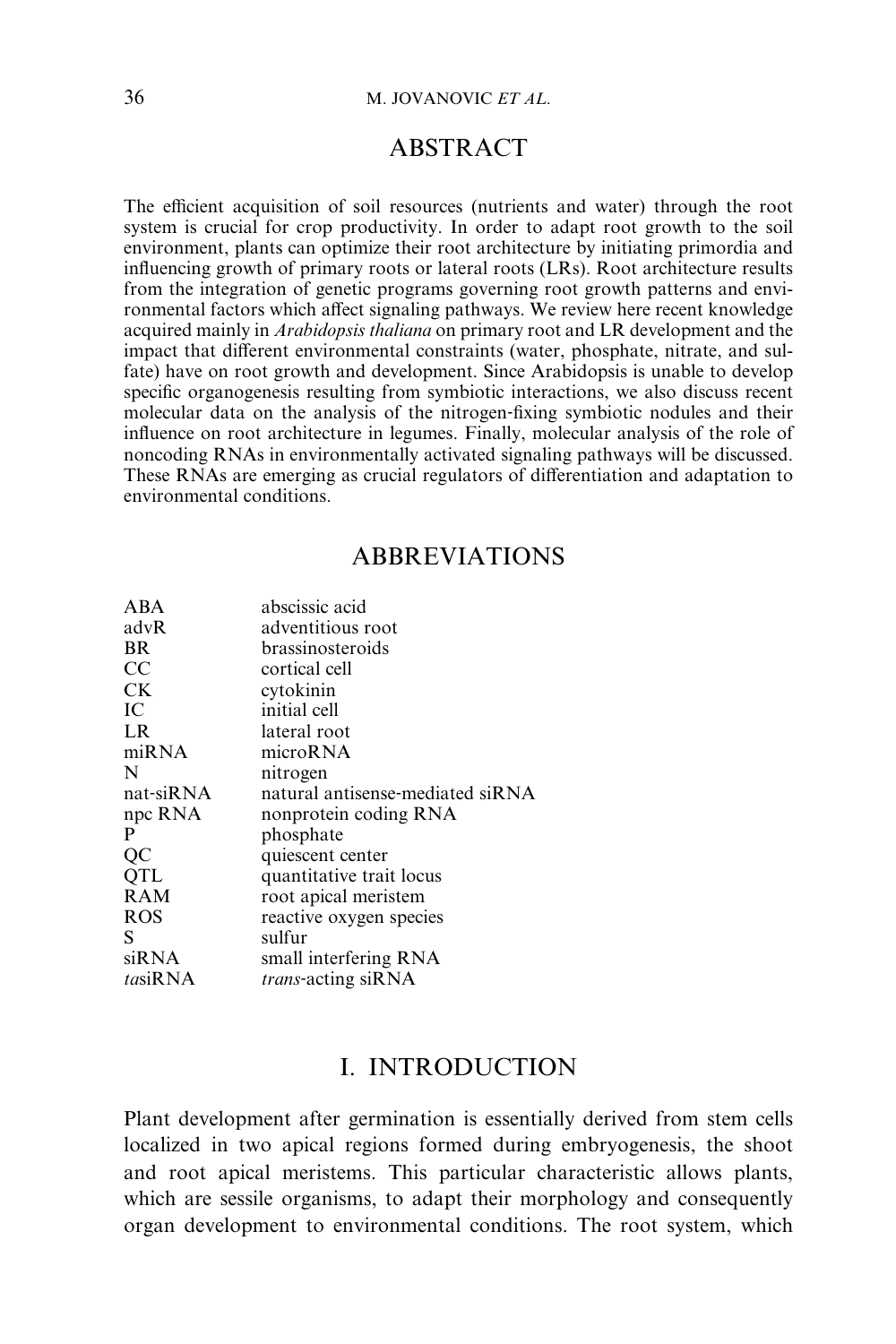shows indeterminate growth, plays a crucial role in the survival of land plants under a wide variety of conditions. It assures two main functions: the anchorage to the soil and the exploration thereof for water and mineral nutrients. The root system has therefore a major impact on crop yield and productivity [\(Lynch,](#page-27-0) 1995). Moreover, the root is a remarkable example of developmental plasticity: its spatial configuration (number and length of lateral organs), so-called architecture, varies greatly, depending on the plant species, soil composition, and, particularly, on water and mineral nutrients availability. Thus, extensive morphological differences (in size, number, and distribution of lateral root organs) are observed in genetically identical plants cultivated under different nutritional conditions ([Lopez](#page-27-0)-[Bucio](#page-27-0) et al., 2003). An optimal adaptation of root architecture to the soil allows plants to recover efficiently critical resources and increase their ecological fitness when these resources are limited. Understanding the molecular mechanisms governing such developmental plasticity is therefore likely to be crucial for crop improvement in sustainable agriculture.

Root architecture is under the coordinated control of both genetic endogenous programs regulating growth and organogenesis and the action of abiotic and biotic environmental stimuli. The mature root system therefore results from the integration of intrinsic and extrinsic signals ([Malamy,](#page-27-0) 2005). Their interactions however complicate the dissection of specific transduction pathways involved in root growth and development. Such complex traits likely depending on multiple genes may be efficiently analyzed through quantitative genetics. For instance, in the model plant Arabidopsis thaliana and in maize, a largely cultivated cereal species, quantitative trait loci (QTL) linked to root architecture have been identified [\(Mouchel](#page-27-0) et al., 2004; [Tuberosa](#page-27-0) et al., 2002a,b).

In this chapter, we discuss the influence of the soil environment on root growth and differentiation through its action on existing and *de novo* meristems. First, we will briefly describe the Arabidopsis model root system and its main features: the root apical meristem (RAM) and lateral roots (LRs). In the wild, plant roots are surrounded by microorganisms in the rhizosphere that can modify their architecture. Unfortunately, A. thaliana is not able to form symbioses, although root symbiotic associations are essential to more than 80% of higher plants (Hirsch and [LaRue,](#page-27-0) 1997). Hence, a second part of this chapter will be dedicated to the symbiotic associations of legumes with bacteria, collectively called rhizobia. These bacteria modify the root system by inducing the formation of new meristems which form root nodules that are able to fix nitrogen (N). This allows legumes to grow in N‐poor soils (Crespi and [Galvez,](#page-27-0) 2000; Stacey et al., 2006). In contrast, mycorrhizal associations between fungi and plant roots allowing the expansion of the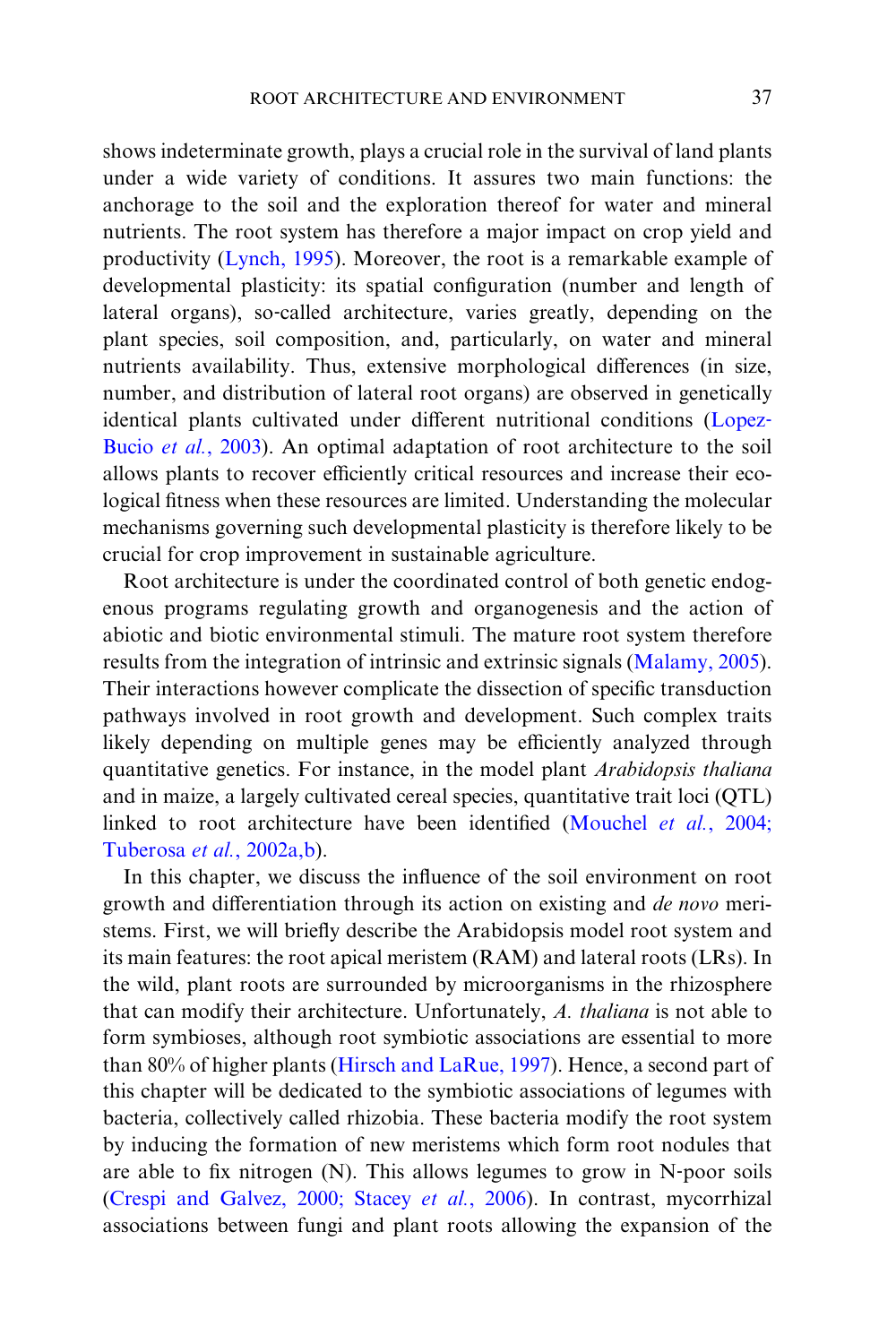explored soil volume will not be discussed here as they do not imply the formation of new meristems. Recent reviews are available on this subject [\(Brachmann,](#page-27-0) 2006; Gianinazzi‐Pearson et al., 2007; Graham and Miller, 2005; [Harrison,](#page-28-0) 2005; Wang and Qiu, 2006) as these associations may have been critical for the colonization of the land by plants early in evolution and have a major impact on root metabolism and architecture. Furthermore, we will not describe here the effects of plant growth-promoting rhizobacteria (PGPR) in promoting LR development since an excellent review in this issue is dedicated to this topic ([Molina](#page-34-0)‐Farero et al., 2007). In a third part of this chapter, we will emphasize on the impact of certain soil resources and their availability on the modification of the root system growth. Finally, we will focus on the recent work on RNA‐mediated posttranscriptional regulation, which may be crucial in root differentiation, auxin signaling as well as biotic and abiotic interactions, to further apprehend the diverse mechanisms involved in the formation of a root system.

# II. THE ROOT SYSTEM AND THE MODEL A. THALIANA

Arabidopsis displays a typical allorhizic root system: the primary root is derived from the embryonic root and the development of LRs is initiated from a specific set of cells located in the pericycle of the primary root. Adventitious roots (advRs) can also appear, under particular culture conditions, differentiating from pericycle cells at the hypocotyl–root junction [\(Sorin](#page-27-0) et al., 2005). Arabidopsis roots, like most monocots and dicots, comprise three zones: (1) the distal root apex, consisting of the root cap that protects the underlying RAM, where cells divide actively; (2) an elongation zone above the RAM, where cells expand mainly in a longitudinal direction; and (3) a differentiation zone.

Roots are composed of concentric cell layers originating from the RAM [\(Fig.](#page-27-0) 1). The Arabidopsis epidermal cell layer (the most external) presents a specific pattern of root hair distribution, with a defined alternation of atrichoblast and trichoblast cell files (corresponding to non‐hair‐forming and hair-forming cells, respectively) (Dolan and [Costa,](#page-27-0) 2001).

The two inner layers, called cortex and endodermis, which envelop the stele, consist each of a single cell file (Benfey and [Scheres,](#page-27-0) 2000). Even though the Arabidopsis root patterning is generally conserved, many variations in root anatomy exist. For example, in legume roots, the epidermal cell files show no specific root hair patterning and the cortex consists of three to five cell layers, usually defined as outer, middle, and inner cortex ([Gage,](#page-27-0) 2004).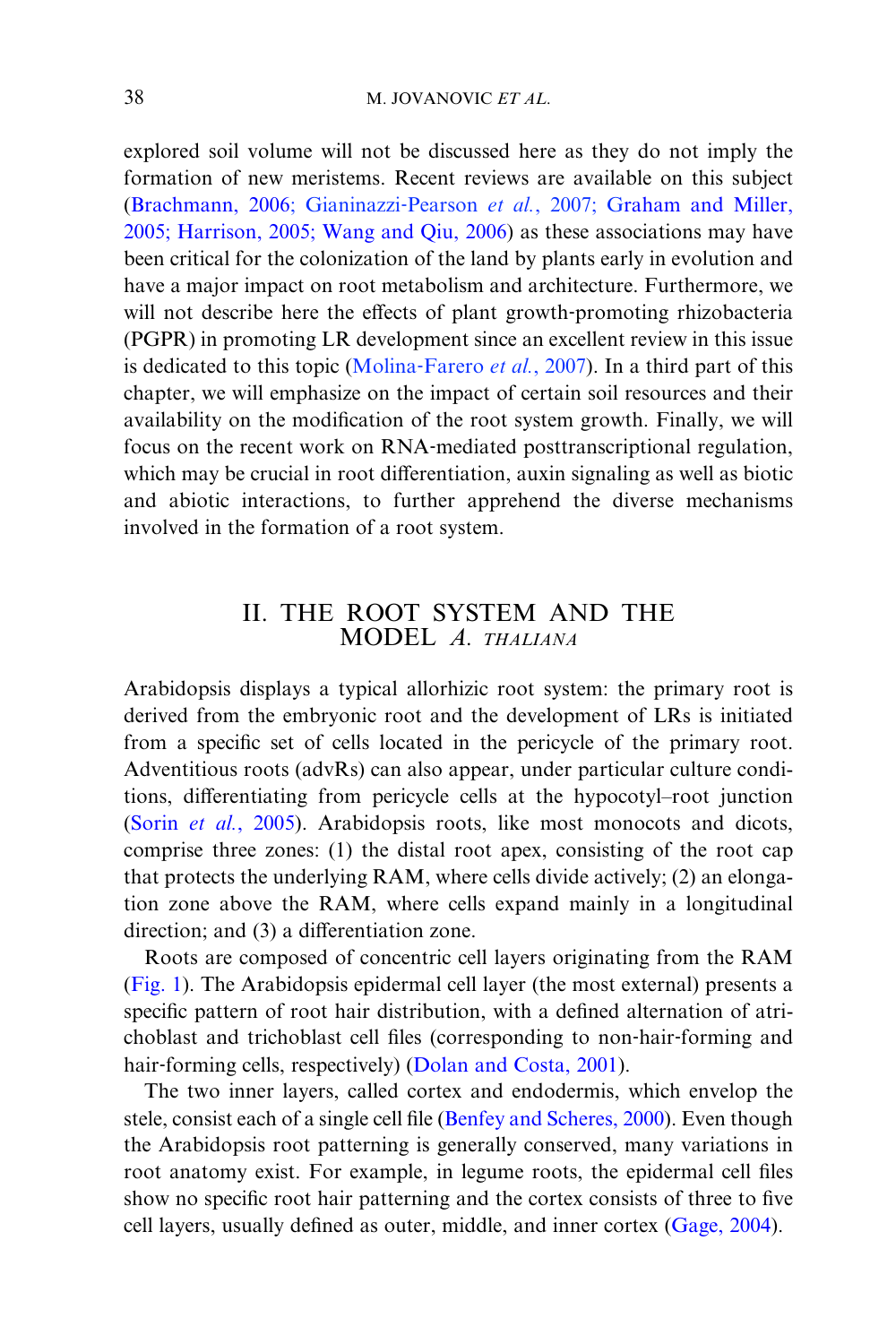

Fig. 1. Schematic representation of primary root cell lineage and LR formation.

#### A. THE RAM: ESTABLISHMENT AND PATTERNING

The RAM of angiosperms comprises a slowly dividing quiescent center (QC), which is surrounded by mitotically active initial cells (ICs) that give rise to the different cell types constitutive of root tissues and therefore could be considered as stem cells (Fig. 1; Benfey and [Scheres,](#page-27-0) 2000). Plant and animal stem cells develop in a microenvironment, the stem cell niche, where they can be auto-maintained in a nondifferentiated state through the action of diverse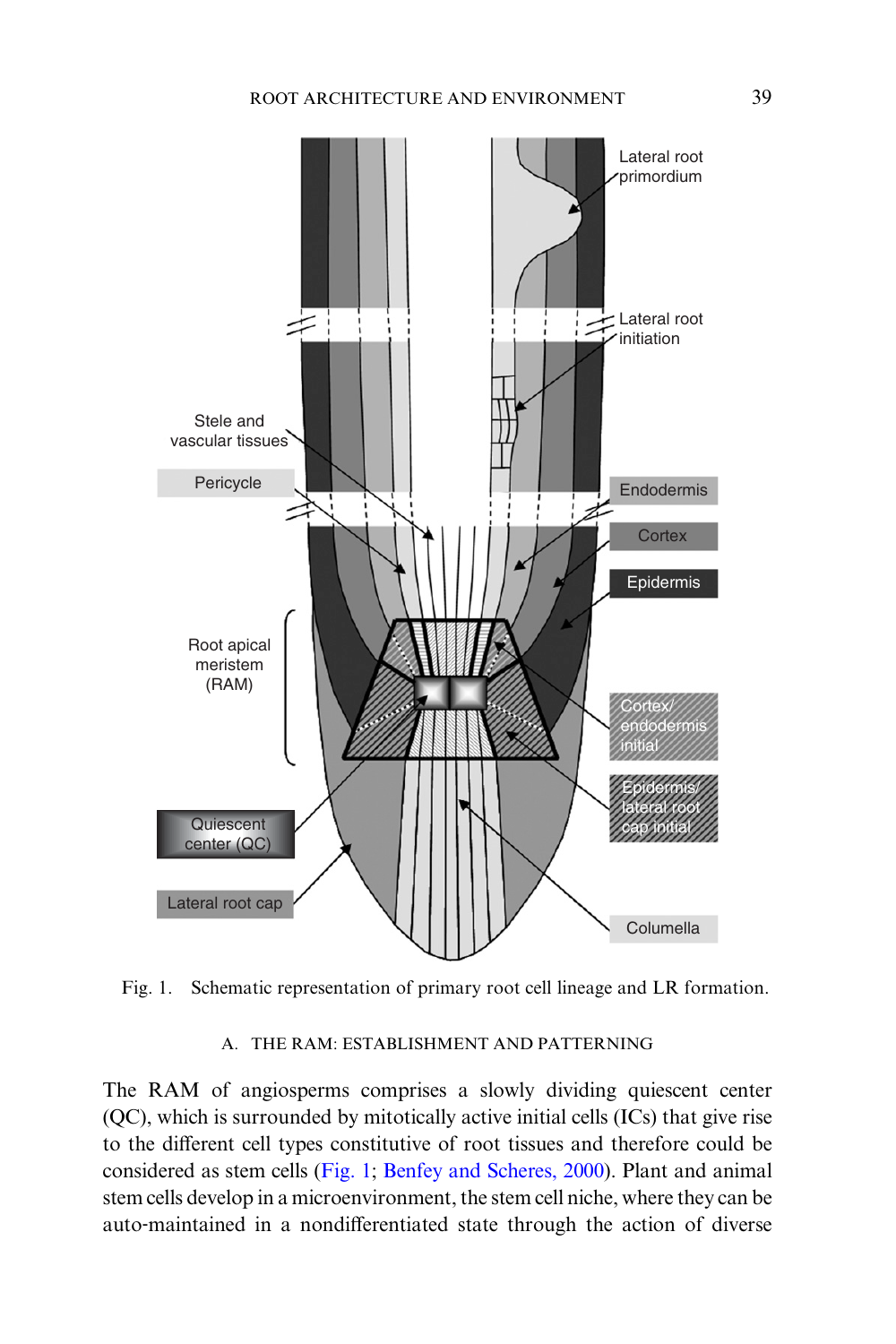signals (Singh and [Bhalla,](#page-27-0) 2006). In Arabidopsis, the QC consists of 4 cells surrounded by 1 IC layer, whereas in maize, 800–1200 cells may compose the QC, surrounded by several hundred ICs [\(Feldman,](#page-27-0) 1994). After each IC division, one daughter cell leaves the RAM, becomes isolated from the stem niche signal(s), and then starts differentiation. To better understand QC function, Nawy et al. [\(2005\)](#page-35-0) used microarrays to determine the expression pattern of its four cells. They first generated a transgenic line expressing a marker under the control of a *cis*-regulatory sequence belonging to the gene encoding the MADS box transcription factor AGL42, expressed in the QC. Using cell-sorting of root protoplasts, cells expressing this construct were used in a transcription profiling experiment that demonstrated the enrichment of 290 genes belonging to 3 major functional categories: (1) hormonal signaling [auxin: 5 genes, gibberellin (GA): 3 genes, and brassinosteroid (BR): 1 gene]; (2) transcription factors (37 genes); and  $(3)$  metabolism  $(63$  genes). The absence of phenotypes for mutants affected in 11 of the QC-enriched transcription factors suggests functional redundancies between them, likely to assure root growth and survival.

RAM specification occurs very early in embryo development with differentiation of the hypophysis, the apical cell of the suspensor ([Benfey](#page-27-0) and [Scheres,](#page-27-0) 2000). Auxin appears to be essential for this process as many auxin‐related mutants, such as monopteros (mp), bodenlos (bdl), and auxin transport inhibitor resistant  $1$  (tir1) and related tir1/afb1-3 (auxin signaling  $F$ -box gene 1, 2, and 3) quadruple mutant, are unable to specify the hypophysis and then to form the embryonic RAM. The auxin flux coming from the apical region of the embryo into the hypophysis leads to TIR1 (and related redundant AFBs) pathway activation and induction of auxin‐response genes such as PIN genes (coding for auxin efflux carriers), whose products will increase auxin transport and accumulation into the hypophysis to further differentiate this cell ([Benkova](#page-27-0) et al., 2003). After division, the hypophysis generates the QC and part of the root cap. RAM differentiation is under auxin control and involves a complex network of interactions in order to maintain the stem cell niche in the distal part of the root [\(Aida](#page-27-0) et al., 2004).

The RAM has two functions: (1) determination of the root patterning, through IC stereotyped divisions, leading to the formation of the different root cell files and (2) auto-maintenance of stem cells to allow later postembryonic root growth. Two GRAS transcription factors, SCARECROW (SCR) and SHORT ROOT (SHR), have been associated with RAM maintenance: indeed, root growth is delayed in scr and shr mutants due to the lack of one IC formation, leading to the absence of endodermal cell files(Di [Laurenzio](#page-27-0) et al., 1996; [Helariutta](#page-27-0) et al., 2000; Scheres et al., 1995). Although SHR proteins control SCR expression, QC function cannot be completely rescued when the SCR protein is overexpressed in an shr background. [Levesque](#page-27-0)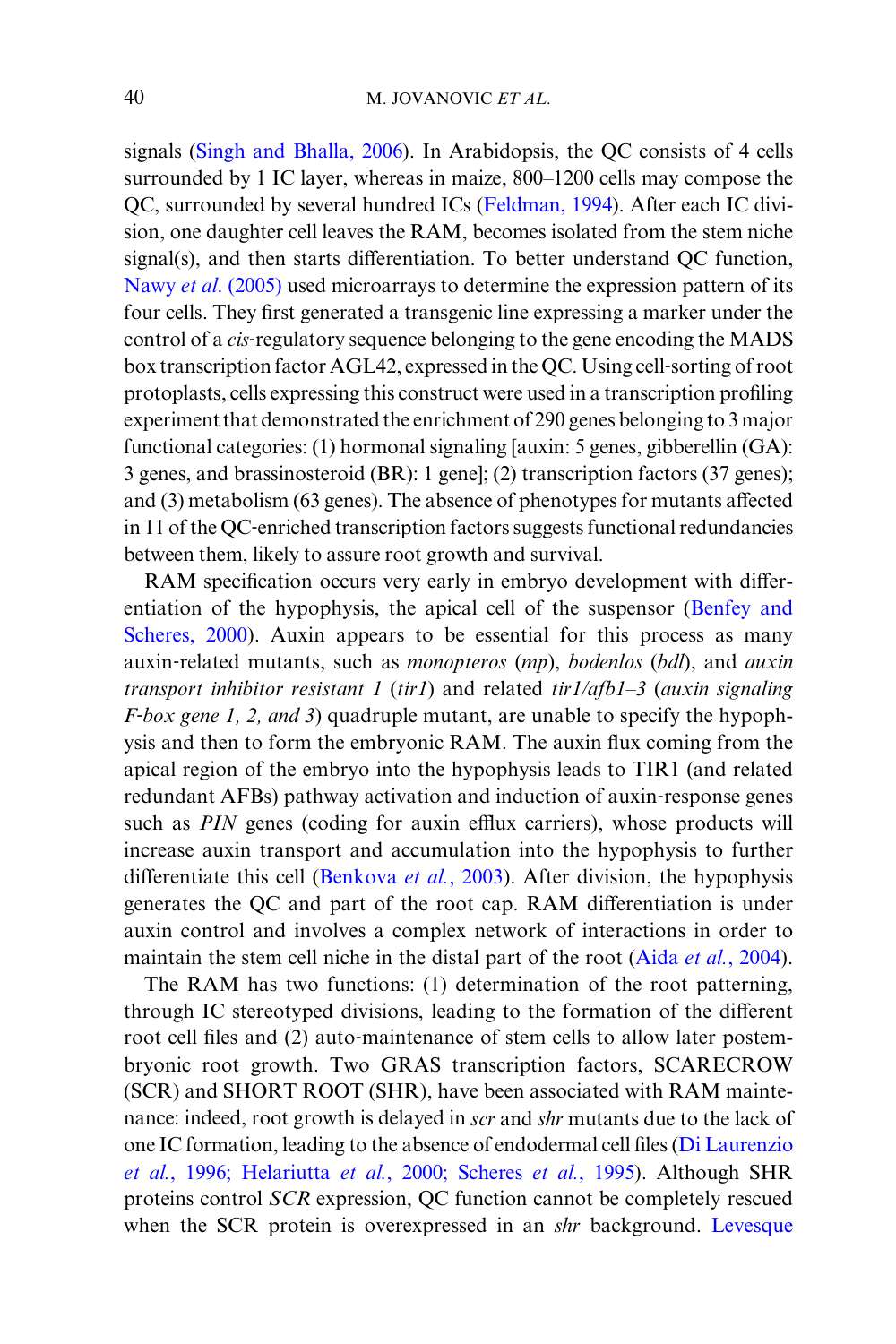et al. [\(2006\)](#page-27-0) have identified eight potential targets for SHR using microarrays analyses. Thus, SHR not only controls SCR, but certainly acts on other genes to regulate IC differentiation.

#### B. RADIAL ORGANIZATION OF ROOT TISSUES

Arabidopsis roots can be viewed as a set of concentric cylinders. As mentioned earlier, the epidermal cells form trichoblasts and atrichoblasts. With respect to the position of the neighboring cortical cells (CCs), contact of one epidermal cell with only one CC would lead to an atrichoblast fate, while contact with two CCs would lead to a trichoblast fate ([Berger](#page-27-0) *et al.*, 1998). A whole regulatory network of transcription factors and, more recently, chromatin organization (at least at some loci like GLABRA 2) have been involved in signaling the positional information defined by CCs ([Bernhardt](#page-27-0) et al., 2003; Costa and [Shaw,](#page-27-0) 2006). The cortical and endodermis cell files originate from the asymmetrical division of a single IC. The SHR and SCR transcription factors are involved in this specification event, and SHR synthesized in the stele may diffuse into the endodermis to regulate  $SCR$ expression. This movement may be linked to cell specification in the radial axis of the root ([Gallagher](#page-27-0) et al., 2004).

#### C. LR ORGANOGENESIS

In dicots, the root system is constituted by the primary root and several orders of LRs, which are produced throughout the plant's life. Root system architecture is dependent on the number and size of LRs. LR development  $(Fig. 1)$  $(Fig. 1)$  $(Fig. 1)$  can be divided in different steps: primordium initiation and development, emergence, and meristem activation. LR initiation is the key element for LR development. It occurs strictly acropetally; for example, a primordium is always initiated in a more distal root portion relatively to already initiated LRs and de novo initiation is not possible between two LRs primordia or two mature LRs. Moreover, branching capacity may be accession specific [\(Dubrovsky](#page-27-0) *et al.*, 2006).

Pericycle founder cells, from which the LRs originate, are peculiar cells that retain the ability to dedifferentiate and divide—a characteristic of stem cells—even after leaving the RAM (Beeckman *et al.*, 2001; [DiDonato](#page-27-0) *et al.*, 2004; [Dubrovsky](#page-27-0) et al., 2000). This particular cell population accounts mainly for the extensive developmental plasticity of the root and may be responsive to both an endogenous control and environmental cues. How the competence of the founder cells is determined remains still unknown. In Arabidopsis, the root primordium originates from at least three founder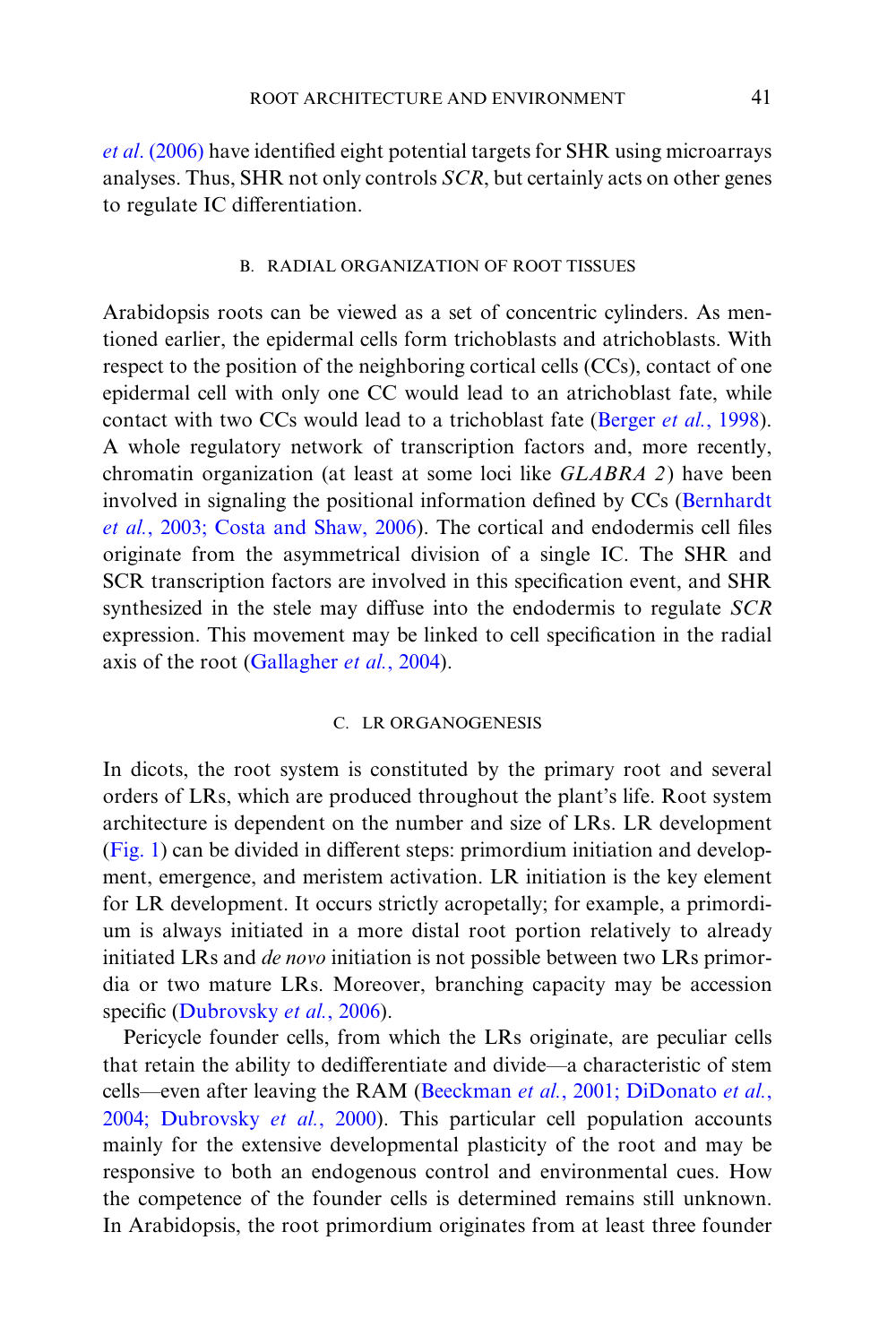cells [\(Fig.](#page-27-0) 1) undergoing first anticlinal divisions in front of protoxylem poles [\(Malamy](#page-27-0) and Benfey, 1997a,b). This event is essential to LR initiation: alf4 mutant (aberrant lateral root formation 4), which is blocked in the LR initiation, has lost its capacity to maintain pericycle cells in a mitotically active state [\(DiDonato](#page-27-0) et al., 2004); this has been nicely shown using the CycB1;1 marker gene (only expressed around the G2/M cell cycle transition) [\(Fukaki](#page-27-0) et al., 2002). As well, the dominant mutation slr‐1 (solitary root‐1) affected in IAA14 (a member of the AUX/IAA protein family) cannot develop LRs due to a lack of early cell divisions [\(Fukaki](#page-27-0) et al., 2002).

Unlike Arabidopsis, LR primordia of other angiosperms arise from peri-clinal divisions, and sometimes in front of protophloem pole ([Mallory](#page-27-0) et al., [1970\)](#page-27-0). After the primordium has been formed inside the parental root, cell elongation is responsible for its emergence outward. The LR meristem seems identical to the embryonic RAM. Mutant analyses indeed revealed that abnormalities found in embryonic roots were also found in LR primordia [\(Helariutta](#page-27-0) et al., 2000; Wysocka‐Diller et al., 2000).

## III. ROOT GROWTH IN THE SOIL ENVIRONMENT

Root growth in the soil is regulated by endogenous signals that maintain RAM activity and patterning as well as contribute to the generation of new LRs. Among them, auxin plays a crucial role, although other hormones contribute to the overall root architecture. We will emphasize here on the role of hormone signals in this regulation based on molecular genetic studies mainly in Arabidopsis. However other signals, such as the redox status, may also play significant roles in root growth and development. For example, the RAM is highly sensitive to glutathione levels: in the root meristemless 1 mutant (rml1), which presents a short root phenotype, the mutated protein catalyzes the first step of glutathione biosynthesis, and the root growth defects have been correlated with a very low level of glutathione ([Vernoux](#page-27-0) *et al.*, 2000). Combined analyses of different accessions or mutants affected in root architecture under various environmental conditions allowed to identify several hormone signaling pathways and even QTL that regulate LR size and distribution (De Smet et al., 2006; Fitz Gerald et al., 2006; [Loudet](#page-27-0) et al., 2005).

## A. ENDOGENOUS SIGNALS REGULATING ROOT GROWTH

Auxin, the major determinant of root growth, actively participates in embryonic and postembryonic root development as well as gravitropism. It can be synthesized in seedlings either in the aerial parts of the plant or at the tips of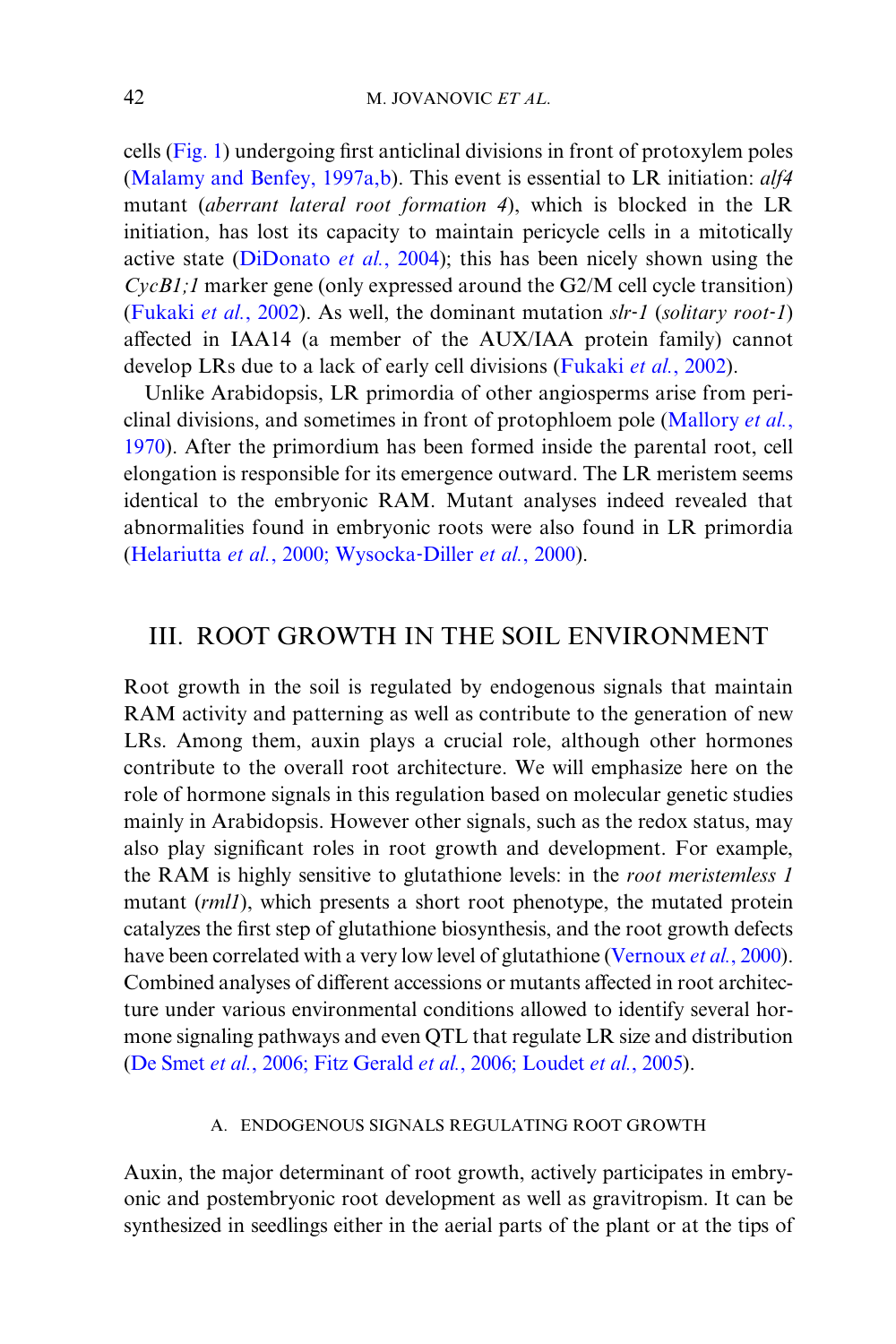primary roots and LRs [\(Ljung](#page-27-0) *et al.*, 2005). The auxin fluxes, which are under a variety of controls involving PIN as well as AUX1 influx carrier genes, con-verge to the RAM ([Friml](#page-30-0) et al., 2006). In all the species studied so far, inhibition of auxin transport leads rapidly to a decrease in primary root growth ([Blilou](#page-27-0) et al., 2005). In certain Arabidopsis pin mutants, auxin distribution is altered and root growth is slightly affected, suggesting functional redundancies between PIN proteins [\(Friml](#page-30-0) *et al.*, 2006). To further characterize the role of five of these genes during growth and root patterning, Blilou *et al.* [\(2005\)](#page-27-0) used various combinations of double, triple, and quadruple pin mutants (pin1 to pin4 and pin7). This elegant work confirmed that PINs collectively control auxin distribution in the root and that the circulating flow of this hormone regulates meristem size. Moreover, this study showed that cell division and elongation are controlled by modulation of auxin distribution. The AUX1 (AUXIN RESISTANT 1) influx carrier is also involved in the regulation of auxin fluxes at the root tip and has been mainly described as critical in the root cap as well as in the epidermis to allow root gravitropic responses ([Bennett](#page-27-0) et al., 1996; De Smet et al., 2007; [Sieberer](#page-27-0) and Leyser, 2006; Swarup et al., [2005](#page-27-0)). The major role of auxin in LR initiation and development has been known for years; indeed, both an exogenous application or an endogenous overaccumulation of auxin via plant transformation cause an increase in LRs number [\(Boerjan](#page-27-0) et al., 1995; Celenza et al., 1995). Furthermore, a disturbed polar auxin transport between the stem and the primary root completely blocks the initiation of LRs ([Reed](#page-27-0) et al., 1998). Several mutants altered in the transport, signaling, or homeostasis of auxin are also affected in LR initiation and emergence ([Casimiro](#page-27-0) et al., 2003; De Smet et al., 2006). For instance, the  $aux1$  mutant is affected in promotion of LR development and their positioning along the parental root (De Smet et al., 2007; [Marchant](#page-27-0) et al., [2002](#page-27-0)). AUX1 action in LR cap and/or epidermis induces priming of pericycle cells in the meristem. Moreover, specific PIN members may be linked to LR organogenesis [\(Benkova](#page-27-0) et al., 2003). In addition, alf3 mutants (aberrant lateral root formation 3) do not seem able to activate the growth of the LR meristem. Although the function of  $ALF3$  is not known, the wild-type phenotype can be restored by an exogenous supply of auxin, suggesting a role for this gene in hormone production or accumulation ([Celenza](#page-27-0) et al., 1995). Finally, AUX/IAAs (a 29 members' multigene family) and ARFs (23 members) show a large diversity of expression patterns in different root domains and root cell types, likely determining the global action of auxin on root development [\(Remington](#page-27-0) et al., 2004). SOLITARY-ROOT/IAA14 as well as NPH4/ARF7 and ARF19 and their recently identified direct regulatory targets LBD16/ASL18 and LBD29/ASL16 (LATERAL ORGAN BOUNDARIES‐ DOMAIN/ASYMMETRIC LEAVES2‐LIKE) have been involved in the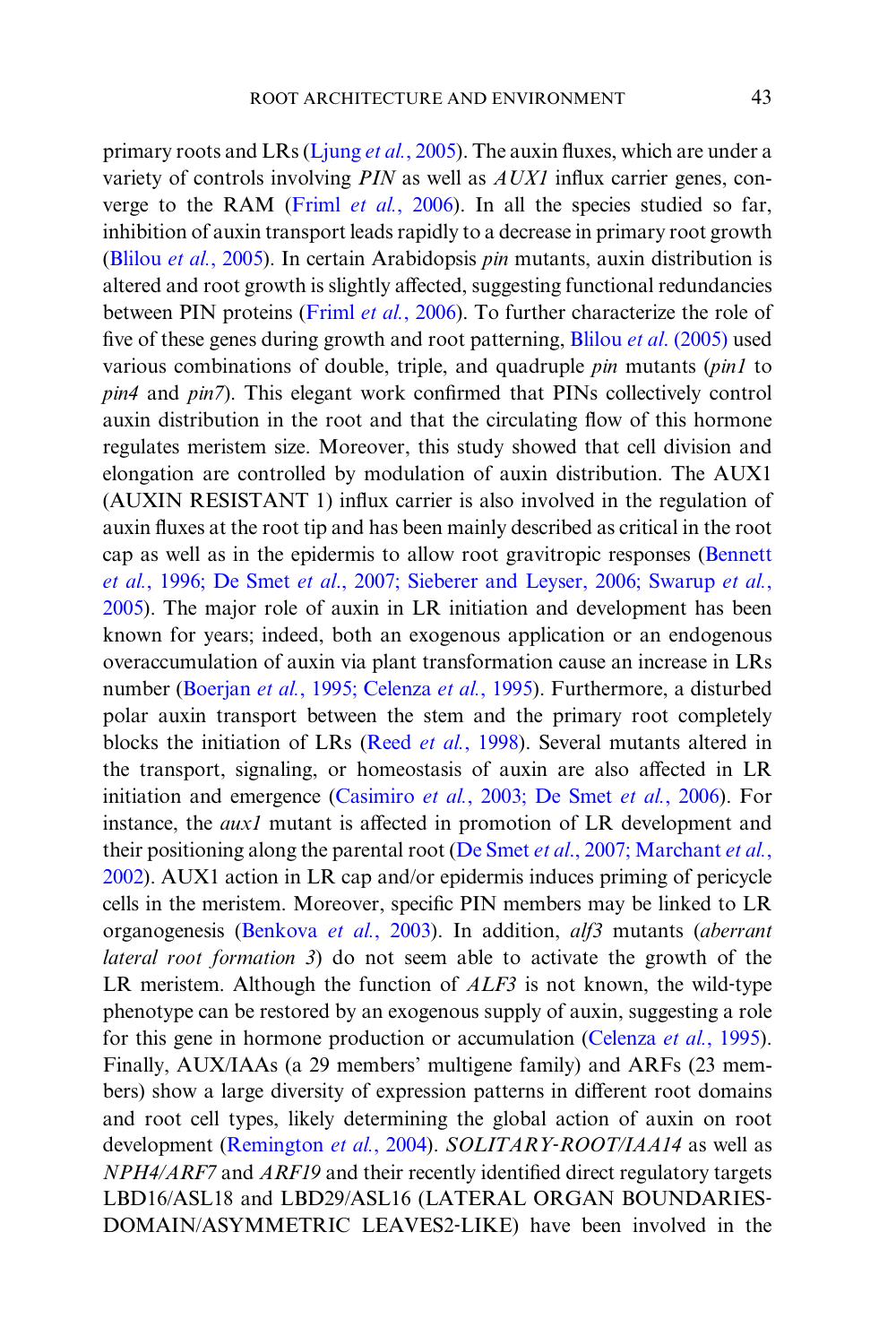control of LR initiation, and transcriptome analyses revealed that several  $ARFs$ and AUX/IAAs are among the earliest activated genes during LR initiation (Fukaki et al., 2005; [Okushima](#page-27-0) et al., 2007; Vanneste et al., 2005; Wilmoth et al., [2005](#page-27-0)).

AUX/IAA genes show a very early response to auxin and encode proteins present at low concentrations, with a short half‐life, generally localized in the nucleus where they act as negative regulators of auxin‐response genes [\(Abel](#page-27-0) et al., [1994](#page-27-0)). Notably, AUX/IAA can form heterodimers with ARFs, transcription factors that recognize, in a hormone‐independent manner, the auxin‐response elements (AREs) present in auxin‐inducible genes ([Ulmasov](#page-27-0) et al., [1999](#page-27-0)). Indeed, BDL/IAA12 and MP/ARF5 antagonistic proteins have been shown to interact in vivo in the embryo (Berleth and Jürgens, 1993; [Hamman](#page-27-0) et al., 2002). AUX/IAA-ARF dimers subsequently repress transcription of these genes. Fixation of auxin on the F-box protein then stimulates interaction between  $SCF^{TR}$  E3 ubiquitin ligase complex and the AUX/ IAA, via the recognition of the ''degron'' motif. The ubiquitinated AUX/ IAA proteins are finally degraded by the 26S proteasome and the promoter‐ associated ARFs, thus relieved from inhibition, promote transcription of the downstream genes. TIR1, inside the SCFTIR complex, corresponds to one of the long‐awaited auxin receptors [\(Dharmasiri](#page-27-0) et al., 2005; Kepinski and [Leyser,](#page-27-0) 2005). Recently, some ARFs and certain auxin‐related F‐box have been shown to be regulated by microRNAs (miRNAs) or tasiRNAs (trans‐acting siRNAs) posttranscriptional mechanisms, and this regulation is crucial for postembryonic root development (see [Section](#page-20-0) V).

BRs play multiple roles in cell elongation, senescence, photomorphogenesis, and stress responses in plants ([Nemhauser](#page-27-0) and Chory, 2004). A link between auxin and BR signaling pathways has been described, and microarray data analysis also strongly suggests that both pathways converge to regulate the expression of similar target genes (Goda et al., 2004; [Nemhauser](#page-27-0) et al., [2004\)](#page-27-0). The nuclear protein BRX (BREVIS RADIX), which is involved in the regulation of transcription, seems to be one of the cross talk elements between these two hormonal pathways [\(Mouchel](#page-27-0) et al., 2004, 2006). The brx mutant is strongly affected in its root growth, with few and small root cells as well as a smaller RAM than the wild type [\(Mouchel](#page-27-0) et al., 2004). As already mentioned, a reduced meristem size could be a consequence of an altered auxin transport [\(Blilou](#page-27-0) et al., 2005). Transcriptome analysis showed that up to 15% of the transcriptome is affected in  $brx$  roots. Notably, the expression of three genes [PIN3, PIN4, and PGP4 (ATP-BINDING CASSETTE P GLYCOPROTEIN) involved in auxin flow at the root tip is reduced. Moreover, the transcripts corresponding to CONSTITUTIVE PHOTOMORPHOGENESIS AND DWARF (CPD) are barely detectable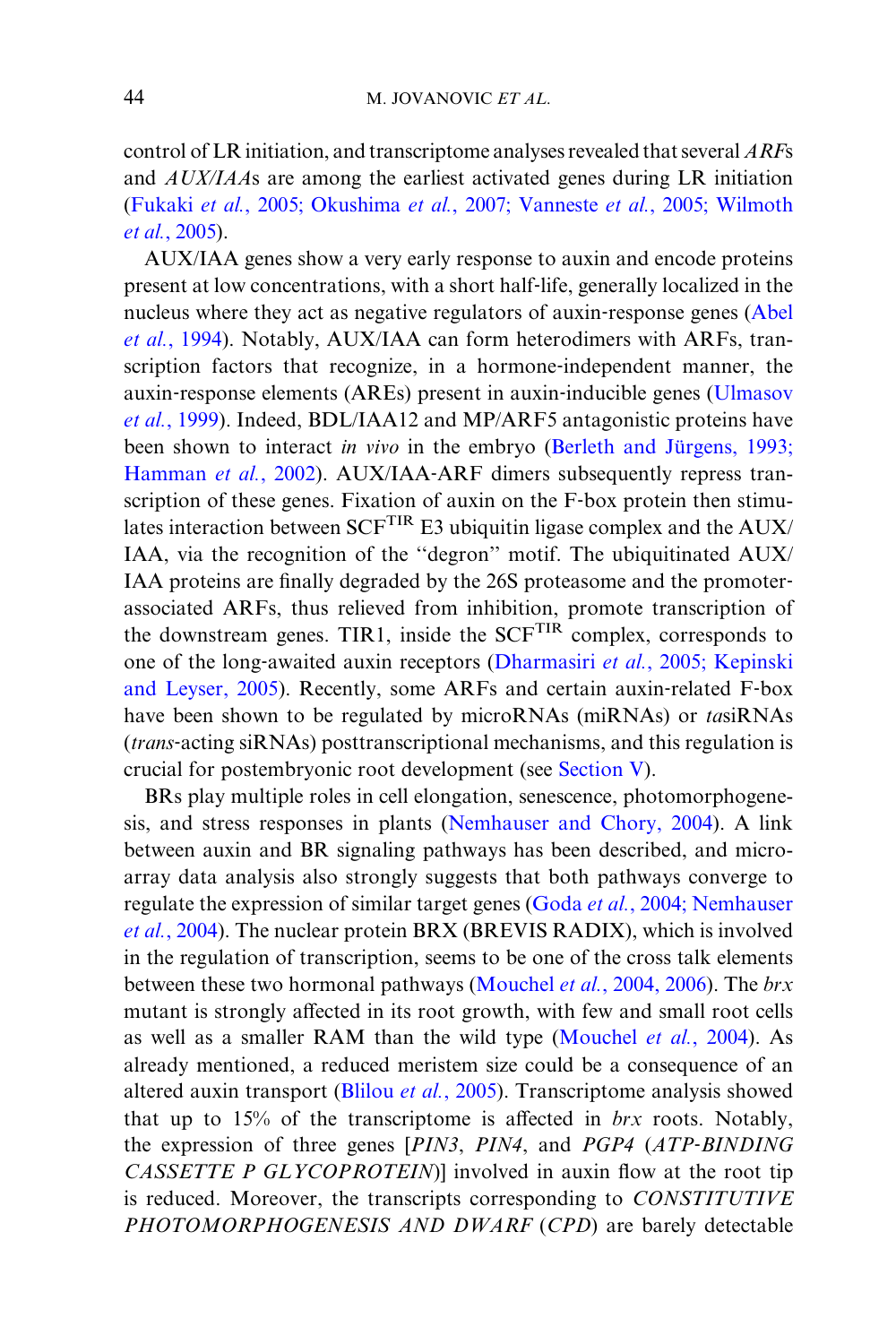in the brx mutant roots. The CPD enzyme catalyzes a limiting step in the biosynthesis of brassinolide, the predominant BR in Arabidopsis. This study shows that during root growth, BRX is responsible for both BR level regulation and auxin signaling [\(Mouchel](#page-27-0) *et al.*, 2006).

Cytokinins (CKs) are involved in many developmental processes and in cell division control. CK synthesis occurs mainly in root tips, even though the expression of isopentenyltransferases (IPTs), a key biosynthesis enzyme, has been detected in other plant organs ([Miyawaki](#page-27-0) et al., 2004). Overexpression of IPTs or CKX (CYTOKININ OXIDASE) involved in CK degradation leads to modifications in the CK pool, correlated with root developmental defects. CKX-overexpressing plants have indeed an increased root length and more LRs [\(Werner](#page-27-0) et al., 2001, 2003). Recently, it has been observed that the CK receptor CRE1/AHK4 (CYTOKININ RESPONSE 1/ HISTIDINE KINASE 4) and many response regulator (RR) genes are mainly expressed in roots [\(Higuchi](#page-27-0) et al., 2004; Mason et al., 2004). A particular mutant allele affecting the CRE1/HK4 gene, wooden leg (wol), showed a drastic short root phenotype associated with specific defects in phloem differentiation [\(Scheres](#page-27-0) et al., [1995\)](#page-27-0). Triple mutants of the ahk2/ahk3/ahk4 CK receptors show a similar phenotype, whereas an *ahk2/ahk3* mutant has increased root length and LR number (Higuchi et al., 2004; [Nishimura](#page-27-0) et al., 2004; Riefler et al., [2006](#page-27-0)). These results suggest that apart from CRE1, other CK receptors may play overlapping functions in root growth. Different combinations of mutants affecting other CK signaling elements (AHP, for histidine phosphotransfer proteins and RRs) also confirmed the crucial role of CK in root architecture (both on primary root growth and LR formation), even though the precise developmental stage where they are involved remains to be determined (Ferreira and Kieber, 2005; Mason et al., 2005; [Rashotte](#page-27-0) et al., 2006; To et al., [2004](#page-27-0)). CK effects on meristematic activity and in vascular bundles differentiation may be responsible for the described defects in root architecture.

Ethylene also plays a major role in root growth eventually through its interactions with auxin signaling (Souter *et al.*, 2004; [Stepanova](#page-27-0) *et al.*, 2005). The ethylene overexpression 1 (eto1) mutant plants overaccumulate ethylene, have an increased sensitivity to ethylene, and display a shorter primary root than wild-type plants. Analysis of *polaris (pls)* mutants, which also display a short root phenotype, has underlined a possible interplay between auxin and ethylene signaling pathways. The auxin‐regulated PLS gene encodes a 36‐amino acids‐long peptide, essential for proper auxin transport and thereby root growth. This peptide inhibits ethylene signaling, leading to an arrest of the cytoskeletal dynamics required for root growth ([Chilley](#page-27-0) et al., 2006).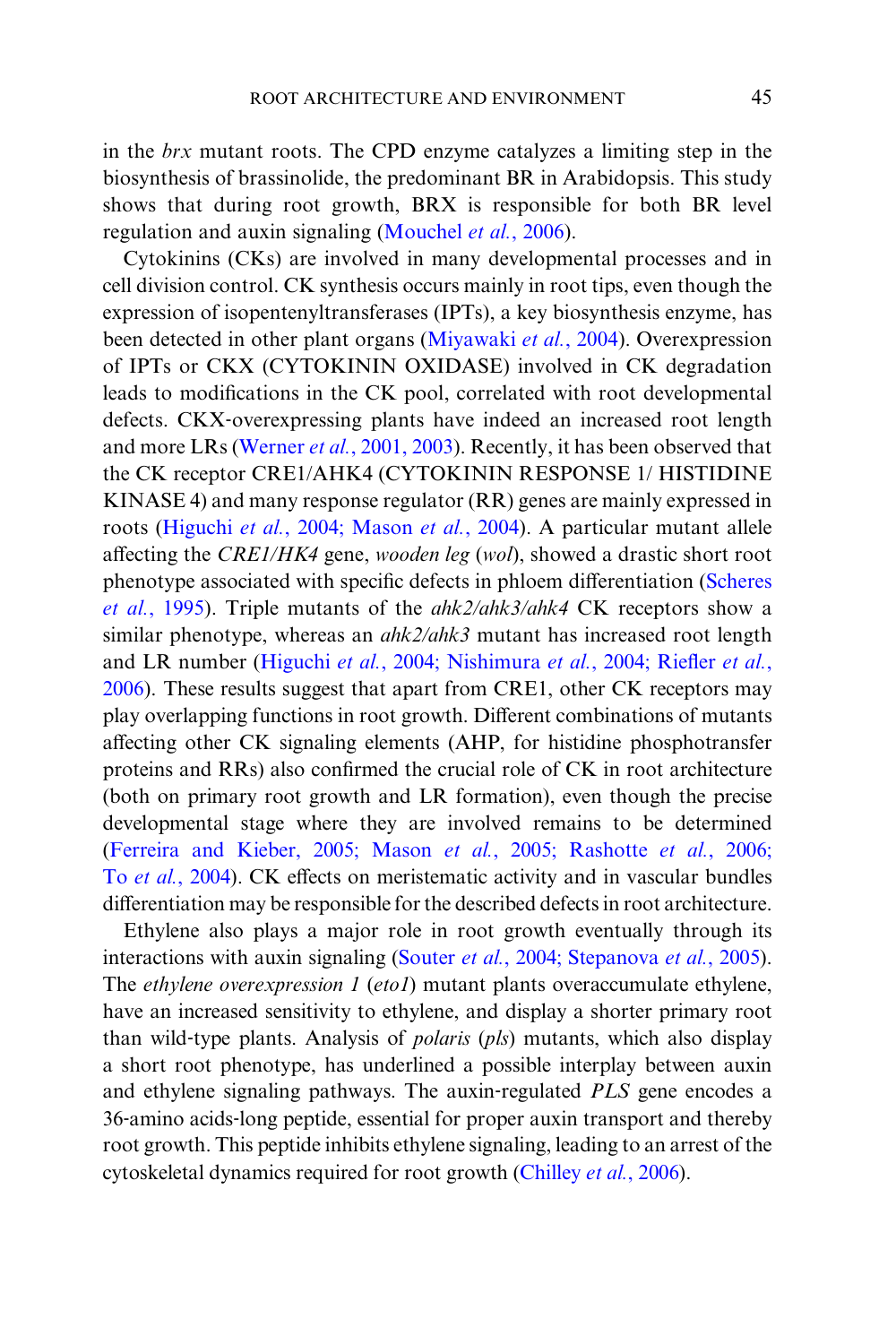The role of other hormones such as abscisic acid (ABA) and GAs in root development will be described in relation to environmental stresses (see [Section](#page-24-0) IV).

#### B. THE PECULIAR LEGUME ROOT SYSTEM AND ITS SYMBIOTIC INTERACTIONS

In legumes, the soil environmental conditions together with the symbiotic interactions are the major determinants of root architecture. Legume roots can develop two types of secondary root organs: LRs and N‐fixing nodules. The latter organs result from the symbiotic interaction with soil bacteria collectively known as rhizobia. These bacteria colonize the root surface, attach to root hairs, and induce their deformation and curling as well as a series of rapid changes in root hair cells, such as calcium spiking, depolarization of the plasma membrane, and gene expression (Oldroyd and [Downie,](#page-27-0) [2004\)](#page-27-0). Concomitantly to rhizobial infection, pericycle cells are transiently stimulated for division. Then, cortex cells divide, usually in front of a protoxylem pole close to the infection point ([Timmers](#page-27-0) et al., 1999). These actively dividing CCs form most of the nodule primordium, wherein large amounts of amyloplasts accumulate. At the root surface, rhizobia penetrate into root hairs through plant‐derived infection threads. Infection threads progress intracellularly through the outer cortex, ramify, and finally penetrate the nodule primordium cells. A differentiation process is then initiated heralded by cell enlargement in both partners. Bacteria differentiate into specific N‐fixing forms called bacteroids, surrounded by a peribacteroid membrane, which are released from infection threads into the cytoplasm of the enlarged plant cells forming symbiosomes. In parallel to bacteroid differentiation, the nodule primordium, comprising a persistent or transient meristem (according to the plant species), develops into a mature nodule ([Brewin,](#page-27-0) 1991).

The organogenesis of legume nodules requires a precise spatiotemporal expression of specific genes during the different stages of the symbiotic interaction. Analyses of plant signaling pathways involved in the early stages of this developmental process have been carried out, mainly based on genetic approaches and high-throughput gene expression studies [\(Stacey](#page-27-0) et al., 2006). A model for the early stages of the symbiotic interaction leading to nodule organogenesis has been proposed ([Geurts](#page-27-0) et al., 2005). Nodules and LRs share several aspects of their development, even though they have divergent developmental origins (Hirsch and LaRue, 1997; [Mathesius](#page-27-0) et al., 2000). LRs and nodule primordia are formed primarily from different tissues, pericycle and cortex, respectively [\(Brewin,](#page-27-0) 1991; Hirsch, 1992). Thus, even though the same root tissue layers are involved, they have different relative contributions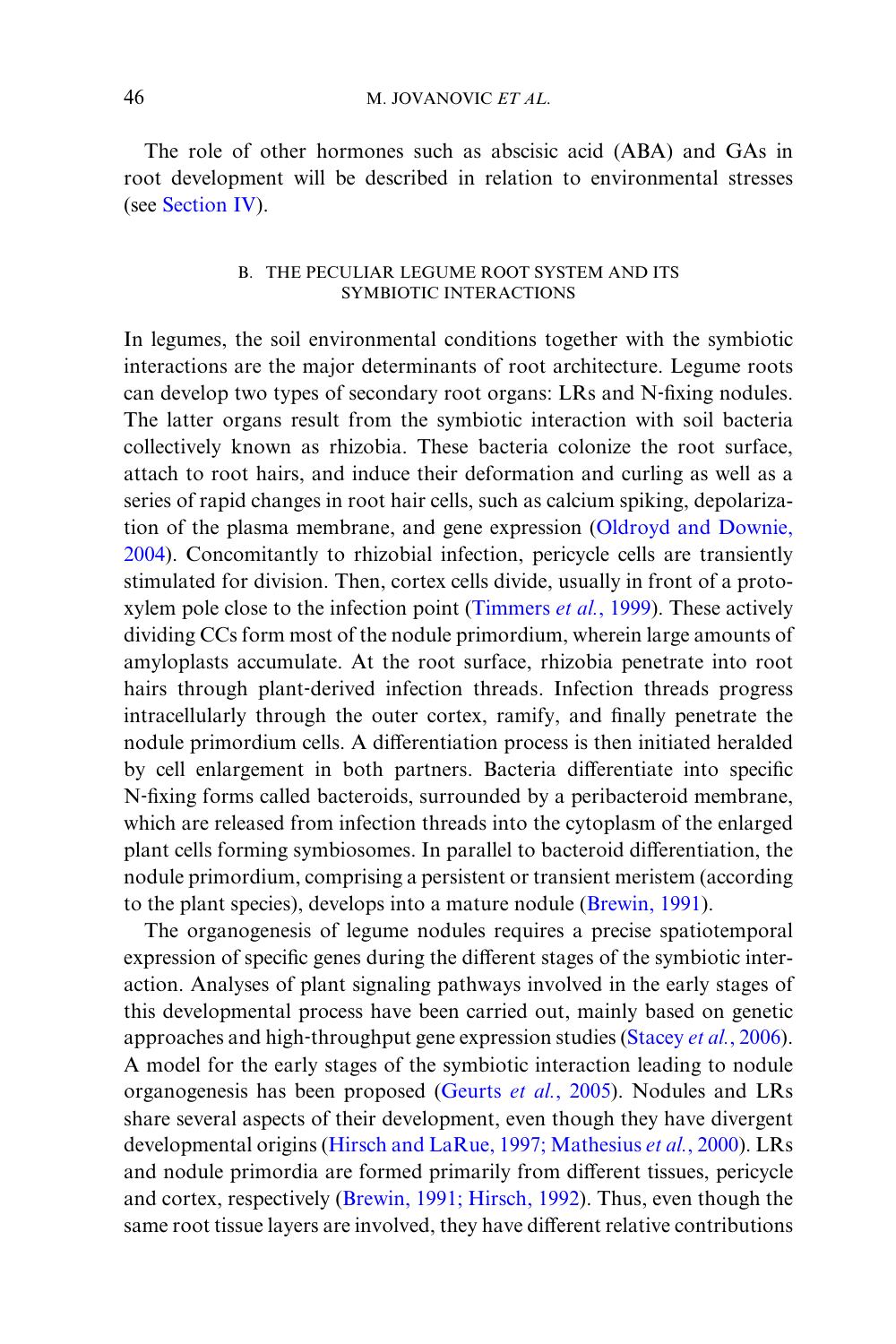<span id="page-12-0"></span>to the respective primordia. Patterns of IC divisions are divergent between both lateral organs, and furthermore, legume nodules lack a root cap and have a peripheral vasculature.

Several legume mutants affected in genes with a dual function in nodule formation and root development were recently identified, such as latd/nip (lateral root organ-defective) and several hypernodulating mutants (har1, hypernodulation and aberrant root formation; sunn, supernodule number; nts382, nitrate sensitive 382; skl, sickle), suggesting the existence of common regulatory pathways between these two root‐derived organogeneses [\(Bright](#page-27-0) et al., 2005; Day et al., 1986; Penmetsa and Cook, 1997; [Penmetsa](#page-27-0) et al., 2003; [Veereshlingam](#page-27-0) et al., 2004; Wopereis et al., 2000). Other mutants such as *crinkle* and *astray* are additionally affected in other plant organs (Nishimura et al., 2002; [Tansengco](#page-27-0) et al., 2003). The Medicago truncatula latd main root grows normally few days after germination, later it stops and a strong inhibition of LR formation is observed [\(Bright](#page-27-0) et al., 2005). The disorganized latd LRs lack a visible root cap and nodule primordia remain small, white, and undifferentiated. The  $LATD$  gene seems therefore required for the function of three root-derived meristems (e.g., primary root, LR, and symbiotic nodule). Hypernodulating or supernodulating mutants are affected in autoregulation, a systemic feedback mechanism negatively controlling the final number of nodules formed in legume root sys-tems [\(Caetano](#page-27-0)-Anollés and Gresshoff, 1991). These negative autoregulatory mechanisms may also affect the regulation of other root meristems (primary roots and LRs) since LR density and certain hormonal responses related to LR formation are perturbed in at least some of these mutants such as *harl* (Krusell et al., 2002; [Wopereis](#page-27-0) et al., 2000). Consequently, the whole architecture of legume roots in symbiotic or nonsymbiotic growing conditions may be at least partially controlled by the same genes.

# IV. CHANGING ROOT ARCHITECTURE: ADAPTIVE RESPONSES TO THE SOIL ENVIRONMENT

Under natural culture conditions, modifications of soil composition occur generally in a slow and progressive manner, thus allowing plants to set up an adaptation strategy. Generally, after perception of abiotic stresses such as mineral deficiencies or water stress, both local and systemic signals maybe integrated in these adaptive responses. In contrast, the widespread experimental laboratory conditions usually rapidly impose a strong stress to the plant which produces major changes on gene expression. From these results, extrapolations to real field conditions need to be prudently analyzed.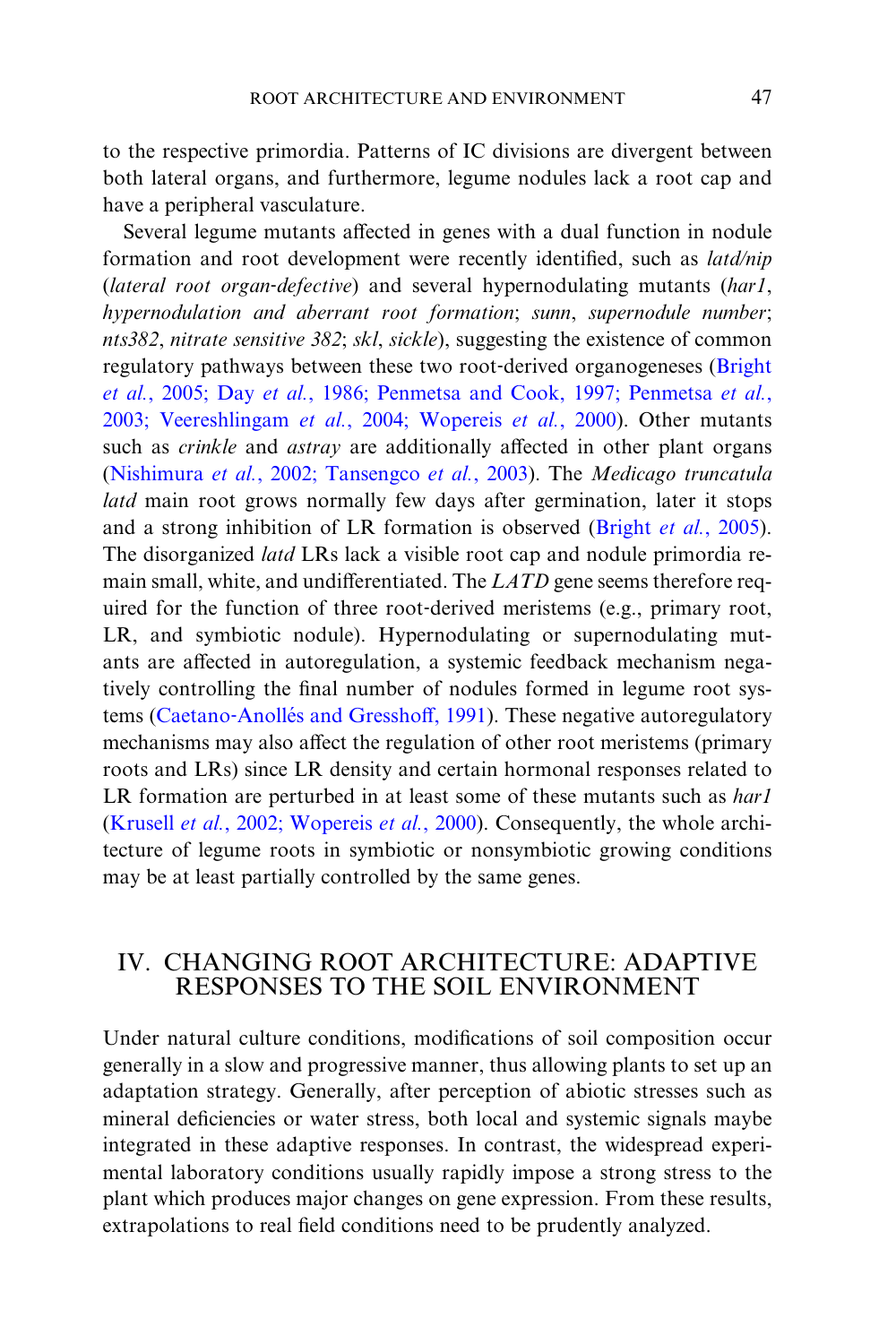The main abiotic stresses affecting root architecture are water stress water deficit or high water retention in the soil—and deficiencies in essential mineral nutrients such as phosphorus, nitrogen, and sulfur. To cope with these deprivations, plants increase their uptake ability, as they modify the nutrients solubilization in the soil by excreting organic compounds or enzymes, and also adapt their root architecture. New LR formation and/or LR growth as well as the differentiation/elongation of root hairs lead to a considerable increase of the overall absorption surface. In Arabidopsis, identification of mutants affected either in the biosynthesis, perception, or signal transduction of hormones on one hand, and transcriptome studies on the other hand have shed light on hormone‐regulated target genes and developmental processes involved in root growth and development. Nevertheless, much less is known on the cross talk or overlap between these different signaling pathways during adaptive developmental responses to the environment. Several excellent reviews, dealing with the modifications of Arabidopsis root architecture in response to environmental conditions, have been recently published (Lopez-Bucio et al., 2003; [Malamy,](#page-27-0) 2005). We will thus further discuss only recent relevant results in this research field.

Between the application of a given stress and the following root morphological adaptations, early events such as modifications of gene expression can be monitored. For example, a deficiency in essential inorganic nutrients (phosphate, nitrate, and sulfate) induces genes encoding the corresponding high-affinity transporters ([Lopez](#page-27-0)-Bucio et al., 2003). In addition, reactive oxygen species (ROS) are produced; it is known that ROS act as signal molecules in all types of stresses. In fact, ROS fluctuations in time and space can be interpreted as signals to regulate growth, development, cell death, and stress responses [\(Foreman](#page-27-0) et al., 2003; Gechev et al., 2006). In fine, the particularity of the biological response (e.g., a modification in root architecture) to a given constraint appears to be dependent on numerous factors: the production site, nature and intensity of signals in response to stress (such as ROS), the developmental and nutritional state of the plant, and also the modifications undergone by the plant before the stress occurred [e.g., stress acclimation ([Malamy,](#page-27-0) 2005; Mittler, 2006; Shin et al., 2005)].

## A. WATER AVAILABILITY AND THE OSMOTIC POTENTIAL OF THE MEDIUM

Acidity and concentration of inorganic nutrients in the soil or sucrose concentration in vitro not only determine the osmotic potential of the substrate but also influence plant nutrition. All these parameters are rarely taken into account when plants are cultivated in vitro (e.g., in the presence of various concentrations of inorganic nutrients on a medium supplemented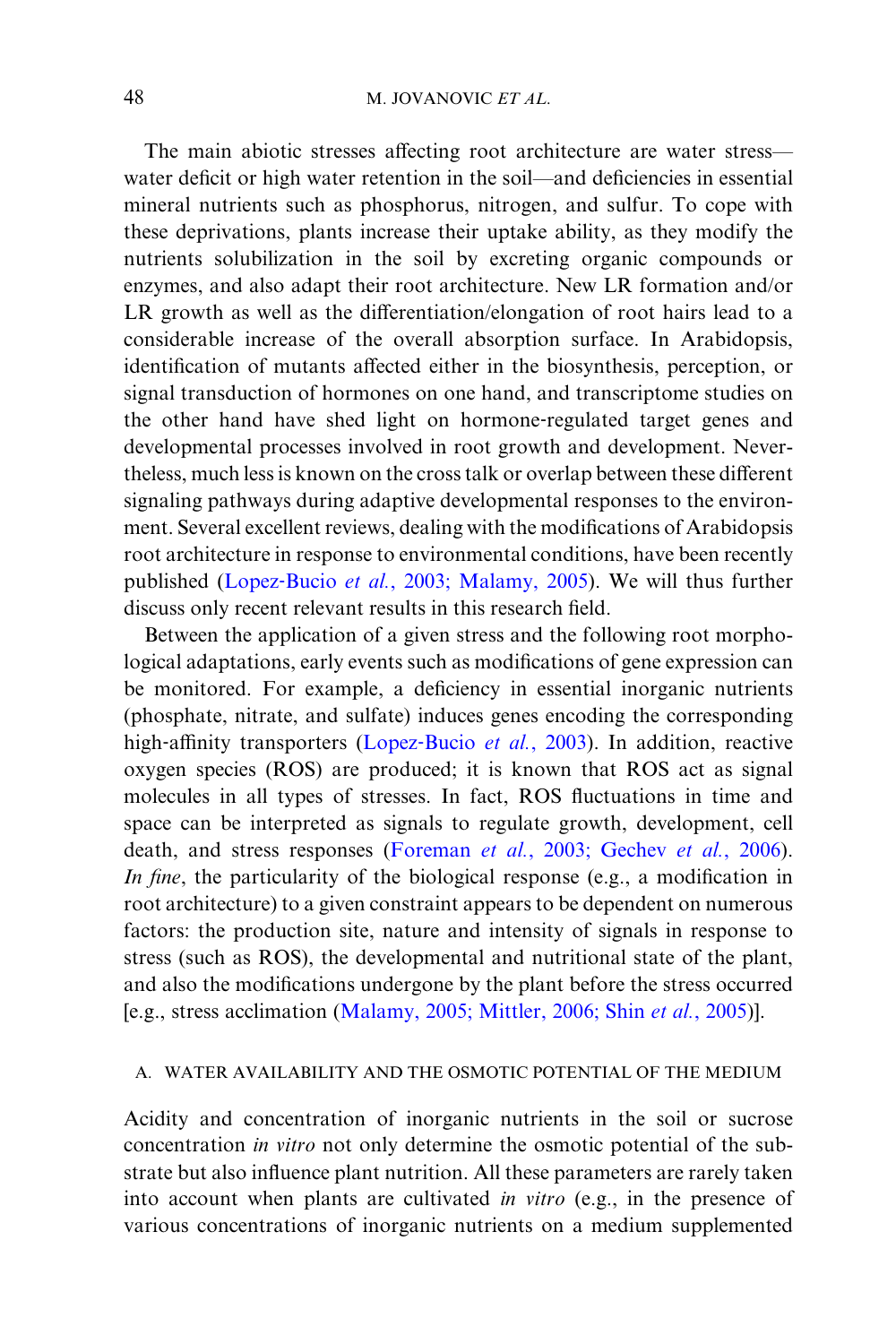

Fig. 2. Environmental and endogenous factors affecting LR development.  $H$ , high concentration;  $<sup>L</sup>$ , low concentration; BR, brassinolide; PAT, polar auxin transport</sup> (shoot root).

with 1–4.5% sucrose). In vitro, Arabidopsis roots are very sensitive to the osmotic potential of the medium; under certain conditions, the undergone osmotic stress resembles the one provoked by a water deficit ([Deak](#page-27-0) and [Malamy,](#page-27-0) 2005). LR formation is repressed by an osmotic stress, and a reverse correlation exists between the strength of the osmotic potential and LR growth. Osmotic potential is thought to affect the number of fully developed LRs by acting on primordia development, emergence, and meristem activation rather than the initiation step ([Fig.](#page-27-0) 2; Deak and [Malamy,](#page-27-0) 2005).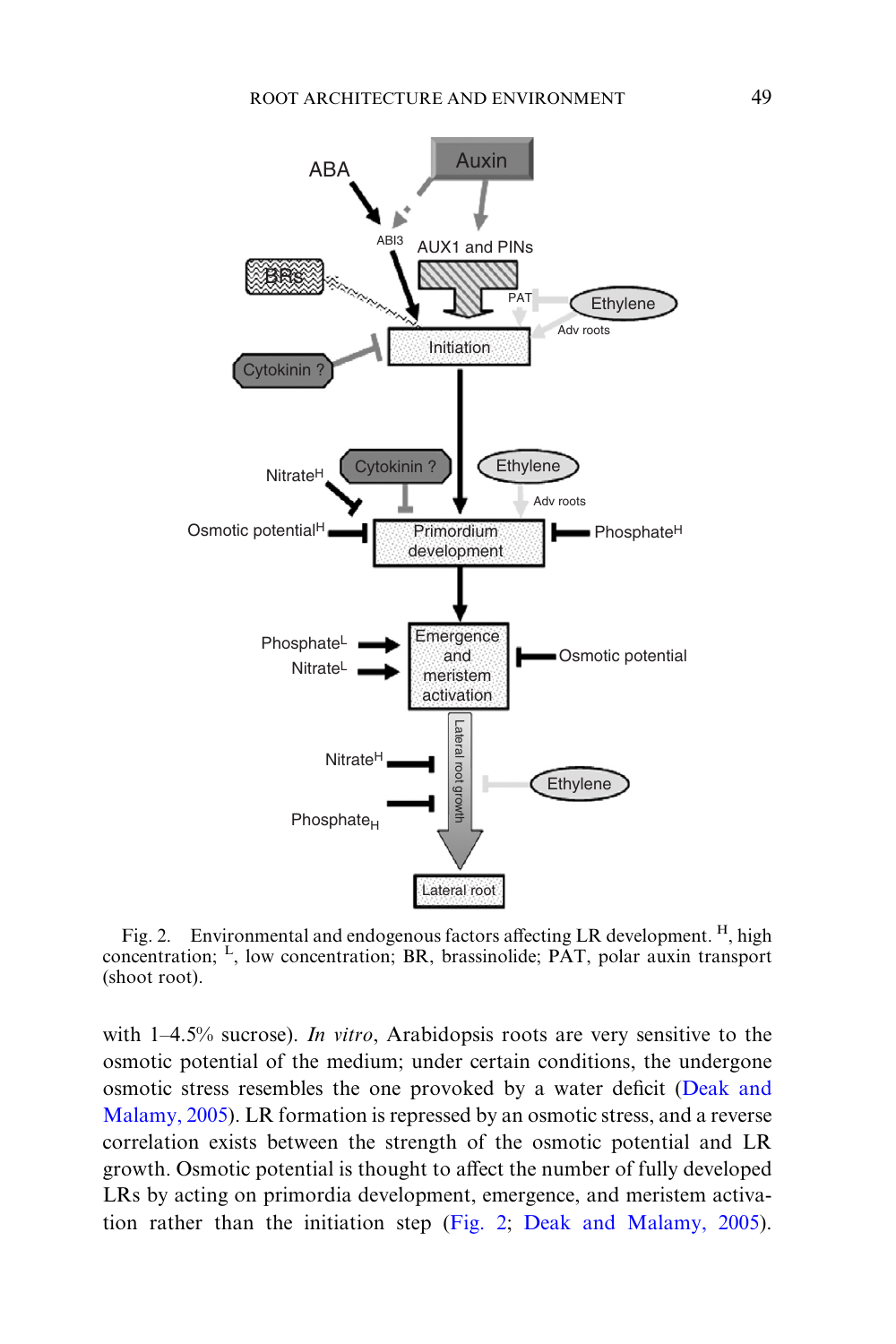However, van der Weele et al. [\(2000\)](#page-27-0) reported a decrease in LR number correlated with a disturbed step of LR initiation during an osmotic stress caused by PEG. During a progressive drought stress, newly formed LRs exhibit a particular phenotype: roots are short, tuberized, do not form hairs, and accumulate starch ([Vartanian,](#page-27-0) 1981).

ABA plays a critical role in the plant response to water stress. In ABA‐ deficient mutants  $(aba)$ , the root system is largely developed. In wild-type plants, exogenous ABA treatments lead to a dormancy of the newly LRs formed, a phenomenon also noticed during water stress (Deak and [Malamy,](#page-27-0) 2005; De [Smet](#page-27-0) et al., 2003). This particular LR dormancy could have an essential adaptive role: to allow a rapid recovery of root growth and absorption functions once the environmental conditions are favorable again. The relationship between LR dormancy and tolerance has just been demonstrated using a genetic approach: the  $dig3$  mutant (drought inhibition of lateral root growth 3), in which LR growth is not inhibited by ABA, is in fact much more sensitive to stress than the wild type ([Xiong](#page-27-0) et al., 2006). Still, this mutant displays a classical response to osmotic stress, as marker genes (generally under the control of ABA) are correctly expressed. The DIG3 locus does not bear any known stress-related gene, suggesting that DIG3 could be a component of a yet unknown regulation pathway. The same type of interrelation—growth inhibition by ABA and stress tolerance—has been observed in plants overexpressing the RGS1 protein (REGULATOR OF G‐PROTEIN SIGNALING) that intervenes in the G-protein–mediated signal transduction pathway [\(Chen](#page-27-0) et al., 2006). Vartanian et al. described that aba1 and abi1 mutants display a decreased number of ''short roots'' compared to wild type in response to progressive drought stress. This indicates that ABA plays a promoting role in drought stress-induced rhizogenesis, in other words blocks the expansion of the root system. However, no changes were found in abi2 and abi3 mutants ([Vartanian](#page-27-0) et al., 1994).

The involvement of ABA, the stress-related hormone, in modifications of the root system further underlines its relationship with auxin signaling. The overlap between both signaling pathways had already been noticed while studying the abscisic acid insensitive 3 (abi3) mutant, which has a subtle LR phenotype and is less responsive to auxin treatments [\(Brady](#page-27-0) et al., 2003). This interdependence may be linked to the ability of the transcription factor ABI3, at least in common bean, to bind as efficiently to promoter sequences of both ABA‐ and auxin‐inducible genes (Nag et al., [2005](#page-27-0)). As well, the analysis of several ethylene mutants, in particular etr1 (ethylene response 1) and ein2 (ethylene insensitive 2), has shown that a functional ethylene signaling pathway is required for normal root growth in response to ABA (Beaudoin et al., 2000; [Ghassemian](#page-27-0) et al., 2000).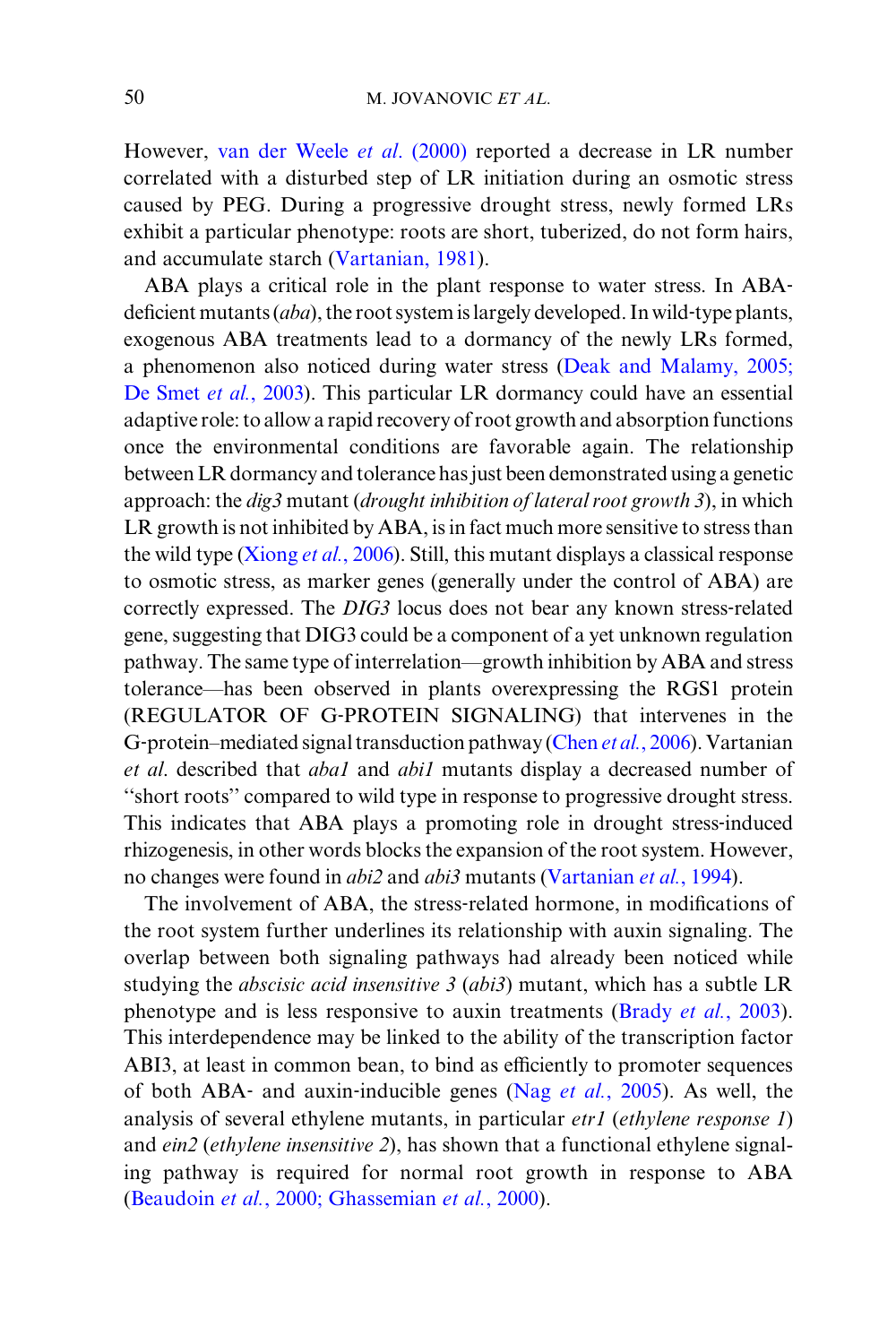GAs may also be involved in osmotic stress responses. These hormones are known to stimulate plant growth via the degradation of DELLA proteins through the ubiquitination pathway (Fu and [Harberd,](#page-27-0) 2003). These nuclear proteins are also involved in the attenuation of both shoot and root development in response to environmental stress. When four out of five DELLA genes (GAI, RGA, RGL1, and RGL2) are mutated in Arabidopsis, root elongation is almost no longer affected by salt stress, demonstrating that GAs play a role in root growth under environmental constraints [\(Achard](#page-27-0) et al., [2006\)](#page-27-0).

#### B. WATER EXCESS AND ADVENTITIOUS ROOTING

Like LRs, advRs develop on the hypocotyl from pericycle cells generally contiguous to xylem poles. The appearance of advRs is controlled by environmental conditions such as levels of water retention in the soil, light, and, for a few legume plants, phosphate (P) deficiency (King and [Stimart,](#page-27-0) 1998; [Miller](#page-27-0) et al., 2003). Auxin plays, as well, a preponderant role in the formation of this particular root type since the *superroot 1 and 2 (sur)* mutants, which spontaneously produce advR, overaccumulate auxin ([Boerjan](#page-27-0) *et al.*, 1995). However, in certain cases, a role of ethylene in this phenomenon cannot be excluded. Indeed, in water-imbibed soils, this gas diffuses less efficiently and is more accumulated in immersed roots. This overaccumulation may block the auxin flow in specific cells and thus leads to advR formation ([Aloni](#page-27-0) et al., [2006](#page-27-0)). The scaffold protein RACK1A (RECEPTOR FOR ACTIVATED C KINASE 1A) could also be a part of this signaling pathway as the corresponding mutant is highly impaired in adventitious and LR formation ([Chen](#page-27-0) et al., 2006). The lack of RACK1A function may affect many hormone signaling pathways in Arabidopsis, notably auxin sensitivity. [Sorin](#page-27-0) et al.  $(2005)$  have correlated the inability of allelic series of *ago1* mutants to form advRs with an accumulation of the auxin-responsive factor  $ARF17$ . This gene is posttranscriptionally controlled by MIR160, a regulation that is perturbed in these ago1 mutants ([Mallory](#page-27-0) et al., 2005). However, ago1 null mutants display strong pleiotropic phenotypes as AGO1 is a major player of the posttranscriptional regulation mediated by miRNAs in all tissues (see [Section](#page-20-0) V).

A multigenic control of adventitious rooting has been revealed by characterizing QTLs linked to this trait in Arabidopsis and several tree species (Han et al., 1994; King and Stimart, 1998; [Marques](#page-27-0) et al., 1999).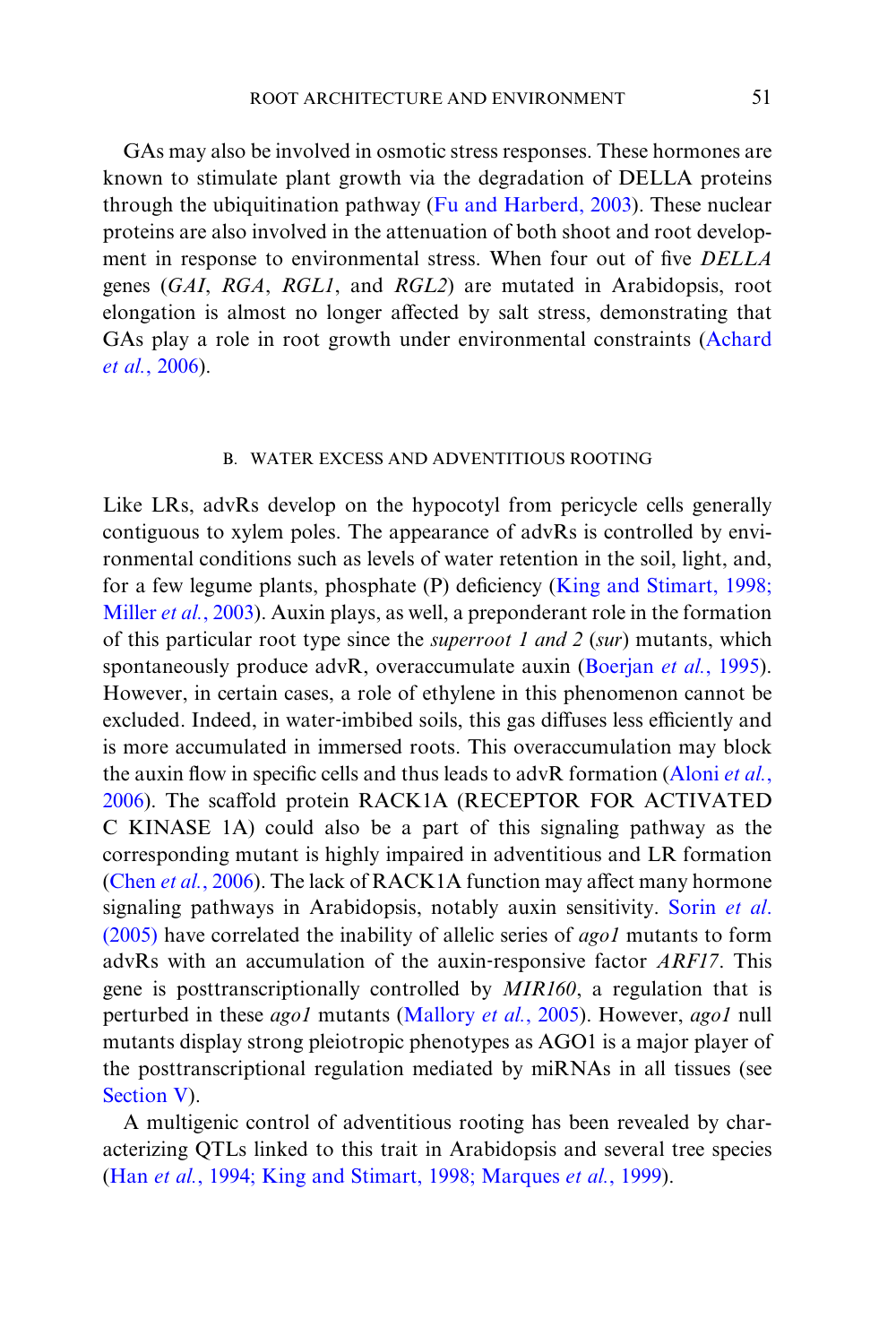## 52 M. JOVANOVIC ET AL.

#### C. NUTRIENT AVAILABILITY

Plants have set different strategies to cope with inorganic nutrient deficiencies. P deficiency induces P remobilization from macromolecules and/or modifications of root architecture in order to increase the plant's uptake capacity [\(Raghothama,](#page-27-0) 1999). On a P‐deprived medium, Arabidopsis plants adapt their root architecture as the primary root growth stops and numerous new LRs emerge. In addition, numerous root hairs appear, their length being inversely correlated with the P concentration in the medium [\(Lopez](#page-27-0)‐Bucio  $et al., 2003$ ). The high root hair number is linked to an increase in differentia-tion of epidermal cells into trichoblasts (Ma et al., [2001](#page-27-0)). Comparative analysis of biomasses after cultivating wild‐type and rhd2 (root hair deficient 2) mutant plants, unable to form root hairs, on a P‐deficient medium, has demonstrated a key role for root hairs in P uptake (Bates and [Lynch,](#page-27-0) 2000). On a P‐rich medium, the primary root growth is maintained, whereas LR development is inhibited at the stage of primordium development ([Fig.](#page-27-0) 1). A particular category of phospholipase  $D$  (PLD), called PLD $\xi$ , is a component of this differential regulation between primary roots and LRs. The  $PLD\xi$  are indeed involved in the elongation of the primary root, the inhibition of LR elongation, and root hair initiation (Li et al., 2006; [Ohashi](#page-27-0) et al., 2003).

The main hormone influencing these morphological changes in response to P limitation is auxin as changes in its quantitative levels and distribution and/ or cell sensitivity to this hormone have been observed [\(Nacry](#page-27-0) *et al.*, 2005). Ethylene and CKs could also play a significant role in signaling during P-starvation responses at the whole plant level [\(Lopez](#page-27-0)-Bucio et al., 2002; [Martin](#page-27-0) *et al.*, 2000). Indeed, some genes induced by a P deprivation are repressed by exogenous CK treatments ([Martin](#page-27-0) et al., 2000). Moreover, several mutants insensitive to P deficiency and unable to regulate the P-starvation responsive gene  $At4$  are affected either in AHK4/CRE1 or AHK3 CK receptors (Franco‐[Zorrilla](#page-27-0) et al., 2002, 2005; Martin et al., [2000\)](#page-27-0). A particular transcription factor called PHOSPHATE STARVA-TION RESPONSE1 (PHR1), regulated by sumoylation, is a key component of the P signaling pathway [\(Miura](#page-27-0) et al., 2005; Rubio et al., 2001). PHR1 regulates the expression of many genes specifically expressed under P deficiency, such as those involved in lipid or nucleic acids remobilization as well as MIR399 (see [Section](#page-20-0) V; Bari et al., [2006\)](#page-27-0).

When N distribution in the soil is spatially unequal, plants set a differential root growth. In nitrate‐rich soils, LRs are initiated but blocked just before activation of the meristem, whereas in regions deprived of N source, LR growth is increased ([Fig.](#page-27-0) 2; [Linkohr](#page-27-0) et al., 2002). The LR growth arrest is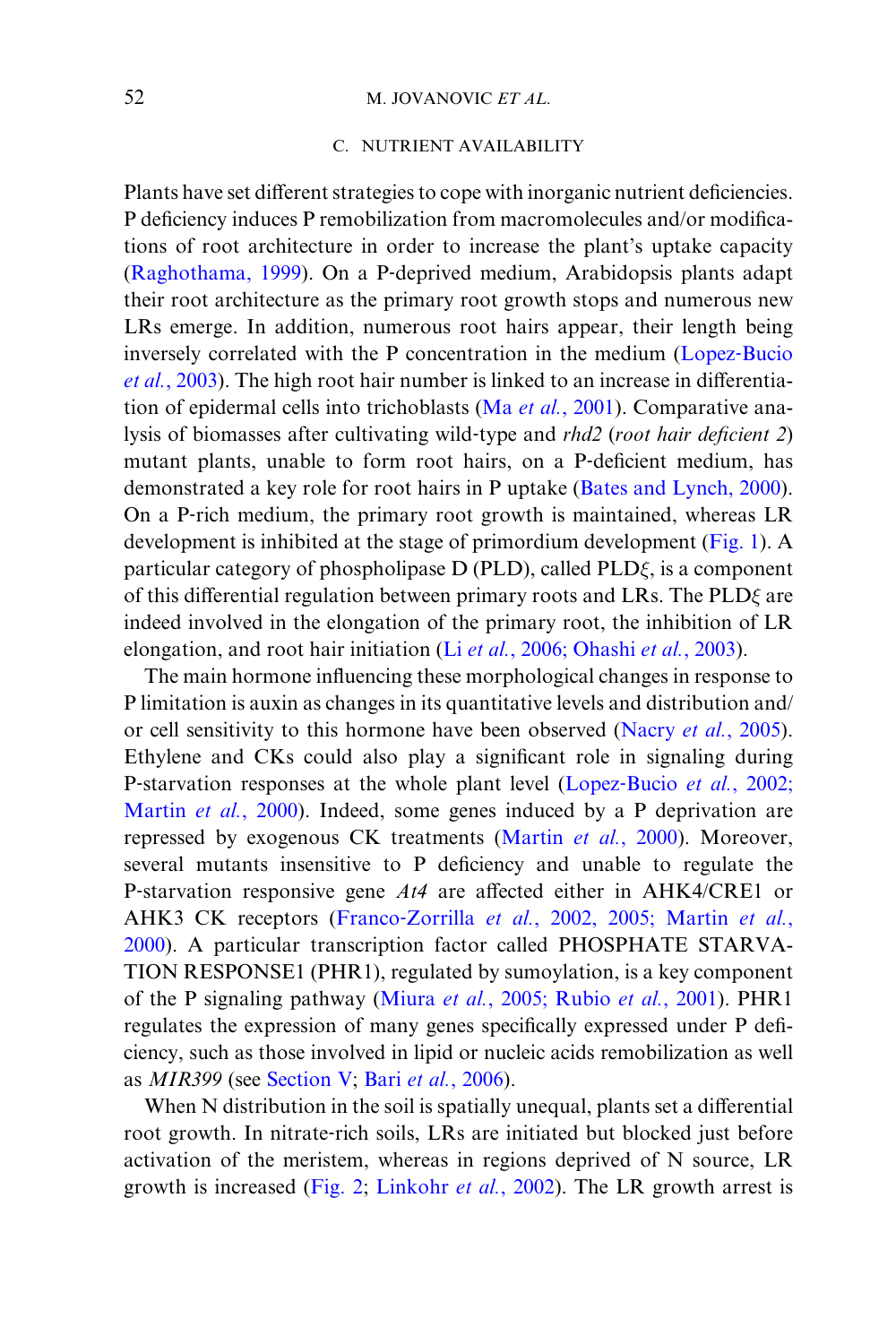much less drastic in ABA-insensitive mutants, suggesting that nitrate-induced meristem quiescence of LRs is mediated by ABA [\(Signora](#page-27-0) et al., 2001).

Signaling pathways involved in nitrate‐regulated responses are being deciphered. Nitrate itself, and not one of its metabolites, is able to stimulate LR initiation. The nitrate transporter NRT2.1 could be either the sensor or a key component of the transduction pathway (Little et al., 2005; [Malamy](#page-27-0) and [Ryan,](#page-27-0) 2001). Recent analyses of atnrt2.1–1 mutant lines revealed that the amount of nitrate absorbed, and not its external concentration, governs the modifications of root architecture ([Remans](#page-27-0) et al., 2006). The nitrate– inducible transcription factor ANR1, by feedback mechanisms, could be a regulator which determines the intensity of the LR response (Gan et al., [2005;](#page-27-0) Zhang and [Forde,](#page-27-0) 1998). Finally, as for P deficiency, a transcription factor from the PHR family overexpressed under N deficiency plays presumably a key role in the whole plant response ([Todd](#page-27-0) *et al.*, 2004). Impact of N deficiency on root morphology is strongly modulated by the overall N status of the plant, implicating long‐range signaling in modifications of root architecture [\(Zhang](#page-27-0) et al., 1999). This could be a consequence of the interaction between nitrate and auxin biosynthesis or transport, as axr4 mutant is insensitive to the effect of  $N$  on LR growth. Nitrate also induces  $CK$  accumulation in roots, which could account for part of the nitrate‐induced root growth inhibition (Horgan and [Wareing,](#page-27-0) 1980). Furthermore, glutamate, a metabolite involved in N metabolism, is also able to modify the root architecture of Arabidopsis. Among several N metabolites, only <sup>L</sup>‐glutamate can inhibit the primary root growth and affect LR development in vitro ([Walch](#page-27-0)‐Liu et al., 2006). Hence, N deficiency modulates root architecture through a complex cross talk between hormone signals, N metabolites, and specific N-regulated signaling pathways.

Sulfur (S) uptake is essential for the biosynthesis of sulfured amino acids, cell metabolism, and stress responses (Kopriva and [Rennenberg,](#page-27-0) 2004). In S-deprived conditions, two types of LR modifications have been observed: either an increase in the number of LRs formed locally close to the root tip or a reduction in the overall number of LRs and primordia that emerge from the primary root (Dan et al., 2007; Kutz et al., 2002; [Lopez](#page-27-0)-Bucio et al., 2003; [Nikiforova](#page-27-0) et al., 2003). A decrease in S uptake can always be linked to many metabolic modifications that strongly change the growth of the plant. An S-responsive element (SURE) has been recently identified upstream of several genes encoding S transporters or involved in S uptake ([Maruyama](#page-27-0)‐ [Nakashita](#page-27-0) et al., 2005). However, no transcription factor able to bind to these sequences has been identified so far.

Genes involved in S uptake such as the one encoding the high-affinity transporter, SULTR1;2 (SULPHATE TRANSPORTER 1;2), are strongly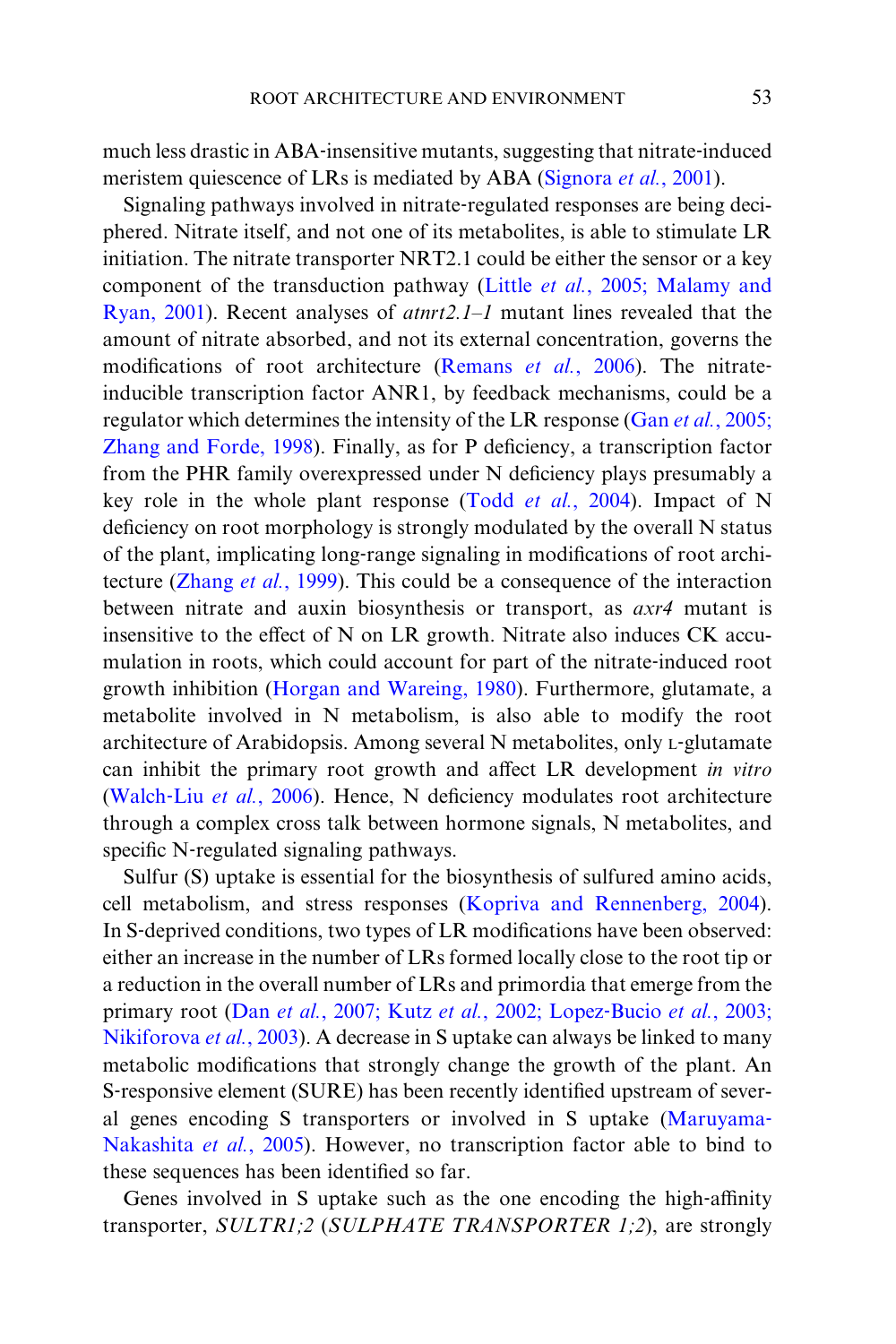regulated during an S deprivation [\(Maruyama](#page-27-0)‐Nakashita et al., 2004). CKs repress  $SULTRI$ ; 2 expression and alter the expression of S-metabolism genes (Dan et al., [2007](#page-27-0)). Transcriptome analyses during S deprivation revealed changes in expression of several genes involved in auxin signal transduction  $(IAA9,IAA17,IAA18, and IAA28)$  or biosynthesis  $(NIT3)$  ([Nikiforova](#page-27-0) et al., [2003\)](#page-27-0). However, Kutz et al. [\(2002\)](#page-27-0) did not detect any statistically significant modulation of auxin concentration between S‐deprived or control whole seedlings. On the contrary, a downregulation of DR5::GUS fusions has been observed, suggesting a decrease in auxin level or sensitivity, which is in agreement with the described decrease in LR number (Dan et al., [2007;](#page-27-0) [Nikiforova](#page-27-0) et al., 2005). Finally, transcripts corresponding to jasmonic acid biosynthesis genes are accumulated during an S deprivation. Interestingly, jasmonic acid controls several key enzymes of S metabolism (Jost et al., [2005](#page-27-0)).

The different interactions between hormones and abiotic stresses or nutrient deficiencies are schematized in [Fig.](#page-27-0) 2.

## D. EFFECTS OF ABIOTIC STRESSES ON LEGUME ROOTS

Several environmental factors such as nitrate or P availability or growth under abiotic stress conditions influence the development of root‐derived organs in legumes. The ability of legume roots to interact with symbiotic microorganisms constitutes an adaptation to specific nutrient starvation conditions (e.g., combined N for the N‐fixing symbiosis). Nitrate is particularly relevant for legume root architecture as its availability exerts complex effects on root growth, LR formation, and symbiotic interactions ( $\overline{Dazzo}$  $\overline{Dazzo}$  $\overline{Dazzo}$  and Brill, 1978; [Gressho](#page-27-0)ff, 1993). Indeed, nitrate deprivation represents the major environmental factor that regulates nodulation and most hypernodulating mutants such as har1 in Lotus japonicus, or several nts (nitrate tolerant symbiosis) mutants in  $G$ . max are also affected in their nitrate regulation, suggesting that these two pathways are tightly interconnected ([Carroll](#page-27-0) et al., 1985; [Wopereis](#page-27-0) et al., 2000). As well, P availability affects root development and nodulation [\(Pereira](#page-27-0) and Bliss, 1989).

Among abiotic stresses, studies involving physiological, molecular, and functional data in legumes have been carried out mainly on salt stress. Increasing salt concentrations in soils leads to marked changes in the root growth pattern of legumes, and also affects the symbiotic N fixation process. Legumes are very sensitive to salt levels in soils, whereas rhizobia are generally much more tolerant (up to 700‐mM NaCl) than their respective hosts (Arrese‐Igor et al., 1999; del Papa et al., 1999; Lanter et al., 1981; [Singleton](#page-27-0) and [Bohlool,](#page-27-0) 1984). Different steps of the symbiotic interaction and nodule development are affected by salt stress, leading to a reduction in nodule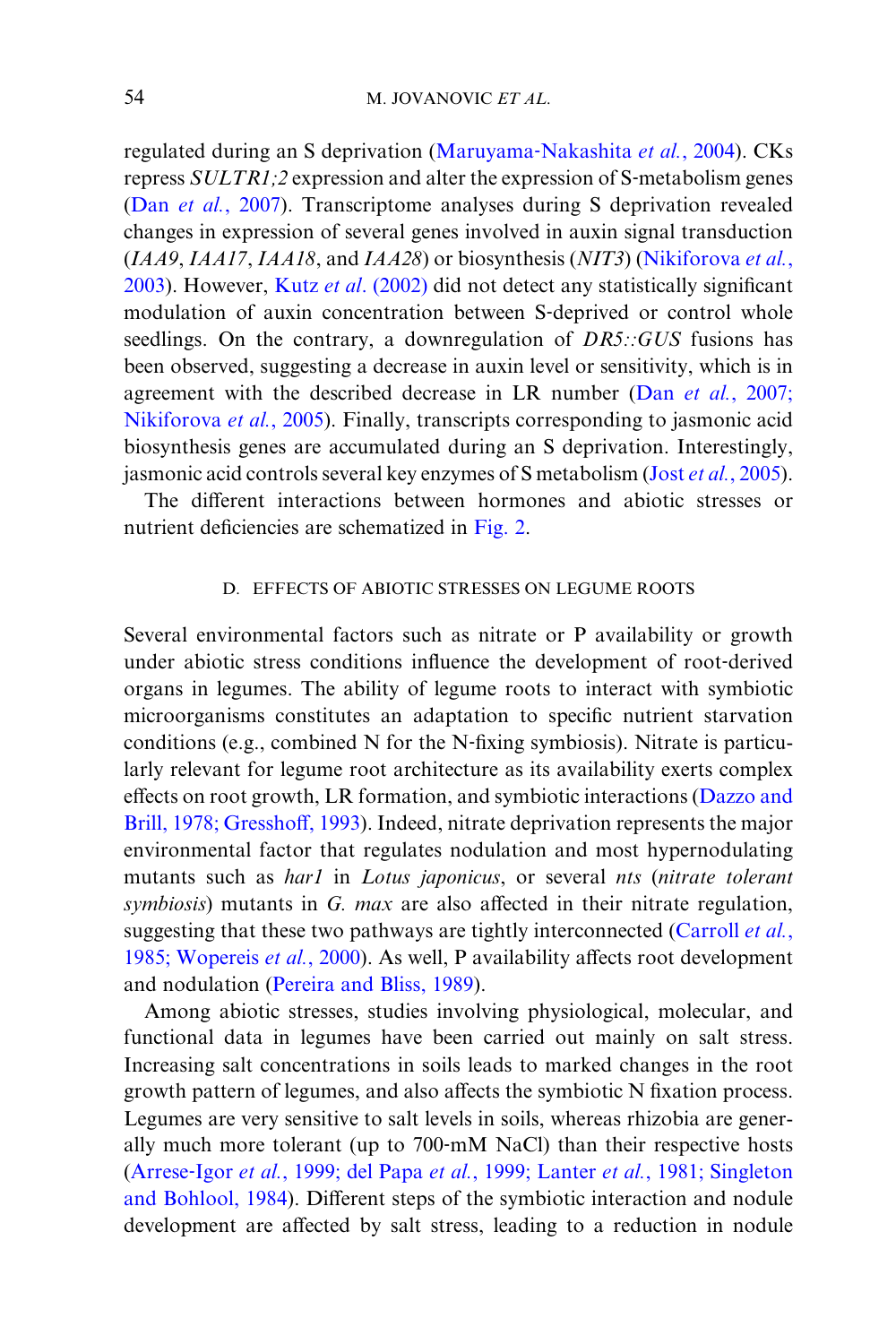<span id="page-20-0"></span>number and subsequent limited N fixation ([Singleton](#page-27-0) and Bohlool, 1984). Reduced colonization and early rhizobial infection events (such as root hair curling, infection thread formation, and nodule initiation) are particularly sensitive to salt stress [\(Duzan](#page-27-0) *et al.*, 2004).

Genes encoding potential regulators of adaptive responses to osmotic and salt stresses, and more particularly putative transcription factors, have been identified ([Hasegawa,](#page-27-0) 2000). In alfalfa,  $MsALFIN1$  is a salt-inducible transcript that encodes a zinc‐finger protein predominantly expressed in roots [\(Winicov,](#page-27-0) 1993). Overexpression of this putative transcription factor enhances root growth under control and saline conditions ([Winicov,](#page-27-0) 2000). Another  $C_2H_2$  zinc-finger transcription factor (ZPT2–1) has been involved in the regulation of bacteroid differentiation in  $M$ . truncatula [\(Frugier](#page-27-0) et al., [1998,](#page-27-0) 2000). Its expression is induced by salt stress, and antisense transgenic lines are impaired in their ability to recover from a salt stress, suggesting that this transcription factor may be involved in nodule and root osmotolerance responses [\(Merchan](#page-27-0) et al., 2003).

In several legume species, unlike Arabidopsis, ABA increases LR develop-ment ([Liang](#page-27-0) *et al.*, 2007). Several studies have also shown that exogenous ABA application inhibits nodule formation in various legumes ([Suzuki](#page-27-0) et al., [2004](#page-27-0)). Observation of root hair infection events in Trifolium repens revealed that ABA blocks early infection events such as root hair deformation. Moreover, decreasing ABA levels by using specific inhibitors led to an increase in nodule number ([Asami](#page-27-0) et al., 2003). Thus, ABA, similarly to abiotic stresses, could exert a negative control on nodule number and a positive one in LR formation in legumes. Indeed, latd mutants are defective in ABA responses and ABA controls root meristem function [\(Bright](#page-27-0) et al., 2005; [Liang](#page-27-0) et al., 2007).

# V. ROOT GROWTH AND DIFFERENTIATION IN RESPONSE TO ENVIRONMENTAL CONDITIONS: SMALL NONCODING RNAS AS NEW POSTTRANSCRIPTIONAL REGULATORS

Regulatory pathways involved in growth and differentiation have been recently shown to be dependent on a myriad of small noncoding RNAs. miRNAs are noncoding 20‐ to 24‐nt‐long RNAs, initially discovered in Caenorhabditis elegans as temporal regulators of larvae differentiation, and more recently in mammals and plants (Lagos-[Quintana](#page-27-0) et al., 2001; Lee et al., 1993; [Pasquinelli](#page-27-0) et al., 2000; Reinhart et al., 2000, 2002; Wightman et al., [1993](#page-27-0)). miRNAs are encoded by particular genes generally present, in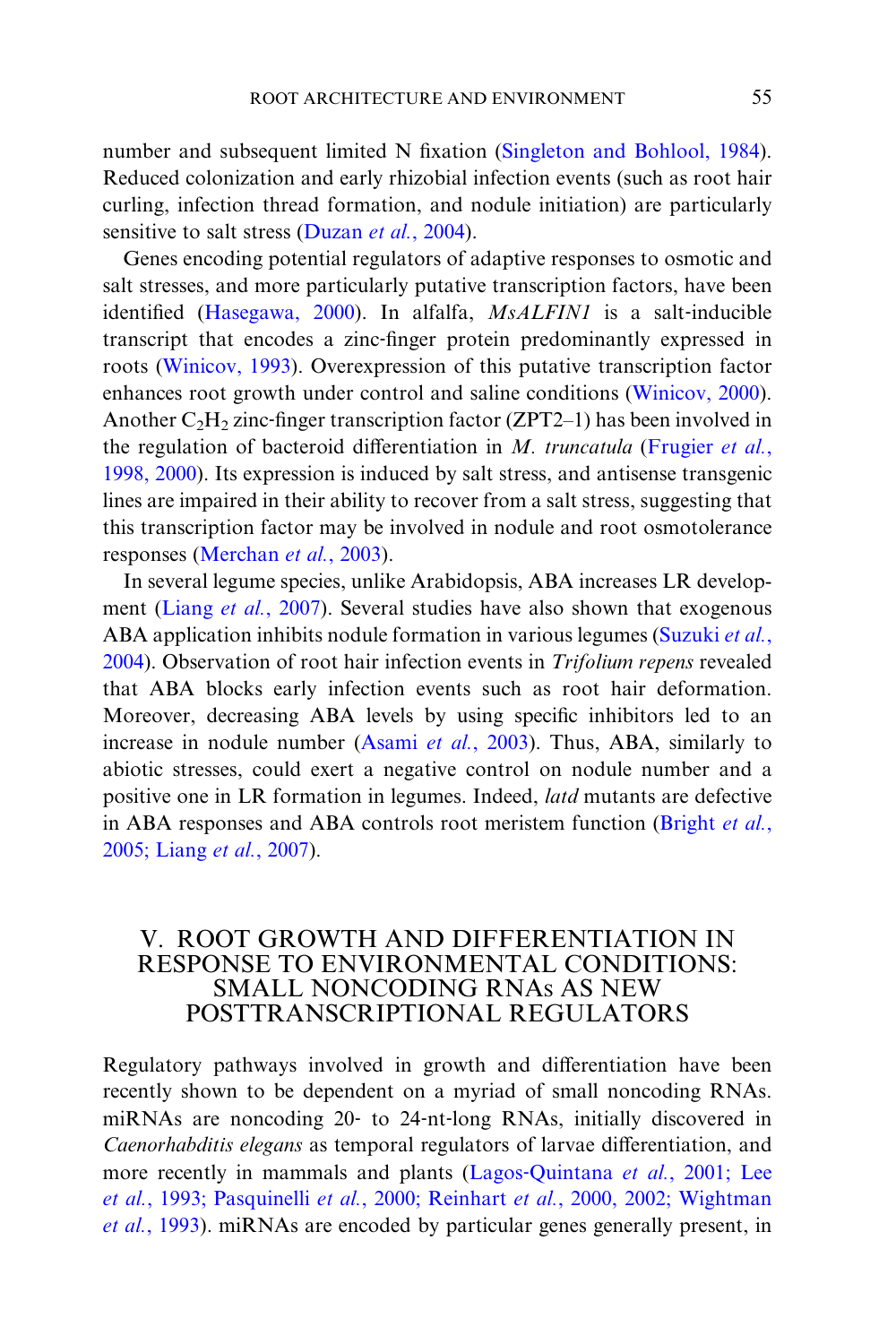plants, in intergenic regions of the genome. Maturation of the primary transcript, generated by RNA polymerase II, requires the intervention of a particular type III RNase named DICER‐LIKE 1 (DCL1) which cuts twice on a hairpin-structured double-stranded RNA (Kurihara and [Watanabe,](#page-27-0)  $2004$ ). The mature miRNA is then incorporated in a protein complex, the so-called RISC (RNA-induced silencing complex) that can recognize mRNAs partially complementary to the miRNA nucleotide sequence. This recognition event mediated by the RISC‐loaded miRNA leads to the cleavage (as it is generally the case in plants) or the translational inhibition of the target mRNA. Up to now, 43 miRNA families in 71 different plant species have been defined using homology criteria ([Zhang](#page-27-0) et al., 2006). Sequences of certain MIR families as well as their targets are highly conserved, suggesting that those  $MIRs$  may play the same function in different species. Nevertheless, many other MIRs are specific to only one or few phylogenetically related species, indicating their rapid evolution. In plants, MIRs have been shown to play significant roles notably in the regulation of differentiation and in response to environmental conditions (Mallory and [Vaucheret,](#page-27-0) 2006).

Another class of small RNAs is the siRNAs (small interfering RNAs), initially identified in plants (Hamilton and [Baulcombe,](#page-27-0) 1999). They intervene mainly in two processes: changes in chromatin conformation (e.g., through methylation) and destruction of foreign RNAs such as viral RNAs or aberrant transgene mRNAs ([Voinnet,](#page-27-0) 2005). Plant siRNAs are 21‐ to 24‐nt RNAs generated from long perfectly matched double‐stranded RNAs by the action of DCL2 and DCL3 enzymes [\(Bouche](#page-27-0) et al., 2006). These siRNAs lead to the extinction, either posttranscriptionally (PTGS for posttranscriptional gene silencing) or transcriptionally (TGS for transcriptional gene silencing), of the gene from which the dsRNA originates. In plants, two other endogenous pathways leading to gene extinction have been described, one mediated by the tasiRNAs and one mediated by nat‐siRNA (natural antisense‐mediated siRNA) (Borsani et al., 2005; Mallory and [Vaucheret,](#page-27-0) [2006\)](#page-27-0). The 21-nt-long tasiRNAs are different from the siRNAs due to their action in *trans* on a gene different from the one encoding them ([Peragine](#page-27-0) et al., 2004; [Vazquez](#page-27-0) et al., 2004b). A long nonprotein‐coding RNA (npcRNA) is generated from a  $TAS$  locus, which is cleaved by the action of an miRNA on one or two sites ([Axtell](#page-27-0) et al., 2006). The npcRNA cleavage products are recognized by an RNA‐dependent RNA polymerase (RDR6) and matured into a dsRNA, which becomes a substrate of DCL4 producing the 21-nt tasiRNAs. The nat-siRNA (only one has been described up to now) is generated in response to a salt stress in Arabidopsis and will be described later (see below) [\(Borsani](#page-27-0) et al., 2005).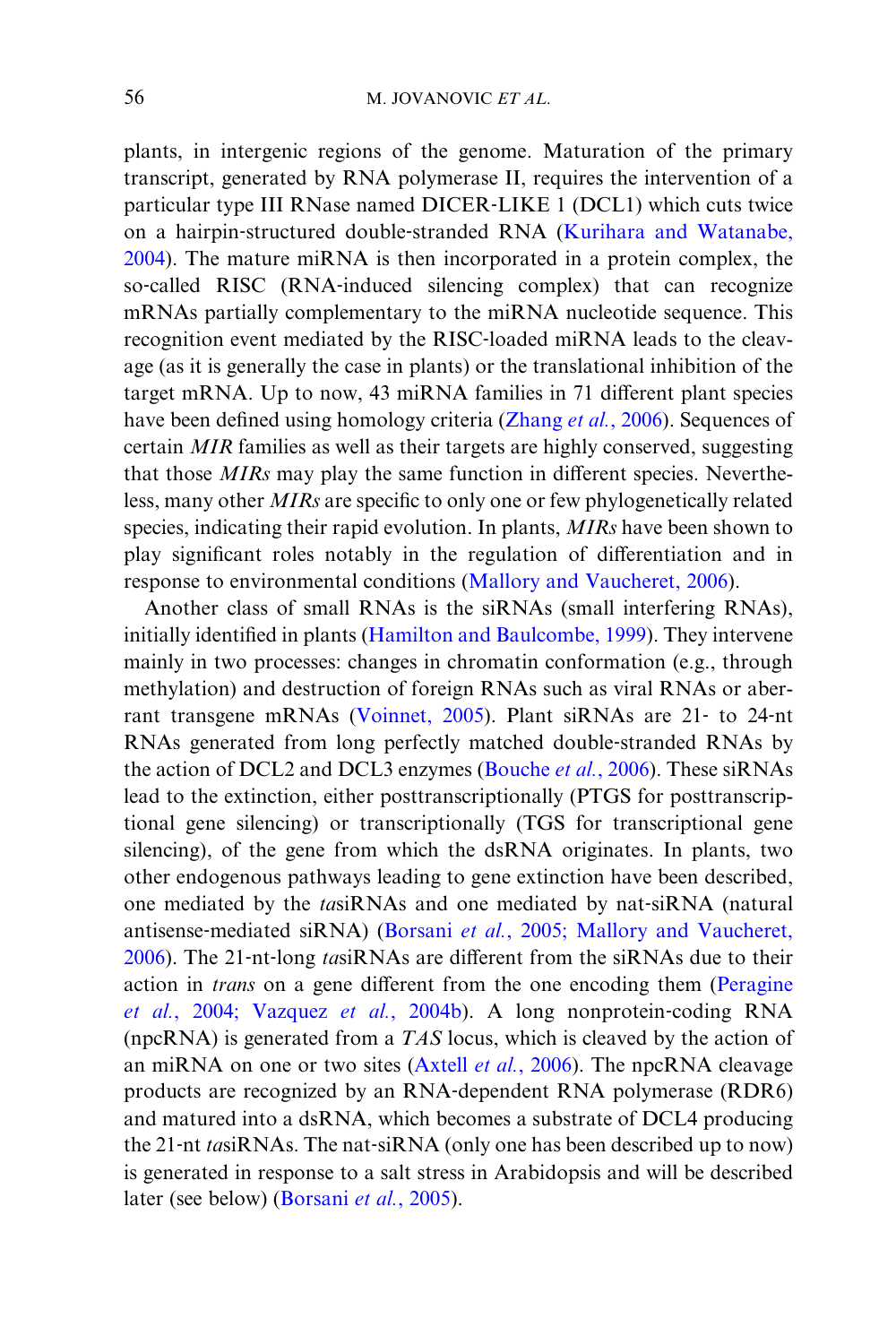Mutants affected in miRNA metabolism (biosynthesis, action, and transport as dcl1, ago1, hen1, hyl1, hst1, se) show pleiotropic phenotypes confirm-ing the role of miRNAs in diverse developmental processes [\(Bollman](#page-27-0) et al., 2003; Chen et al., 2002; Jacobsen et al., 1999; Kidner and [Martienssen,](#page-27-0) 2005; [Vazquez](#page-27-0) et al., 2004a; Yang et al., 2006). miRNAs action is exerted directly on transcripts coding for genes involved in development (e.g., transcription factors), notably auxin signaling genes such as the ARF transcription factors ([Teale](#page-27-0) et al., 2006). In Arabidopsis, MIR160 targets ARF10, ARF16, and ARF17 transcripts, whereas transcripts encoding ARF3 and ARF4 proteins are recognized by tasiRNAs derived from the TAS3 loci (see also [Section](#page-12-0) IV; [Fahlgren](#page-27-0) et al., 2006; Mallory et al., 2005; Rhoades et al., 2002; Wang et al., 2005; [Williams](#page-27-0) et al., 2005a). Using experimental approaches that modify the miRNA pairing site in the target transcript without affecting the encoded protein (known as miR‐resistant transcripts) and by overexpressing miRNAs (thus reducing target transcript levels), Sorin et al. (2005) and [Mallory](#page-27-0) et al.  $(2005)$  demonstrated the involvement of *MIR160* in the regulation of *ARF17* transcripts during root development and branching. Furthermore, MIR160, through its action on ARF10 and ARF16 mRNAs, plays a primordial role in root cap differentiation ([Wang](#page-27-0) et al., 2005). Indeed, constitutive expression of MIR160 inhibits the root cap cell differentiation and results in agravitropic roots. Additionally, mRNAs encoding the NAC1 transcription factor involved in late steps of auxin signal transduction pathway and LR formation are regulated by MIR164 (Xie et al., [2000\)](#page-27-0). Overexpressing MIR164 (using an inducible promoter) or an MIR164-resistant NAC1 mRNA leads to a signifi-cant decrease in LR number (Guo et al., [2005\)](#page-27-0). Noteworthy, these experiments have been done using very high sucrose concentration which affects root architecture (see [Section](#page-12-0) IV) and a strong promoter mixing both the effects of miRNA cleavage and the misregulation of NAC1 transcripts. These experiments suggest that the  $MIR164$ -mediated regulation of NAC1 is involved in LR formation in Arabidopsis.

Bioinformatic predictions on miRNA‐target interactions in plants suggest that miRNA‐mediated regulation may contribute to plant stress responses (Jones‐[Rhoades](#page-27-0) and Bartel, 2004). The first observation that environmental conditions could affect miRNA expression was done on Arabidopsis plants grown on a sulfate-deprived medium. These plants overaccumulated MIR395 which targets several ATP sulfurylases (APS1, APS3, and APS4), leading to a drastic reduction of *APS1* transcripts (Jones-[Rhoades](#page-27-0) and Bartel, 2004). Later on, several other miRNAs or siRNAs were shown to be regulated by abiotic stresses (cold, drought, and salt stresses) or ABA treatments ([Sunkar](#page-27-0) and Zhu, 2004). For example, MIR399 plays a key role in P homeostasis in Arabidopsis (Bari et al., 2006; [Chiou](#page-27-0) et al., 2006; Fujii et al., 2005).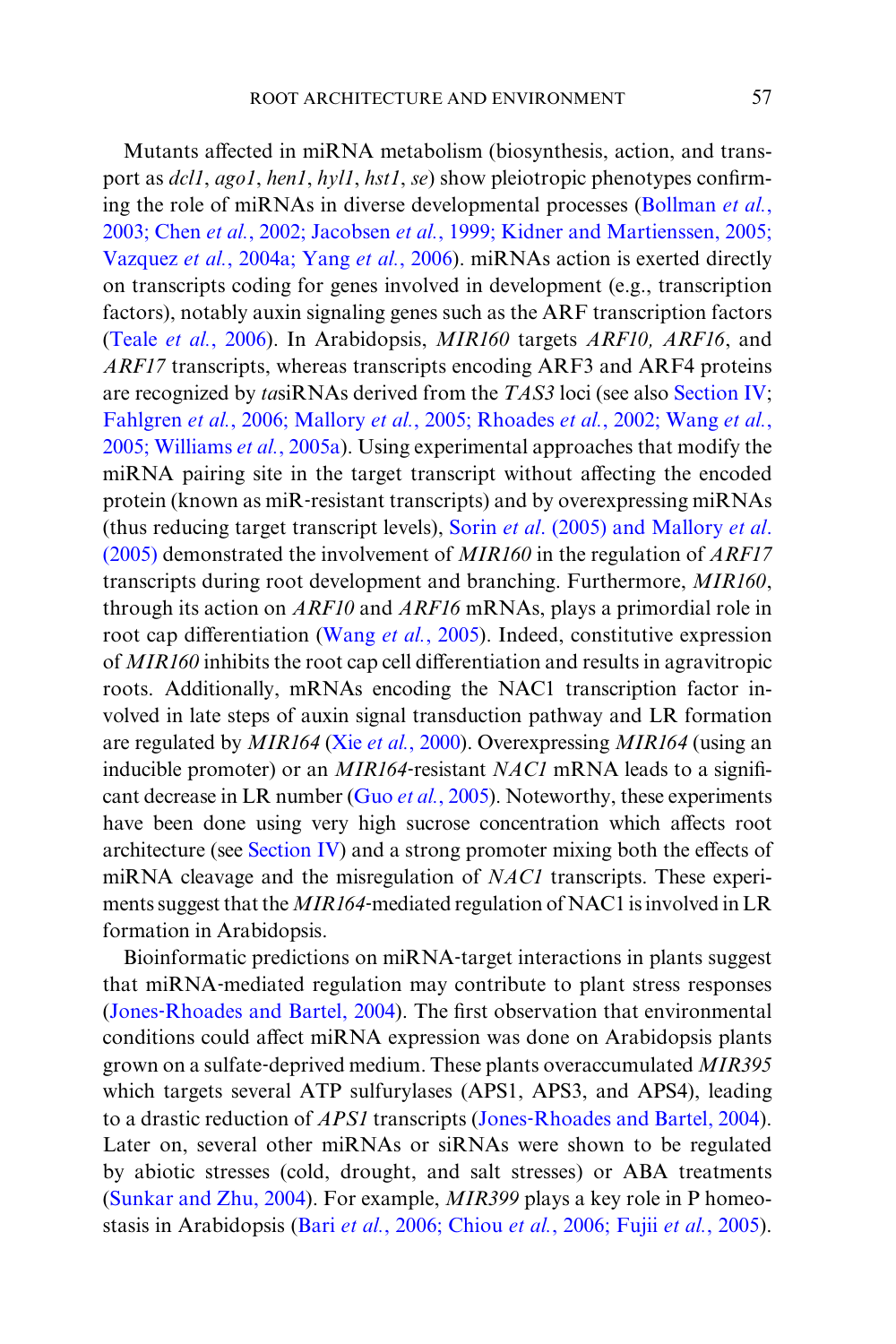MIR399 is strongly induced during P starvation, whereas the expression of one target transcript, UBC (for ubiquitin‐conjugating enzyme), is concomitantly reduced. In contrast to the majority of plant miRNAs, MIR399 does not bind a single site in the transcript‐coding region but several recognition sites present in the 5'UTR. Plants expressing an MIR399-resistant UBC transcript show a reduced response of the primary root to low P concentrations. In addition, MIR399 overexpression leads to the disappearance of endogenous UBC transcripts and increased P accumulation in the plant. This demonstrates that the MIR399-UBC pair plays a key role in the control of P homeostasis in Arabidopsis. Another well‐studied example is MIR398 that regulates mRNAs encoding a cytosolic (CSD1) or a chloroplastic (CSD2) form of a Cu/Zn superoxide dismutase [\(Sunkar](#page-27-0) et al., 2006). During an oxidative stress, MIR398 expression is reduced, whereas its target transcripts accumulate. This response likely allows plant cells to cope with ROS. Plants expressing an MIR398‐resistant CSD2 mRNA were more tolerant to an oxidative stress demonstrating the major role of CSD2 and its MIR398‐mediated regulation in plant stress responses. Considering that S and P deprivations through ROS action have major consequences in root architecture (see [Section](#page-12-0) IV), we can speculate that miRNA‐mediated regulation could participate in root responses to these stresses.

A new mechanism involving siRNAs in stress responses has been recently discovered in Arabidopsis ([Borsani](#page-27-0) et al., 2005). Under salt stress conditions, a 24‐nt‐long siRNA could be detected, coming from two partially overlapping mRNAs that are in antisense configuration. A dsRNA (around 700 bp) is formed by complementarity between a constitutively expressed gene encoding a pyrroline‐5‐carboxylate dehydrogenase (P5CDH; involved in proline homeostasis) and an antisense stress‐inducible transcript, SRO5, of unknown function. This dsRNA is processed into so-called nat-siRNAs. The latter induces the cleavage of P5CDH transcripts, acting thus as true siRNAs and leading to a complete extinction of this gene under stress conditions. This SRO5-mediated downregulation of P5CDH allows the accumulation of proline, an osmolyte known to be involved in stress responses. In Arabidopsis, the actual estimates of overlapping genes (potential antisense RNAs) being around 2000, such nat-siRNA-mediated regulation could have a strong impact on a variety of conditions including stress responses, hormone signaling, and differentiation processes. Nevertheless, other examples of nat-siRNAs are needed to further support this particular regulation pathway.

Regulatory RNAs not only affect abiotic responses but are also involved in biotic interactions. During the compatible interaction between the pathogen P. syringae and Arabidopsis, an miRNA seems to participate in plant defense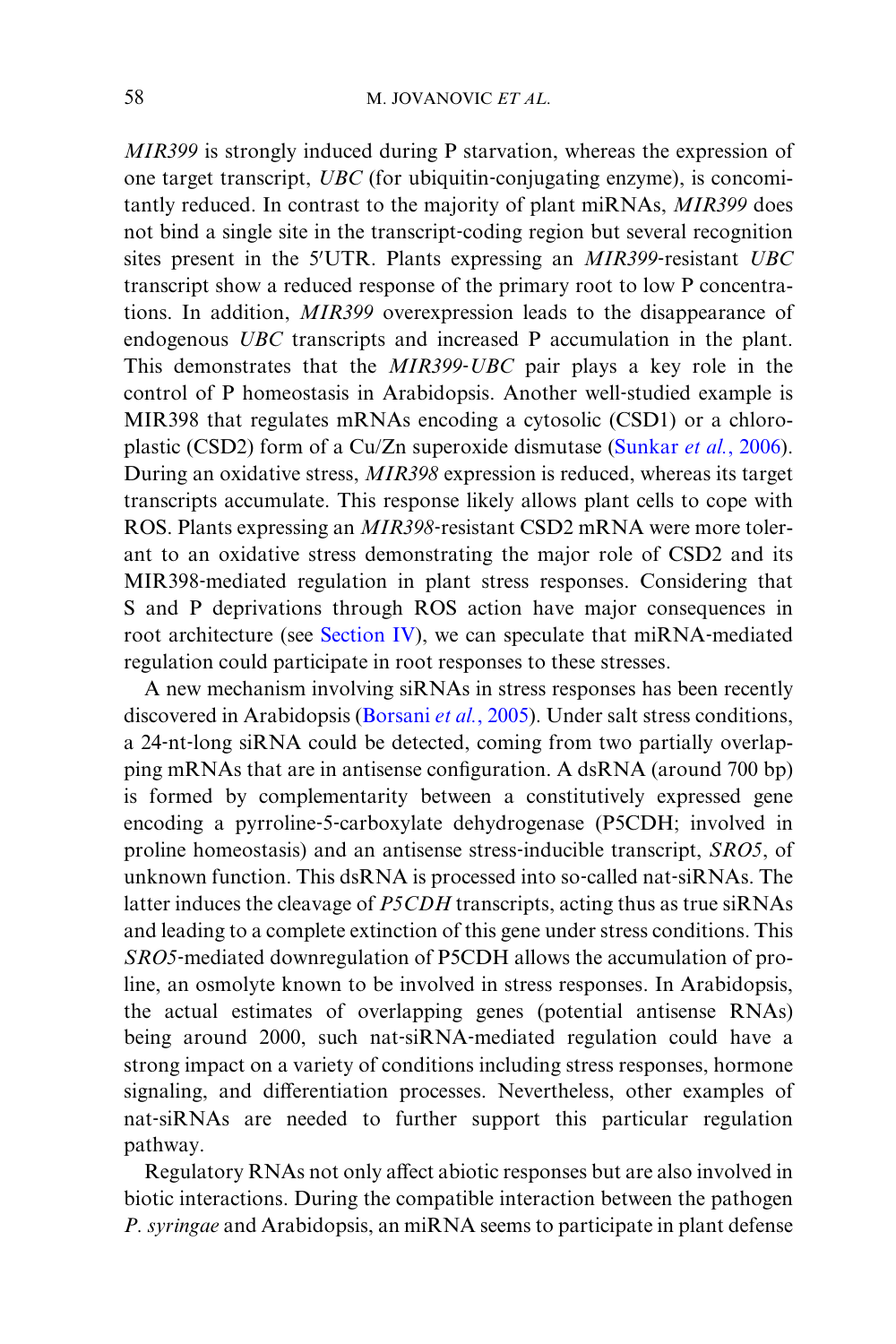<span id="page-24-0"></span>responses. Transcripts coding for particular category of auxin receptors (TIR1, AFB2, and AFB3) are negatively regulated by MIR393, which is induced by the bacterial elicitor flagellin. Since several pathogens produce auxin and this hormone may intervene in the infection process, the MIR393‐ mediated repression of hormone receptors may be linked to a natural ''im-mune" response of the plant to control pathogen infection ([Navarro](#page-27-0) et al., [2006](#page-27-0)). Knowing the major role of auxin in root development, MIR393 could also be involved in pathogen responses in roots. Other biotic interactions are beneficial for the plant as the mentioned symbiotic interaction between Rhizobium and legume plants. In M. truncatula, an HAP transcription factor has been shown to be essential for nodule differentiation and the corresponding mRNA is spatially controlled by MIR169 ([Combier](#page-27-0) et al., [2006](#page-27-0)). Abolishment of this posttranscriptional regulation (using an MIR-resistant version of the  $MtHAP-1$  mRNA) leads to delayed nodule development, likely due to misregulated meristematic activity.

Due to the large diversity of these novel regulatory RNAs, we are only beginning to identify a wide variety of processes that may be controlled posttranscriptionally (Lu et al., 2005; [Rajagopalan](#page-27-0) et al., 2006). Potential roles of miRNAs in root development or responses to abiotic stresses are summarized in [Fig.](#page-27-0) 3.

# VI. CONCLUDING REMARKS

In contrast to animals, plants adapt to the environment by modulating their growth and differentiation. The meristematic cells integrate signals from the external conditions to regulate specific developmental responses and cope with environmental constraints. Both postembryonic development and response to environmental conditions require the activation of hormonerelated signaling pathways. The appropriate developmental response to a given stress is therefore the result of the integration of many signals perceived by the plant and their cross talk with hormone action. Analyses are even more complicated when plants overcome a stress due to inorganic nutrient deficiencies such as phosphate, nitrate, and sulfate. These nutrients and/or their metabolites can act as signal molecules directly affecting plant development or through interactions with hormonal signaling pathways. QTL approaches are likely to be very useful in the dissection of such pathways. Moreover, experimental procedures (e.g., culture conditions, nutrient concentrations) are variables between studies aiming to describe the same phenomenon, namely a nutrient deficiency or excess. One can thus only infer tendencies from the synthesis of the actual data. As it is already done for the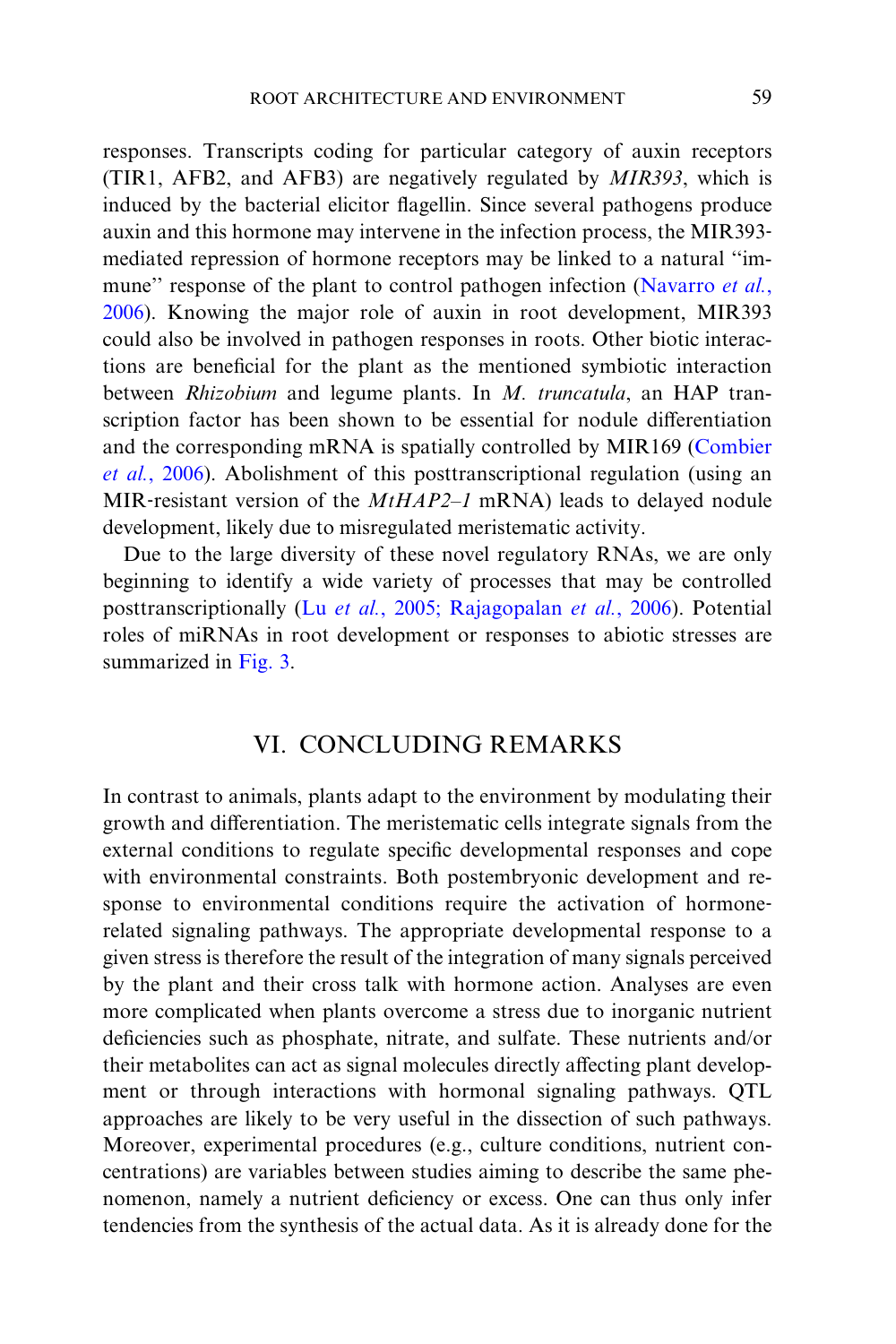

Fig. 3. RNA-mediated regulation of root architecture. Integration of riboregulation with environmental and endogenous signaling pathways. RAM, root apical meristem; gene names are mentioned in the text.

homologation of new crop cultivars or expression profiling via DNA arrays, meta-analyses studies (e.g., comparing data from different experimental conditions in different laboratories using many mutants and/or genotypes) should be launched to define in an unambiguous manner the phenotypes linked to environmental modifications. The results obtained by Bray [\(2004\)](#page-27-0)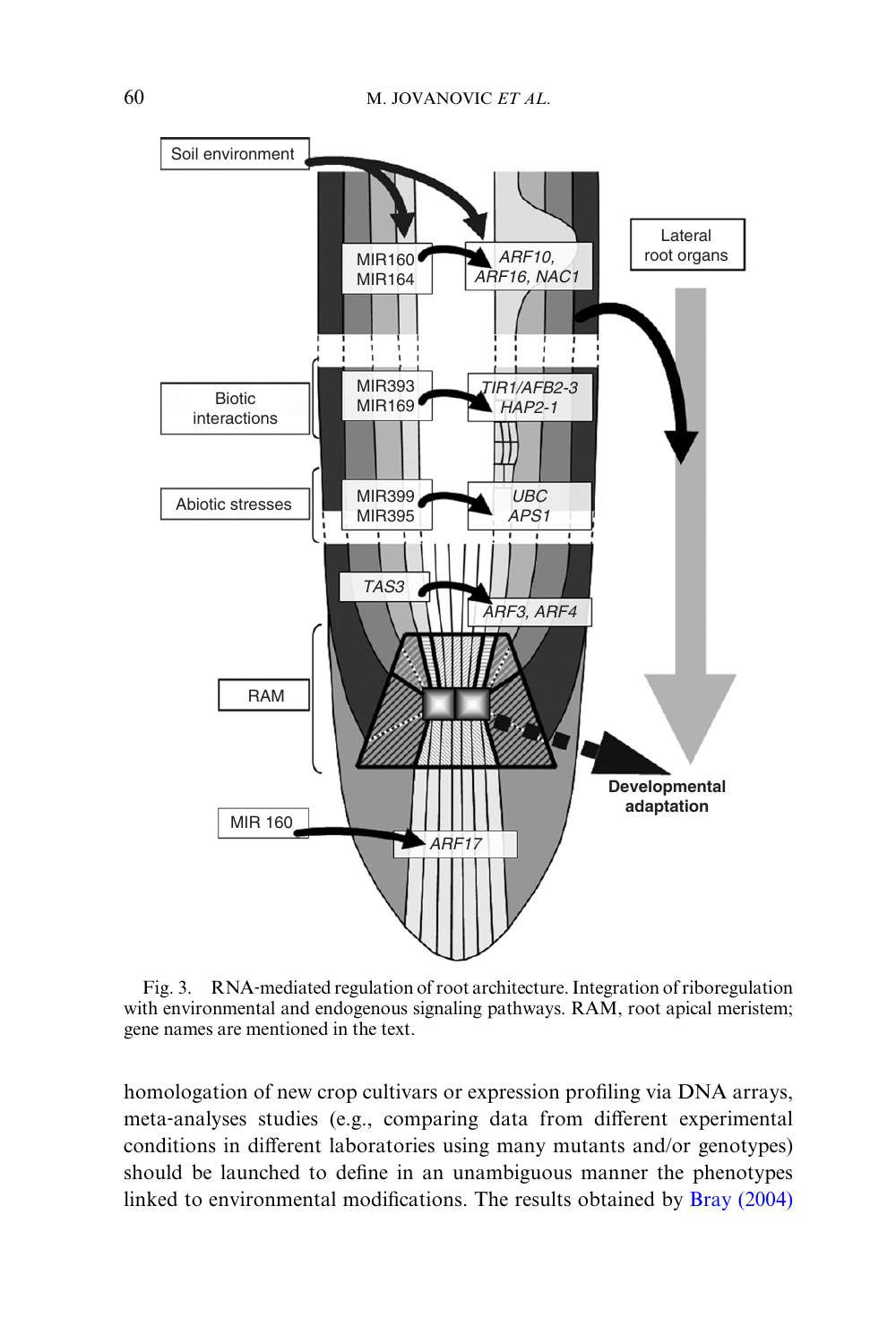from the comparison of transcriptomic data on water stress experiments in Arabidopsis revealed the importance to analyze the overlap existing between different studies. This may help to discriminate between specific targets and "noise" variation due to the environment in transcriptional profiles. These analyses need to be reinforced in the future so that large‐scale data obtained on model plants (as Arabidopsis or M. truncatula) can be translated in useful agronomic traits for crops.

In addition to the diverse mechanisms implied in the regulation of root growth, which involve homeostasis and signaling pathways of several hormones, posttranscriptional regulation of developmental regulators mediated by noncoding RNAs is emerging as an important determinant of differentiation in eukaryotes. These novel regulatory mechanisms may be particularly relevant to adjust differentiation processes to the environmental conditions encountered during growth. In roots, developmental plasticity accounts mainly for the adaptation of root architecture to the soil conditions (involving parameters such as water and mineral levels or interactions with symbiotic microorganisms). Environmental responses may be integrated in the root system through the action of specific regulators, such as transcription factors, on primary root and LR developmental programs. As mRNAs encoding transcription factors seem privileged targets of miRNAs, temporal and spatial regulation of miRNA‐target transcription factor interactions may play significant roles in the adaptation of root architecture to the soil environment.

## ACKNOWLEDGMENTS

M.J. and P.L. are supported by the Ministère de l'Education Nationale, de l'Enseignement Supérieur et de la Recherche (MENR). S.G.R. was the recipient of a grant from Consejo Nacional de Ciencia y Tecnologia, Mexico. The support of the ''Grain legume'' and RIBOREG FP6 EEC project are also acknowledged.

# REFERENCES

- Abel, S., Oeller, P. W. and Theologis, A. (1994). Early auxin‐induced genes encode short-lived nuclear proteins. Proceedings of the National Academy of Sciences of the United States of America 91, 326–330.
- Achard, P., Cheng, H., De Grauwe, L., Decat, J., Schoutteten, H., Moritz, T., Van Der Straeten, D., Peng, J. and Harberd, N. P. (2006). Integration of plant responses to environmentally activated phytohormonal signals. Science 311, 91–94.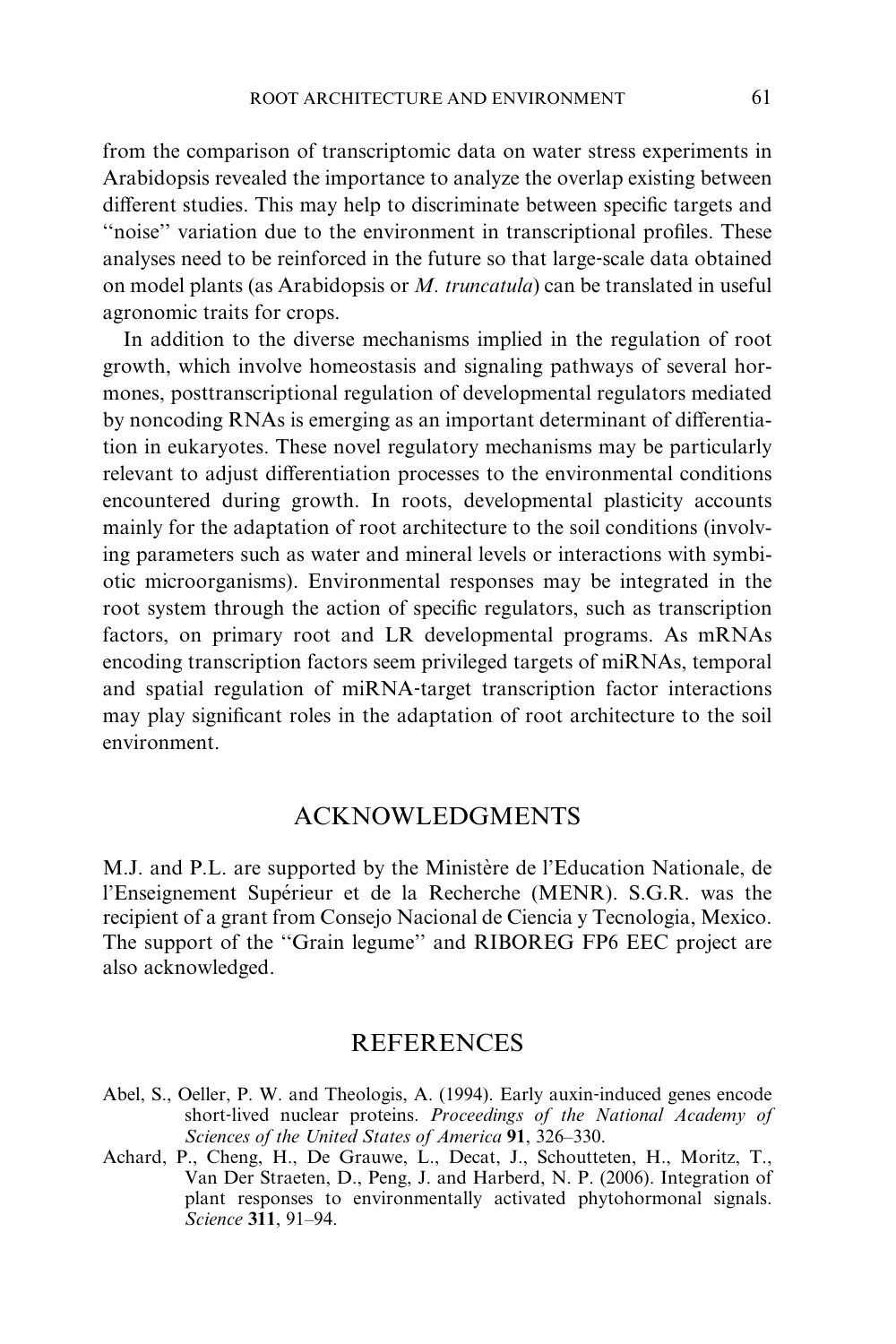- <span id="page-27-0"></span>Aida, M., Beis, D., Heidstra, R., Willemsen, V., Blilou, I., Galinha, C., Nussaume, L., Noh, Y. S., Amasino, R. and Scheres, B. (2004). The PLETHORA genes mediate patterning of the Arabidopsis root stem cell niche. Cell 119, 109–120.
- Aloni, R., Aloni, E., Langhans, M. and Ullrich, C. I. (2006). Role of cytokinin and auxin in shaping root architecture: Regulating vascular differentiation, lateral root initiation, root apical dominance and root gravitropism. Annals of Botany (London) 97, 883–893.
- Arrese-Igor, C., González, E. M., Gordon, A. J., Minchin, F. R., Gálvez, L., Royuela, M., Cabrerizo, P. M. and Aparicio‐Tejo, P. M. (1999). Sucrose synthase and nodule nitrogen fixation under drought and other environmental stresses. Symbiosis 27, 189–212.
- Asami, T., Sun‐Young, H., Kitahata, N., Saito, T., Kobayashi, M., Shinozaki, K., Nakano, T. and Nakashima, K. (2003). Drug design of abscisic acid biosynthesis inhibitor and its effect on plants. Plant and Cell Physiology 45, 154.
- Axtell, M. J., Jan, C., Rajagopalan, R. and Bartel, D. P. (2006). A two‐hit trigger for siRNA biogenesis in plants. Cell 127, 565–577.
- Bari, R., Datt Pant, B., Stitt, M. and Scheible, W. R. (2006). PHO2, microRNA399, and PHR1 define a phosphate-signaling pathway in plants. Plant Physiology 141, 988–999.
- Bates, T. R. and Lynch, J. P. (2000). Plant growth and phosphorus accumulation of wild type and two root hair mutants of Arabidopsis thaliana (Brassicaceae). American Journal of Botany 87, 958–963.
- Beaudoin, N., Serizet, C., Gosti, F. and Giraudat, J. (2000). Interactions between abscisic acid and ethylene signaling cascades. Plant Cell 12, 1103–1115.
- Beeckman, T., Burssens, S. and Inze, D. (2001). The peri-cell-cycle in Arabidopsis. Journal of Experimental Botany 52, 403-411.
- Benfey, P. N. and Scheres, B. (2000). Root development. Current Biology 10, R813–R815.
- Benkova, E., Michniewicz, M., Sauer, M., Teichmann, T., Seifertova, D., Jurgens, G. and Friml, J. (2003). Local, efflux-dependent auxin gradients as a common module for plant organ formation. Cell 115, 591-602.
- Bennett, M. J., Marchant, A., Green, H. G., May, S. T., Ward, S. P., Millner, P. A., Walker, A. R., Schulz, B. and Feldmann, K. A. (1996). Arabidopsis AUX1 gene: A permease-like regulator of root gravitropism. Science 273, 948–950.
- Berger, F., Haseloff, J., Schiefelbein, J. and Dolan, L. (1998). Positional information in root epidermis is defined during embryogenesis and acts in domains with strict boundaries. Current Biology 8, 421-430.
- Berleth, T. and Jürgens, G. (1993). The role of the *monopteros* gene in organising the basal body region of the Arabidopsis embryo. Development 118, 575–587.
- Bernhardt, C., Lee, M. M., Gonzalez, A., Zhang, F., Lloyd, A. and Schiefelbein, J. (2003). The bHLH genes GLABRA3 (GL3) and ENHANCER OF GLA-BRA3 (EGL3) specify epidermal cell fate in the Arabidopsis root. Development 130, 6431–6439.
- Blilou, I., Xu, J., Wildwater, M., Willemsen, V., Paponov, I., Friml, J., Heidstra, R., Aida, M., Palme, K. and Scheres, B. (2005). The PIN auxin efflux facilitator network controls growth and patterning in Arabidopsis roots. Nature 433, 39–44.
- Boerjan, W., Cervera, M. T., Delarue, M., Beeckman, T., Dewitte, W., Bellini, C., Caboche, M., Van Onckelen, H., Van Montagu, M. and Inze, D. (1995). Superroot, a recessive mutation in Arabidopsis, confers auxin overproduction. Plant Cell 7, 1405–1419.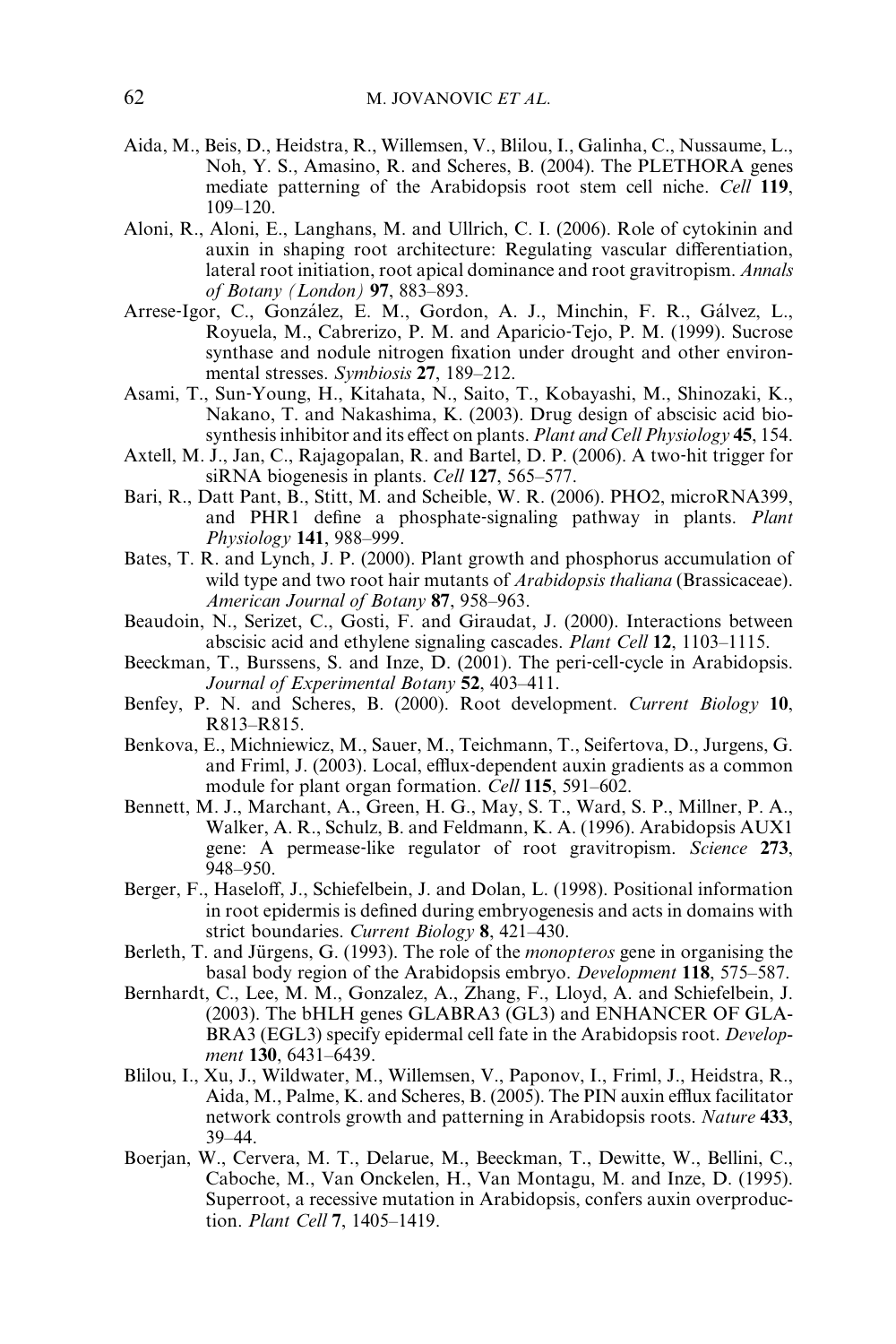- <span id="page-28-0"></span>Bollman, K. M., Aukerman, M. J., Park, M. Y., Hunter, C., Berardini, T. Z. and Poethig, R. S. (2003). HASTY, the Arabidopsis ortholog of exportin 5/ MSN5, regulates phase change and morphogenesis. Development 130, 1493–1504.
- Borsani, O., Zhu, J., Verslues, P. E., Sunkar, R. and Zhu, J. K. (2005). Endogenous siRNAs derived from a pair of natural cis-antisense transcripts regulate salt tolerance in Arabidopsis. Cell 123, 1279-1291.
- Bouche, N., Lauressergues, D., Gasciolli, V. and Vaucheret, H. (2006). An antagonistic function for Arabidopsis DCL2 in development and a new function for DCL4 in generating viral siRNAs. *The EMBO Journal* 25, 3347–3356.
- Brachmann, A. (2006). Plant‐fungal symbiosis en gros and en detail. The New Phytologist 171, 242–246.
- Brady, S. M., Sarkar, S. F., Bonetta, D. and McCourt, P. (2003). The ABSCISIC ACID INSENSITIVE 3 (ABI3) gene is modulated by farnesylation and is involved in auxin signaling and lateral root development in Arabidopsis. The Plant Journal 34, 67–75.
- Bray, E. A. (2004). Genes commonly regulated by water-deficit stress in Arabidopsis thaliana. Journal of Experimental Botany 55, 2331–2341.
- Brewin, N. J. (1991). Development of the legume root nodule. Annual Review of Cell Biology 7, 191–226.
- Bright, L. J., Liang, Y., Mitchell, D. M. and Harris, J. M. (2005). The LATD gene of Medicago truncatula is required for both nodule and root development. Molecular Plant Microbe Interactions 18, 521–532.
- Caetano-Anollés, G. and Gresshoff, P. M. (1991). Plant genetic control of nodulation. Annual Review of Microbiology 45, 345-382.
- Carroll, B. J., McNeil, D. L. and Gresshoff, P. M. (1985). A supernodulation and nitrate-tolerant symbiotic (nts) soybean mutant. Plant Physiology 78, 34–40.
- Casimiro, I., Beeckman, T., Graham, N., Bhalerao, R., Zhang, H., Casero, P., Sandberg, G. and Bennett, M. J. (2003). Dissecting Arabidopsis lateral root development. Trends in Plant Science 8, 165-171.
- Celenza, J. L., Jr., Grisafi, P. L. and Fink, G. R. (1995). A pathway for lateral root formation in Arabidopsis thaliana. Genes & Development 9, 2131–2142.
- Chen, J. G., Ullah, H., Temple, B., Liang, J., Guo, J., Alonso, J. M., Ecker, J. R. and Jones, A. M. (2006). RACK1 mediates multiple hormone responsiveness and developmental processes in Arabidopsis. Journal of Experimental Botany 57, 2697–2708.
- Chen, X., Liu, J., Cheng, Y. and Jia, D. (2002). HEN1 functions pleiotropically in Arabidopsis development and acts in C function in the flower. Development 129, 1085–1094.
- Chilley, P. M., Casson, S. A., Tarkowski, P., Hawkins, N., Wang, K. L., Hussey, P. J., Beale, M., Ecker, J. R., Sandberg, G. K. and Lindsey, K. (2006). The POLARIS peptide of Arabidopsis regulates auxin transport and root growth via effects on ethylene signaling. Plant Cell 18, 3058-3072.
- Chiou, T. J., Aung, K., Lin, S. I., Wu, C. C., Chiang, S. F. and Su, C. L. (2006). Regulation of phosphate homeostasis by MicroRNA in Arabidopsis. Plant Cell 18, 412–421.
- Combier, J. P., Frugier, F., de Billy, F., Boualem, A., El‐Yahyaoui, F., Moreau, S., Vernie, T., Ott, T., Gamas, P., Crespi, M. and Niebel, A. (2006). MtHAP2– 1 is a key transcriptional regulator of symbiotic nodule development regulated by microRNA169 in Medicago truncatula. Genes & Development 20, 3084–3088.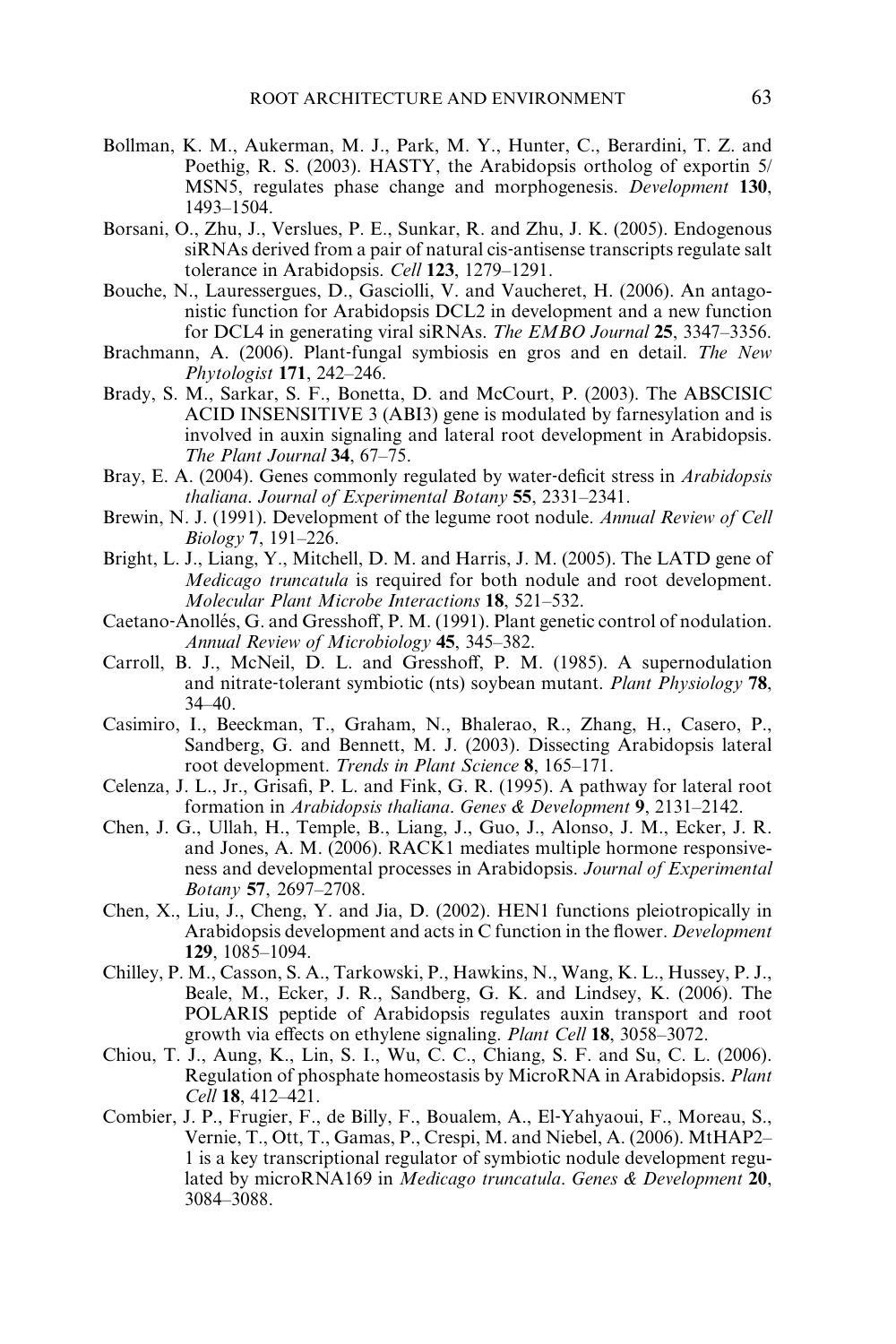- Costa, S. and Shaw, P. (2006). Chromatin organization and cell fate switch respond to positional information in Arabidopsis. Nature 439, 493–496.
- Crespi, M. and Galvez, S. (2000). Molecular mechanisms in root nodule development. Journal of Plant Growth Regulation 19, 155-166.
- Dan, H., Yang, G. and Zheng, Z. L. (2007). A negative regulatory role for auxin in sulphate deficiency response in Arabidopsis thaliana. Plant Molecular Biology 63, 221–235.
- Day, D. A., Lambers, H., Bateman, J., Carroll, B. J. and Gresshoff, P. M. (1986). Growth comparisons of a supernodulating soybean (*Glycine max*) mutant and its wild‐type parent. Physiologia Plantarum 68, 375–382.
- Dazzo, F. B. and Brill, W. J. (1978). Regulation by fixed nitrogen of host-symbiont recognition in the rhizobium-clover symbiosis. Plant Physiology 62, 18–21.
- De Smet, I., Signora, L., Beeckman, T., Inze, D., Foyer, C. H. and Zhang, H. (2003). An abscisic acid‐sensitive checkpoint in lateral root development of Arabidopsis. The Plant Journal 33, 543–555.
- De Smet, I., Vanneste, S., Inze, D. and Beeckman, T. (2006). Lateral root initiation or the birth of a new meristem. Plant Molecular Biology 60, 871–887.
- De Smet, I., Tetsumura, T., De Rybel, B., Frey, N. F., Laplaze, L., Casimiro, I., Swarup, R., Naudts, M., Vanneste, S., Audenaert, D., Inze, D., Bennett, M. J., et al. (2007). Auxin-dependent regulation of lateral root positioning in the basal meristem of Arabidopsis. Development 134, 681–690.
- Deak, K. I. and Malamy, J. (2005). Osmotic regulation of root system architecture. The Plant Journal 43, 17-28.
- del Papa, M.F.,Balague,L. J., Sowinski, S. C.,Wegener, C., Segundo,E., Abarca,F.M., Toro, N., Niehaus, K., P hler, A., Aguilar,O. M., Martinez‐Drets, G. and Lagares, A. (1999). Isolation and characterization of alfalfa‐nodulating rhizobia present in acidic soils of central argentina and uruguay. Applied and Environmental Microbiology  $65$ , 1420-1427.
- Dharmasiri, N., Dharmasiri, S. and Estelle, M. (2005). The F‐box protein TIR1 is an auxin receptor. Nature 435, 441–445.
- Di Laurenzio, L., Wysocka‐Diller, J., Malamy, J. E., Pysh, L., Helariutta, Y., Freshour, G., Hahn, M. G., Feldmann, K. A. and Benfey, P. N. (1996). The SCARECROW gene regulates an asymmetric cell division that is essential for generating the radial organization of the Arabidopsis root. Cell 86, 423–433.
- DiDonato, R. J., Arbuckle, E., Buker, S., Sheets, J., Tobar, J., Totong, R., Grisafi, P., Fink, G. R. and Celenza, J. L. (2004). Arabidopsis ALF4 encodes a nuclear‐localized protein required for lateral root formation. The Plant Journal 37, 340–353.
- Dolan, L. and Costa, S. (2001). Evolution and genetics of root hair stripes in the root epidermis. Journal of Experimental Botany 52, 413-417.
- Dubrovsky, J. G., Doerner, P. W., Colon‐Carmona, A. and Rost, T. L. (2000). Pericycle cell proliferation and lateral root initiation in Arabidopsis. Plant Physiology 124, 1648-1657.
- Dubrovsky, J. G., Gambetta, G. A., Hernandez‐Barrera, A., Shishkova, S. and Gonzalez, I. (2006). Lateral root initiation in Arabidopsis: Developmental window, spatial patterning, density and predictability. Annals of Botany (London) 97, 903–915.
- Duzan, H. M., Zhou, X., Souleimanov, A. and Smith, D. L. (2004). Perception of Bradyrhizobium japonicum nod factor by soybean [Glycine max (L.) Merr.] root hairs under abiotic stress conditions. Journal of Experimental Botany 55, 2641–2646.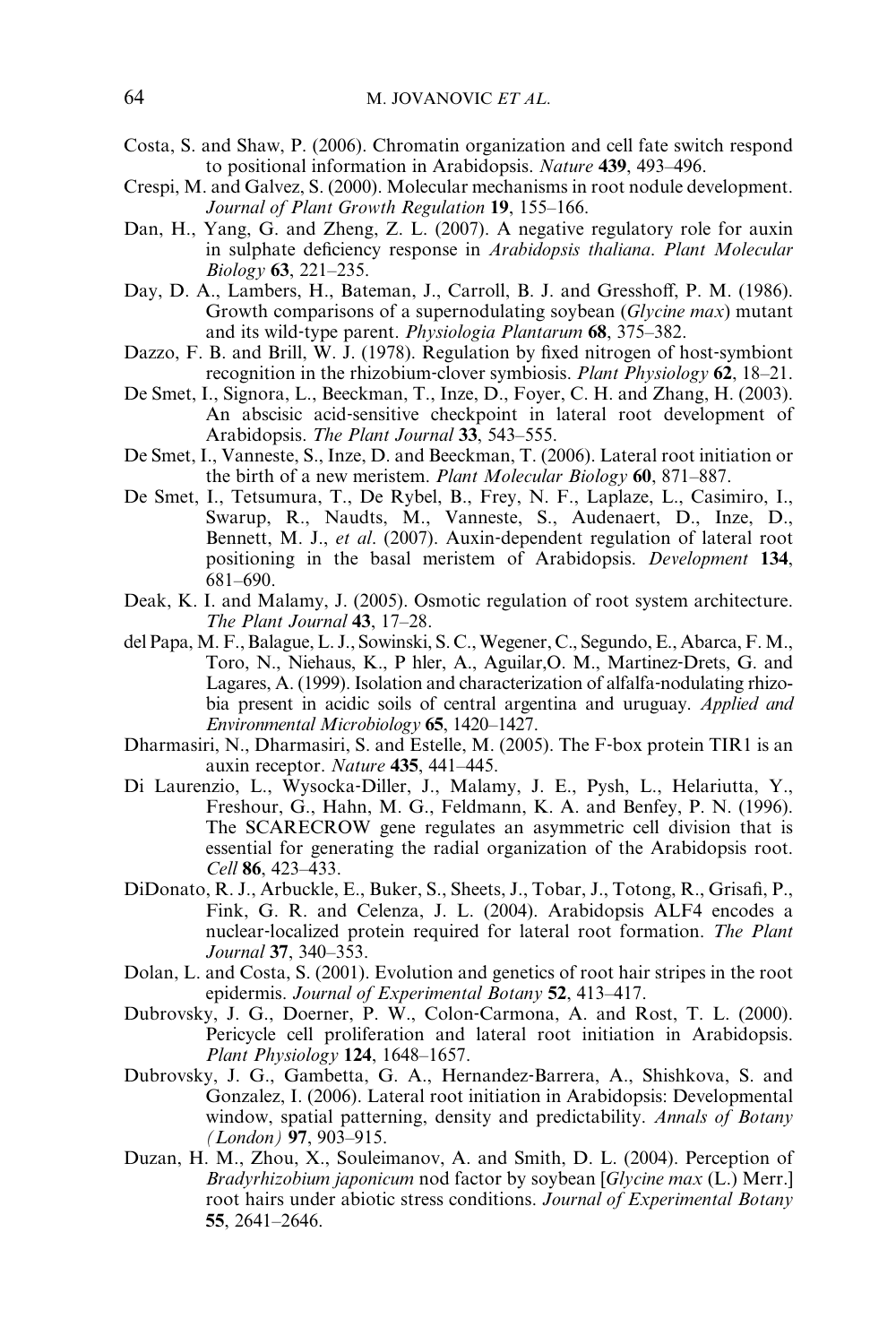- <span id="page-30-0"></span>Fahlgren, N., Montgomery, T. A., Howell, M. D., Allen, E., Dvorak, S. K., Alexander, A. L. and Carrington, J. C. (2006). Regulation of AUXIN RESPONSE FACTOR3 by TAS3 ta-siRNA affects developmental timing and patterning in Arabidopsis. Current Biology 16, 939–944.
- Feldman, L. (1994). The maize roots. In ''The Maize Handbook'' (M. Freeling and V. Walbot, eds.), pp. 29–37. Springer, New York.
- Ferreira, F. J. and Kieber, J. J. (2005). Cytokinin signaling. Current Opinion in Plant Biology 8, 518–525.
- Fitz Gerald, J. N., Lehti‐Shiu, M. D., Ingram, P. A., Deak, K. I., Biesiada, T. and Malamy, J. E. (2006). Identification of quantitative trait loci that regulate Arabidopsis root system size and plasticity. Genetics 172, 485–498.
- Foreman, J., Demidchik, V., Bothwell, J. H., Mylona, P., Miedema, H., Torres, M. A., Linstead, P., Costa, S., Brownlee, C., Jones, J. D., Davies, J. M. and Dolan, L. (2003). Reactive oxygen species produced by NADPH oxidase regulate plant cell growth. Nature 422, 442–446.
- Franco-Zorrilla, J. M., Martin, A. C., Solano, R., Rubio, V., Leyva, A. and Paz-Ares, J. (2002). Mutations at CRE1 impair cytokinin‐induced repression of phosphate starvation responses in Arabidopsis. The Plant Journal 32, 353–360.
- Franco‐Zorrilla, J. M., Martin, A. C., Leyva, A. and Paz‐Ares, J. (2005). Interaction between phosphate‐starvation, sugar, and cytokinin signaling in Arabidopsis and the roles of cytokinin receptors CRE1/AHK4 and AHK3. Plant Physiology 138, 847–857.
- Friml, J., Benfey, P., Benkova, E., Bennett, M., Berleth, T., Geldner, N., Grebe, M., Heisler, M., Hejatko, J., Jurgens, G., Laux, T., Lindsey, K., et al., (2006). Apical-basal polarity: Why plant cells don't stand on their heads. Trends in Plant Science 11, 12–14.
- Frugier, F., Kondorosi, A. and Crespi, M. (1998). Identification of novel putative regulatory genes induced during alfalfa nodule development with a cold‐ plaque screening procedure. Moleculor Plant Microbe Interactions 11, 358–366.
- Frugier, F., Poirier, S., Satiat‐Jeunemaitre, B., Kondorosi, A. and Crespi, M. (2000). A Kruppel‐like zinc finger protein is involved in nitrogen‐fixing root nodule organogenesis. Genes & Development 14, 475–482.
- Fu, X. and Harberd, N. P. (2003). Auxin promotes Arabidopsis root growth by modulating gibberellin response. Nature 421, 740-743.
- Fujii, H., Chiou, T. J., Lin, S. I., Aung, K. and Zhu, J. K. (2005). A miRNA involved in phosphate-starvation response in Arabidopsis. Current Biology 15, 2038–2043.
- Fukaki, H., Tameda, S., Masuda, H. and Tasaka, M. (2002). Lateral root formation is blocked by a gain-of-function mutation in the SOLITARY-ROOT/ IAA14 gene of Arabidopsis. The Plant Journal 29, 153–168.
- Fukaki, H., Nakao, Y., Okushima, Y., Theologis, A. and Tasaka, M. (2005). Tissue‐ specific expression of stabilized SOLITARY‐ROOT/IAA14 alters lateral root development in Arabidopsis. The Plant Journal 44, 382-395.
- Gage, D. J. (2004). Infection and invasion of roots by symbiotic, nitrogen‐fixing rhizobia during nodulation of temperate legumes. Microbiology and Molecular Biology Reviews 68, 280–300.
- Gallagher, K. L., Paquette, A. J., Nakajima, K. and Benfey, P. N. (2004). Mechanisms regulating SHORT-ROOT intercellular movement. Current Biology 14, 1847–1851.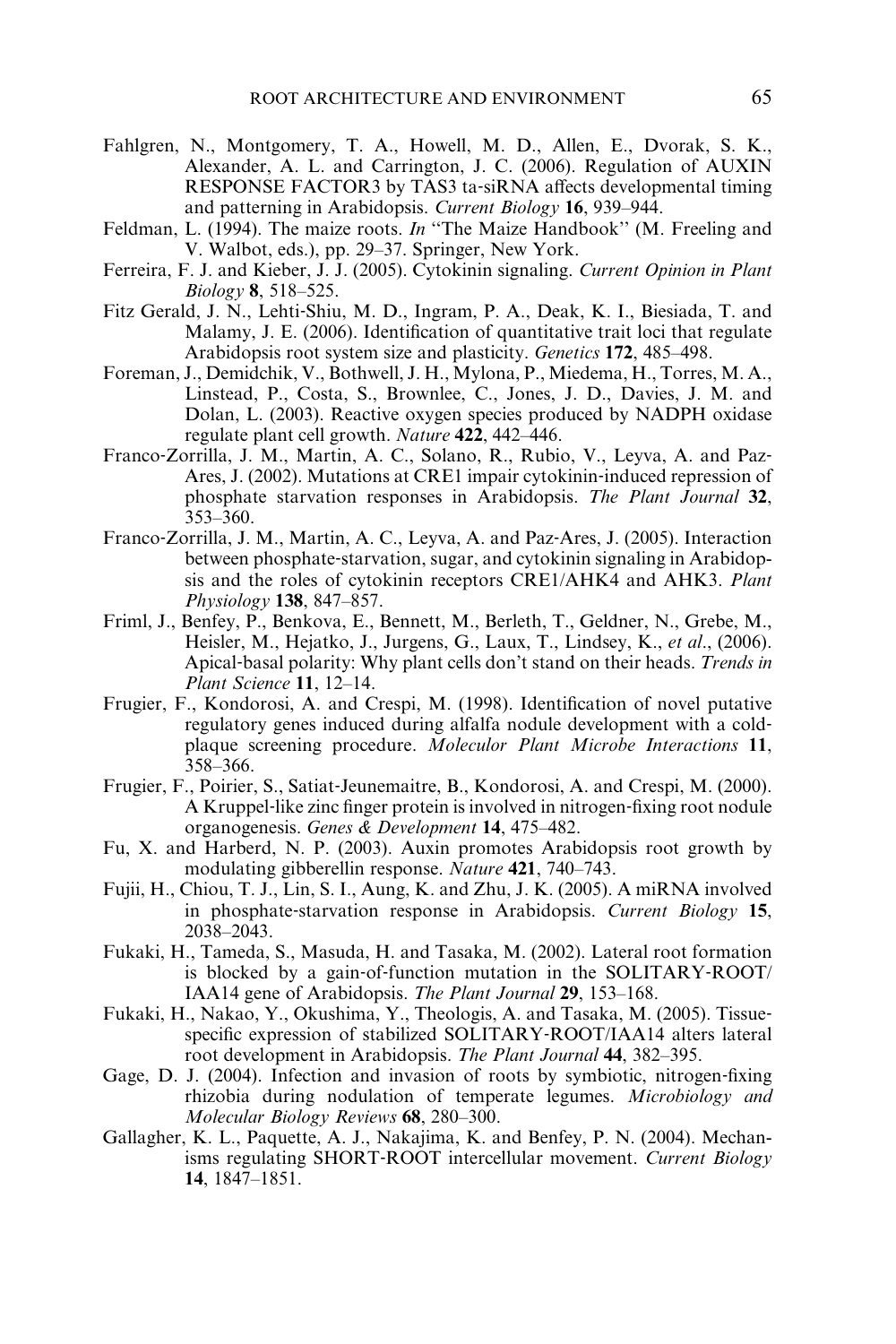- Gan, Y., Filleur, S., Rahman, A., Gotensparre, S. and Forde, B. G. (2005). Nutritional regulation of ANR1 and other root‐expressed MADS‐box genes in Arabidopsis thaliana. Planta 222, 730–742.
- Gechev, T. S., Van Breusegem, F., Stone, J. M., Denev, I. and Laloi, C. (2006). Reactive oxygen species as signals that modulate plant stress responses and programmed cell death. Bioessays 28, 1091–1101.
- Geurts, R., Fedorova, E. and Bisseling, T. (2005). Nod factor signaling genes and their function in the early stages of Rhizobium infection. Current Opinion in Plant Biology 8, 346–352.
- Ghassemian, M., Nambara, E., Cutler, S., Kawaide, H., Kamiya, Y. and McCourt, P. (2000). Regulation of abscisic acid signaling by the ethylene response pathway in Arabidopsis. Plant Cell 12, 1117–1126.
- Gianinazzi-Pearson, V., Séjalon-Delmas, N., Genre, A., Jeandroz, S. and Bonfante, P. (2007). Plants and arbuscular mycorrhizal fungi: Cues and communication in the early steps of symbiotic interactions. Advances in Botanical Research 46, 181–207.
- Goda, H., Sawa, S., Asami, T., Fujioka, S., Shimada, Y. and Yoshida, S. (2004). Comprehensive comparison of auxin-regulated and brassinosteroidregulated genes in Arabidopsis. Plant Physiology 134, 1555–1573.
- Graham, J. H. and Miller, R. M. (2005). Mycorrhizas: Gene to function. Plant and Soil 274, 79-100.
- Gresshoff, P. M. (1993). Molecular genetic analysis of nodulation genes in soybean. Plant Breeding Reviews 11, 275–318.
- Guo, H. S., Xie, Q., Fei, J. F. and Chua, N. H. (2005). MicroRNA directs mRNA cleavage of the transcription factor NAC1 to downregulate auxin signals for Arabidopsis lateral root development. Plant Cell 17, 1376–1386.
- Hamilton, A. J. and Baulcombe, D. C. (1999). A species of small antisense RNA in posttranscriptional gene silencing in plants. Science 286, 950–952.
- Hamman, T., Benkova, E., Bäurle, I., Kientz, M. and Jürgens, G. (2002). The Arabidopsis BODENLOS gene encodes an auxin response protein inhibiting MONOPTEROS‐mediating embryo patterning. Genes & Development 16, 1610–1615.
- Han, K. H., Bradshaw, H. and Gordon, M. (1994). Adventitious root and shoot regeneration in vitro is under major gene control in an F2 family of hybrid poplar (Populus trichocarpa  $\times$  P. deltoides). For Genet 1, 139-146.
- Harrison, M. J. (2005). Signaling in the arbuscular mycorrhizal symbiosis. Annual Review of Microbiology 59, 19–42.
- Hasegawa, P. M. (2000). Plant cellular and molecular responses to high salinity. Annual Review of Plant Physiology and Plant Molecular Biology 51, 463–499.
- Helariutta, Y., Fukaki, H., Wysocka‐Diller, J., Nakajima, K., Jung, J., Sena, G., Hauser, M. T. and Benfey, P. N. (2000). The SHORT-ROOT gene controls radial patterning of the Arabidopsis root through radial signaling. Cell 101, 555–567.
- Higuchi, M., Pischke, M. S., Mahonen, A. P., Miyawaki, K., Hashimoto, Y., Seki, M., Kobayashi, M., Shinozaki, K., Kato, T., Tabata, S., Helariutta, Y., Sussman, M. R., et al. (2004). In planta functions of the Arabidopsis cytokinin receptor family. Proceedings of the National Academy of Sciences of the United States of America 101, 8821–8826.
- Hirsch, A. M. (1992). Developmental biology of legume nodulation. The New Phytologist 122, 211–237.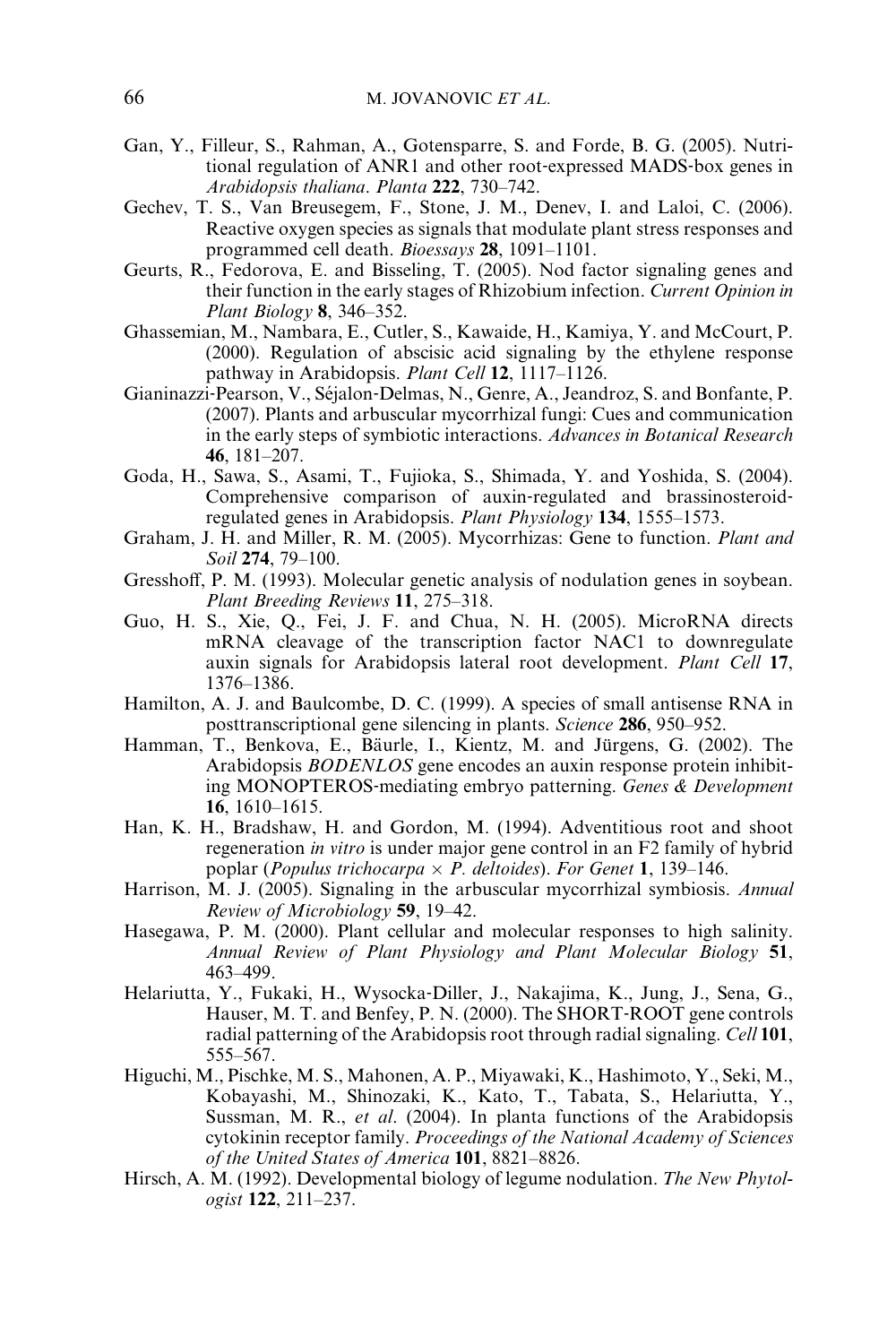- Hirsch, A. M. and LaRue, T. A. (1997). Is the legume nodule a modified root or stem or an organ sui generis? Critical Reviews in Plant Sciences 16, 361–392.
- Horgan, J. M. and Wareing, P. F. (1980). Cytokinin and the growth responses of seedlings of Betula pendula to nitrogen and phosphorus deficiency. Journal of Experimental Botany 31, 525–532.
- Jacobsen, S. E., Running, M. P. and Meyerowitz, E. M. (1999). Disruption of an RNA helicase/RNAse III gene in Arabidopsis causes unregulated cell division in floral meristems. Development 126, 5231–5243.
- Jones‐Rhoades, M. W. and Bartel, D. P. (2004). Computational identification of plant microRNAs and their targets, including a stress-induced miRNA. Molecular Cell 14, 787–799.
- Jost, R., Altschmied, L., Bloem, E., Bogs, J., Gershenzon, J., Hahnel, U., Hansch, R., Hartmann, T., Kopriva, S., Kruse, C., Mendel, R. R., Papenbrock, J., et al. (2005). Expression profiling of metabolic genes in response to methyl jasmonate reveals regulation of genes of primary and secondary sulfur‐ related pathways in Arabidopsis thaliana. Photosynthesis Research 86, 491–508.
- Kepinski, S. and Leyser, O. (2005). The Arabidopsis F-box protein TIR1 is an auxin receptor. Nature 435, 446-451.
- Kidner, C. A. and Martienssen, R. A. (2005). The role of ARGONAUTE1 (AGO1) in meristem formation and identity. Developmental Biology 280, 504-517.
- King, J. J. and Stimart, D. P. (1998). Genetic analysis of variation for auxin-induced adventitious root formation among eighteen ecotypes of Arabidopsis thaliana L. Heynh. The Journal of Heredity 89, 481-487.
- Kopriva, S. and Rennenberg, H. (2004). Control of sulphate assimilation and glutathione synthesis: Interaction with N and C metabolism. Journal of Experimental Botany 55, 1831–1842.
- Krusell, L., Madsen, L. H., Sato, S., Aubert, G., Genua, A., Szczyglowski, K., Duc, G., Kaneko, T., Tabata, S., de Bruijn, F., Pajuelo, E., Sandal, N., et al. (2002). Shoot control of root development and nodulation is mediated by a receptor-like kinase. Nature 420, 422–426.
- Kurihara, Y. and Watanabe, Y. (2004). Arabidopsis micro‐RNA biogenesis through Dicer-like 1 protein functions. Proceedings of the National Academy of Sciences of the United States of America 101, 12753–12758.
- Kutz, A., Muller, A., Hennig, P., Kaiser, W. M., Piotrowski, M. and Weiler, E. W. (2002). A role for nitrilase 3 in the regulation of root morphology in sulphur-starving Arabidopsis thaliana. The Plant Journal 30, 95-106.
- Lagos‐Quintana, M., Rauhut, R., Lendeckel, W. and Tuschl, T. (2001). Identification of novel genes coding for small expressed RNAs. Science 294, 853–858.
- Lanter, D. J., Munns, D. N. and Clarkin, K. L. (1981). Salt response of chickpeas influenced by N supply. Agronomy Journal 96, 1–966.
- Lee, R. C., Feinbaum, R. L. and Ambros, V. (1993). The C. elegans heterochronic gene lin‐4 encodes small RNAs with antisense complementarity to lin‐14. Cell 75, 843–854.
- Levesque, M. P., Vernoux, T., Busch, W., Cui, H., Wang, J. Y., Blilou, I., Hassan, H., Nakajima, K., Matsumoto, N., Lohmann, J. U., Scheres, B. and Benfey, P. N. (2006). Whole-genome analysis of the SHORT-ROOT developmental pathway in Arabidopsis. PLoS Biology 4, e143.
- Li, M., Qin, C., Welti, R. and Wang, X. (2006). Double knockouts of phospholipases Dzeta1 and Dzeta2 in Arabidopsis affect root elongation during phosphate-limited growth but do not affect root hair patterning. Plant Physiology 140, 761–770.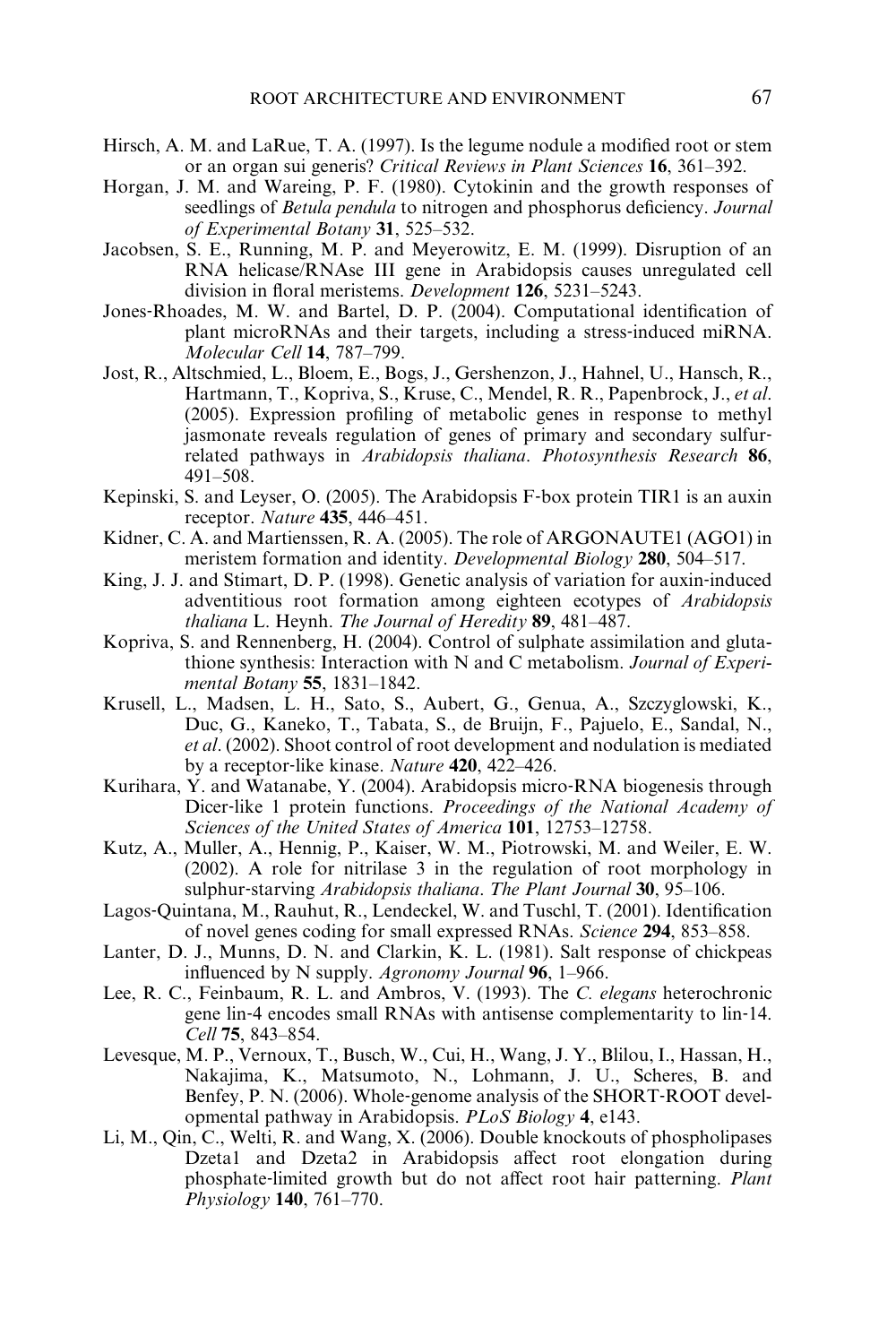- Liang, Y., Mitchell, D. M. and Harris, J. M. (2007). Abscissic acid rescues the root meristem defects of the Medicago truncatula latd mutant. Developmental Biology 304, 297–307.
- Linkohr, B. I., Williamson, L. C., Fitter, A. H. and Leyser, H. M. (2002). Nitrate and phosphate availability and distribution have different effects on root system architecture of Arabidopsis. The Plant Journal 29, 751–760.
- Little, D. Y., Rao, H., Oliva, S., Daniel‐Vedele, F., Krapp, A. and Malamy, J. E.  $(2005)$ . The putative high-affinity nitrate transporter NRT2.1 represses lateral root initiation in response to nutritional cues. Proceedings of the National Academy of Sciences of the United States of America 102, 13693–13698.
- Ljung, K., Hull, A. K., Celenza, J., Yamada, M., Estelle, M., Normanly, J. and Sandberg, G. (2005). Sites and regulation of auxin biosynthesis in Arabidopsis roots. Plant Cell 17, 1090–1104.
- Lopez‐Bucio, J., Hernandez‐Abreu, E., Sanchez‐Calderon, L., Nieto‐Jacobo, M. F., Simpson, J. and Herrera‐Estrella, L. (2002). Phosphate availability alters architecture and causes changes in hormone sensitivity in the Arabidopsis root system. Plant Physiology 129, 244–256.
- Lopez‐Bucio, J., Cruz‐Ramirez, A. and Herrera‐Estrella, L. (2003). The role of nutrient availability in regulating root architecture. Current Opinion in Plant Biology 6, 280–287.
- Loudet, O., Gaudon, V., Trubuil, A. and Daniel‐Vedele, F. (2005). Quantitative trait loci controlling root growth and architecture in Arabidopsis thaliana confirmed by heterogeneous inbred family. Theoretical and Applied Genetics 110, 742–753.
- Lu, C., Tej, S. S., Luo, S., Haudenschild, C. D., Meyers, B. C. and Green, P. J. (2005). Elucidation of the small RNA component of the transcriptome. Science 309, 1567–1569.
- Lynch, J. (1995). Root architecture and plant productivity. Plant Physiology 109, 7–13.
- Ma, Z., Bielenberg, D. G., Brown, K. M. and Lynch, J. P. (2001). Regulation of root hair density by phosphorus availability in Arabidopsis thaliana. Plant, Cell & Environment 24, 459–467.
- Malamy, J. E. (2005). Intrinsic and environmental response pathways that regulate root system architecture. Plant, Cell & Environment 28, 67-77.
- Malamy, J. E. and Benfey, P. N. (1997a). Down and out in Arabidopsis: The formation of lateral roots. Trends in plant science 2, 390–396.
- Malamy, J. E. and Benfey, P. N. (1997b). Organization and cell differentiation in lateral roots of Arabidopsis thaliana. Development 124, 33–44.
- Malamy, J. E. and Ryan, K. S. (2001). Environmental regulation of lateral root initiation in Arabidopsis. Plant Physiology 127, 899–909.
- Mallory, A. C. and Vaucheret, H. (2006). Functions of microRNAs and related small RNAs in plants. Nat Genet 38(Suppl.), S31–S36.
- Mallory, A. C., Bartel, D. P. and Bartel, B. (2005). MicroRNA‐directed regulation of Arabidopsis AUXIN RESPONSE FACTOR17 is essential for proper development and modulates expression of early auxin response genes. Plant Cell 17, 1360–1375.
- Mallory, T. E., Chiang, S.-H., Cutter, E. G. and Gifford, E. M. (1970). Sequence and pattern of lateral root formation in five selected species. American Journal of Botany 57, 800–809.
- Marchant, A., Bhalerao, R., Casimiro, I., Eklof, J., Casero, P. J., Bennett, M. and Sandberg, G. (2002). AUX1 promotes lateral root formation by facilitating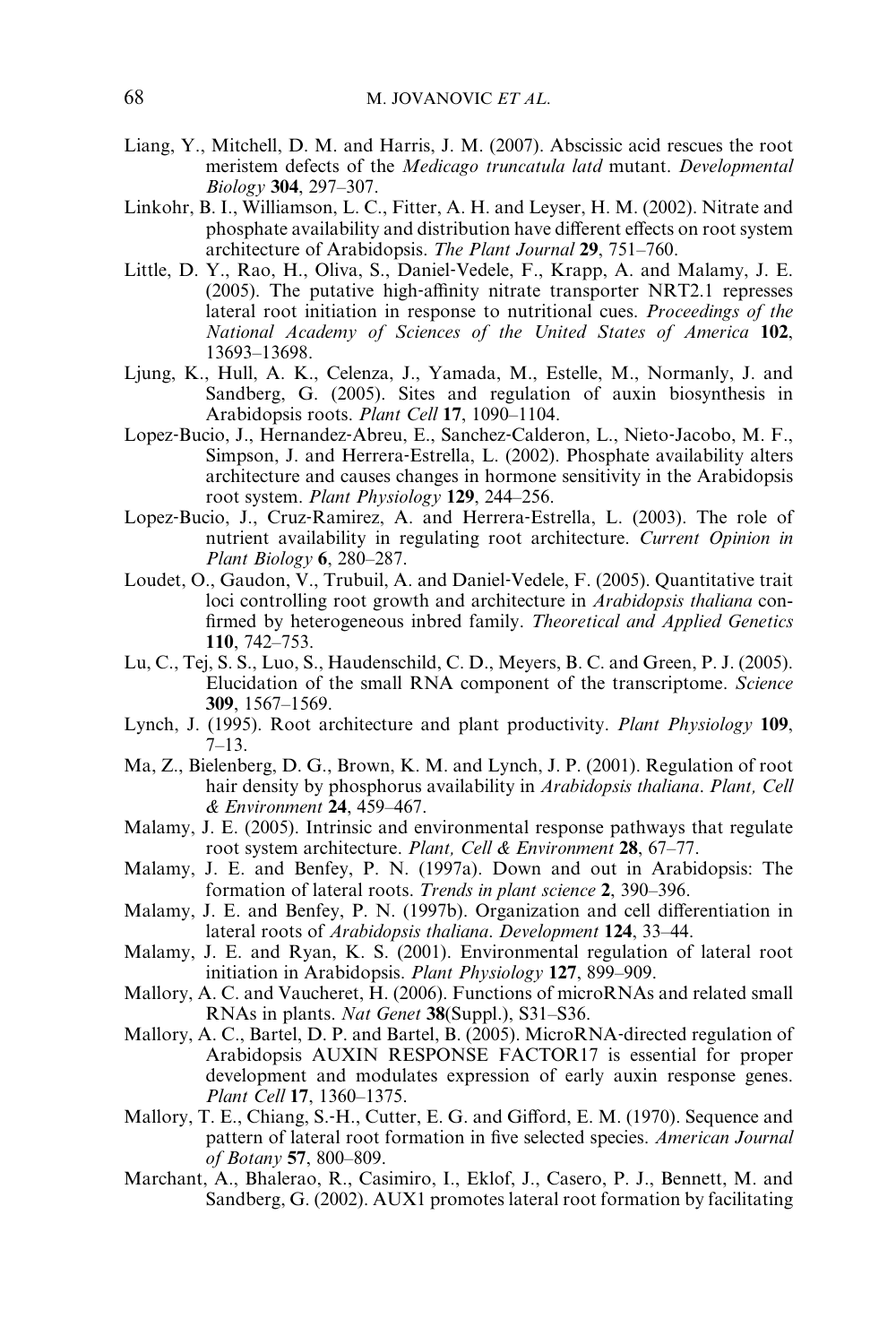indole‐3‐acetic acid distribution between sink and source tissues in the Arabidopsis seedling. Plant Cell 14, 589–597.

- <span id="page-34-0"></span>Marques, C., Vasquez‐Kool, J., Carocha, V., Ferreira, J., O'Malley, D., Liu, B. and Sederoff, R. (1999). Genetic dissection of vegetative traits in *Eucalyptus* tereticornis and E. globulus. Theoretical and Applied Genetics 99, 936-946.
- Martin, A. C., del Pozo, J. C., Iglesias, J., Rubio, V., Solano, R., de La Pena, A., Leyva, A. and Paz‐Ares, J. (2000). Influence of cytokinins on the expression of phosphate starvation responsive genes in Arabidopsis. The Plant Journal 24, 559–567.
- Maruyama‐Nakashita, A., Nakamura, Y., Yamaya, T. and Takahashi, H. (2004). Regulation of high-affinity sulphate transporters in plants: Towards systematic analysis of sulphur signalling and regulation. Journal of Experimenal Botany 55, 1843–1849.
- Maruyama‐Nakashita, A., Nakamura, Y., Watanabe‐Takahashi, A., Inoue, E., Yamaya, T. and Takahashi, H. (2005). Identification of a novel cis‐acting element conferring sulfur deficiency response in Arabidopsis roots. The Plant Journal 42, 305–314.
- Mason, M. G., Li, J., Mathews, D. E., Kieber, J. J. and Schaller, G. E. (2004). Type-B response regulators display overlapping expression patterns in Arabidopsis. Plant Physiology 135, 927–937.
- Mason, M. G., Mathews, D. E., Argyros, D. A., Maxwell, B. B., Kieber, J. J., Alonso, J. M., Ecker, J. R. and Schaller, G. E. (2005). Multiple type‐B response regulators mediate cytokinin signal transduction in Arabidopsis. Plant Cell 17, 3007–3018.
- Mathesius, U., Weinman, J. J., Rolfe, B. G. and Djordjevic, M. A. (2000). Rhizobia can induce nodules in white clover by ''hijacking'' mature cortical cells activated during lateral root development. Moleculor Plant Microbe Interactions 13, 170–182.
- Merchan, F., Breda, C., Perez Hormaeche, J., Sousa, C., Kondorosi, A., Aguilar, O. M., Megias, M. and Crespi, M. (2003). A Krüppel-like transcription factor gene is involved in salt stress responses in Medicago spp. Plant and Soil 257, 1-9.
- Miller, C. R., Ochoa, I., Nielsen, K. L., Beck, D. and Lynch, J. P. (2003). Genetic variation for adventitious rooting in response to low phosphors availability: Potential utility for phosphorus acquisition from stratified soils. Functional Plant Biology 30, 973–985.
- Mittler, R. (2006). Abiotic stress, the field environment and stress combination. Trends in Plant Science 11, 15–19.
- Miura, K., Rus, A., Sharkhuu, A., Yokoi, S., Karthikeyan, A. S., Raghothama, K. G., Baek, D., Koo, Y. D., Jin, J. B., Bressan, R. A., Yun, D. J. and Hasegawa, P. M. (2005). The Arabidopsis SUMO E3 ligase SIZ1 controls phosphate deficiency responses. Proceedings of the National Academy of Sciences of the United States of America 102, 7760-7765.
- Miyawaki, K., Matsumoto‐Kitano, M. and Kakimoto, T. (2004). Expression of cytokinin biosynthetic isopentenyltransferase genes in Arabidopsis: Tissue specificity and regulation by auxin, cytokinin, and nitrate. The Plant Journal 37, 128–138.
- Molina‐Farero, C., Creus, C. M., Lanteri, M. L., Correa‐Aragunde, N., Lombardo, M. C., Barassi, C. A. and Lamattina, L. (2007). Nitric oxide and plant growth promoting rhizobacteria: Common features influencing root growth and development. Advances in Botanical Research 46, 1–23.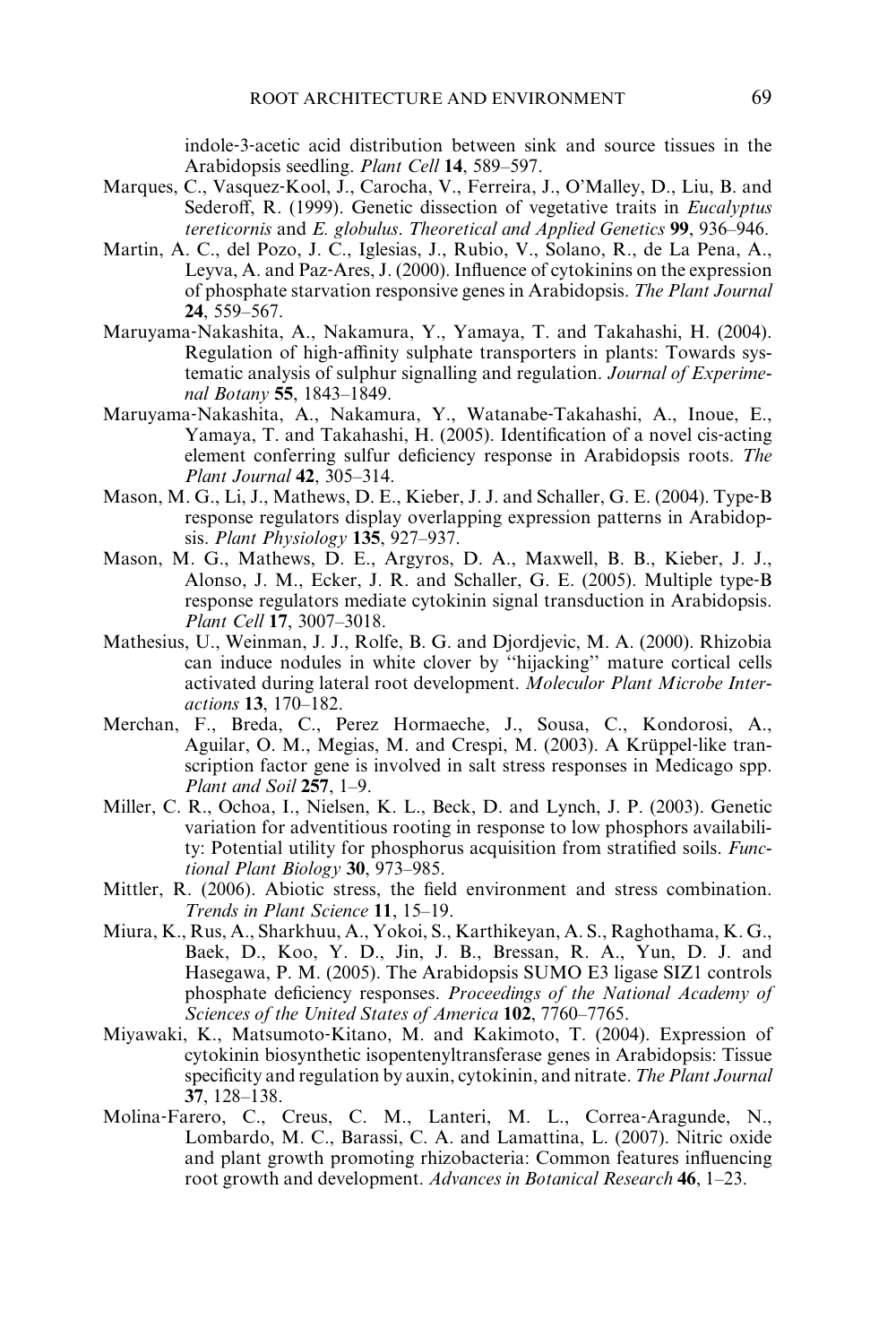- <span id="page-35-0"></span>Mouchel, C. F., Briggs, G. C. and Hardtke, C. S. (2004). Natural genetic variation in Arabidopsis identifies BREVIS RADIX, a novel regulator of cell proliferation and elongation in the root. Genes & Development 18, 700–714.
- Mouchel, C. F., Osmont, K. S. and Hardtke, C. S. (2006). BRX mediates feedback between brassinosteroid levels and auxin signalling in root growth. Nature 443, 458–461.
- Nacry, P., Canivenc, G., Muller, B., Azmi, A., Van Onckelen, H., Rossignol, M. and Doumas, P. (2005). A role for auxin redistribution in the responses of the root system architecture to phosphate starvation in Arabidopsis. Plant Physiology 138, 2061–2074.
- Nag, R., Maity, M. K. and Dasgupta, M. (2005). Dual DNA binding property of ABA insensitive 3 like factors targeted to promoters responsive to ABA and auxin. Plant Molecular Biology 59, 821–838.
- Navarro, L., Dunoyer, P., Jay, F., Arnold, B., Dharmasiri, N., Estelle, M., Voinnet, O. and Jones, J. D. (2006). A plant miRNA contributes to antibacterial resistance by repressing auxin signaling. Science 312, 436–439.
- Nawy, T., Lee, J. Y., Colinas, J., Wang, J. Y., Thongrod, S. C., Malamy, J. E., Birnbaum, K. and Benfey, P. N. (2005). Transcriptional profile of the Arabidopsis root quiescent center. Plant Cell 17, 1908–1925.
- Nemhauser, J. L. and Chory, J. (2004). BRing it on: New insights into the mechanism of brassinosteroid action. Journal Experimental Botany 55, 265–270.
- Nemhauser, J. L., Mockler, T. C. and Chory, J. (2004). Interdependency of brassinosteroid and auxin signaling in Arabidopsis. PLoS Biology 2, E258.
- Nikiforova, V., Freitag, J., Kempa, S., Adamik, M., Hesse, H. and Hoefgen, R. (2003). Transcriptome analysis of sulfur depletion in Arabidopsis thaliana: Interlacing of biosynthetic pathways provides response specificity. The Plant Journal 33, 633–650.
- Nikiforova, V. J., Daub, C. O., Hesse, H., Willmitzer, L. and Hoefgen, R. (2005). Integrative gene‐metabolite network with implemented causality deciphers informational fluxes of sulphur stress response. Journal Experimental Botany 56, 1887–1896.
- Nishimura, C., Ohashi, Y., Sato, S., Kato, T., Tabata, S. and Ueguchi, C. (2004). Histidine kinase homologs that act as cytokinin receptors possess overlapping functions in the regulation of shoot and root growth in Arabidopsis. Plant Cell 16, 1365–1377.
- Nishimura, R., Ohmori, M. and Kawaguchi, M. (2002). The novel symbiotic phenotype of enhanced-nodulating mutant of *Lotus japonicus*: Astray mutant is an early nodulating mutant with wider nodulation zone. Plant Cell Physiology 43, 853–859.
- Ohashi, Y., Oka, A., Rodrigues‐Pousada, R., Possenti, M., Ruberti, I., Morelli, G. and Aoyama, T. (2003). Modulation of phospholipid signaling by GLA-BRA2 in root-hair pattern formation. Science 300, 1427–1430.
- Okushima, Y., Fukaki, H., Onoda, M., Theologis, A. and Tasaka, M. (2007). ARF7 and ARF19 regulate lateral root formation via direct activation of LBD/ ASL genes in Arabidopsis. Plant Cell 19, 118-130.
- Oldroyd, G. E. and Downie, J. A. (2004). Calcium, kinases and nodulation signalling in legumes. Nature Reviews Molecular Cell Biology 5, 566–576.
- Pasquinelli, A. E., Reinhart, B. J., Slack, F., Martindale, M. Q., Kuroda, M. I., Maller, B., Hayward, D. C., Ball, E. E., Degnan, B., Muller, P., Spring, J., Srinivasan, A., et al. (2000). Conservation of the sequence and temporal expression of let-7 heterochronic regulatory RNA. Nature 408, 86–89.
- Penmetsa, R. V. and Cook, D. R. (1997). A legume ethylene‐insensitive mutant hyperinfected by its rhizobial symbiont. Science 275, 527–530.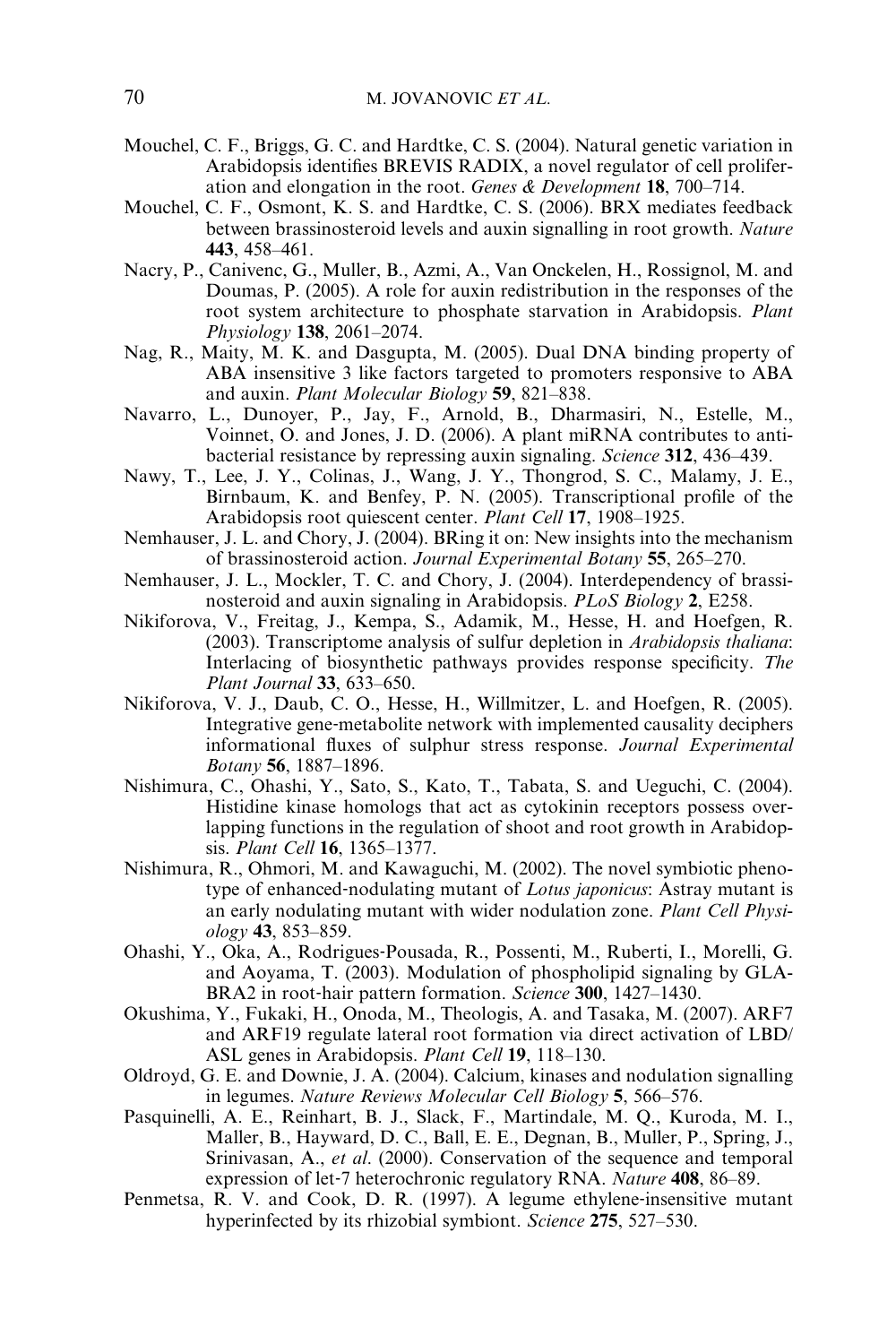- Penmetsa, R. V., Frugoli, J. A., Smith, L. S., Long, S. R. and Cook, D. R. (2003). Dual genetic pathways controlling nodule number in Medicago truncatula. Plant Physiology 131, 998–1008.
- Peragine, A., Yoshikawa, M., Wu, G., Albrecht, H. L. and Poethig, R. S. (2004). SGS3 and SGS2/SDE1/RDR6 are required for juvenile development and the production of trans-acting siRNAs in Arabidopsis. Genes & Development 18, 2368-2379.
- Pereira, P. A. and Bliss, F. A. (1989). Selection of common bean (Phaseolus vulgaris L.) for Nitrogen fixation at differents levels of avaiable phosphorus under field and environmentally-controlled conditions. Plant Soil 115, 75–82.
- Raghothama, K. G. (1999). Phosphate acquisition. Annual Review of Plant Physiology and Plant Molecular Biology 50, 665-693.
- Rajagopalan, R., Vaucheret, H., Trejo, J. and Bartel, D. P. (2006). A diverse and evolutionarily fluid set of microRNAs in Arabidopsis thaliana. Genes & Development 20, 3407–3425.
- Rashotte, A. M., Mason, M. G., Hutchison, C. E., Ferreira, F. J., Schaller, G. E. and Kieber, J. J. (2006). A subset of Arabidopsis AP2 transcription factors mediates cytokinin responses in concert with a two-component pathway. Proceedings of the National Academy of Sciences of the United States of America 103, 11081–11085.
- Reed, R. C., Brady, S. R. and Muday, G. K. (1998). Inhibition of auxin movement from the shoot into the root inhibits lateral root development in Arabidopsis. Plant Physiology 118, 1369–1378.
- Reinhart, B. J., Slack, F. J., Basson, M., Pasquinelli, A. E., Bettinger, J. C., Rougvie, A. E., Horvitz, H. R. and Ruvkun, G. (2000). The 21-nucleotide let-7 RNA regulates developmental timing in Caenorhabditis elegans. Nature 403, 901–906.
- Reinhart, B. J., Weinstein, E. G., Rhoades, M. W., Bartel, B. and Bartel, D. P. (2002). MicroRNAs in plants. Genes & Development 16, 1616–1626.
- Remans, T., Nacry, P., Pervent, M., Girin, T., Tillard, P., Lepetit, M. and Gojon, A. (2006). A central role for the nitrate transporter NRT2.1 in the integrated morphological and physiological responses of the root system to nitrogen limitation in Arabidopsis. *Plant Physiology* 140, 909–921.
- Remington, D. L., Vision, T. J., Guilfoyle, T. J. and Reed, J. W. (2004). Contrasting modes of diversification in the Aux/IAA and ARF gene families. Plant Physiology 135, 1738–1752.
- Rhoades, M. W., Reinhart, B. J., Lim, L. P., Burge, C. B., Bartel, B. and Bartel, D. P. (2002). Prediction of plant microRNA targets. Cell 110, 513–520.
- Riefler, M., Novak, O., Strnad, M. and Schmulling, T. (2006). Arabidopsis cytokinin receptor mutants reveal functions in shoot growth, leaf senescence, seed size, germination, root development, and cytokinin metabolism. Plant Cell 18, 40–54.
- Rubio, V., Linhares, F., Solano, R., Martin, A. C., Iglesias, J., Leyva, A. and Paz‐ Ares, J. (2001). A conserved MYB transcription factor involved in phosphate starvation signaling both in vascular plants and in unicellular algae. Genes & Development 15, 2122–2133.
- Scheres, B., Di Laurenzio, L., Willemsen, V., Hauser, M. T., Janmaat, K., Weisbeek, P. and Benfey, P. (1995). Mutations affecting the radial organisation of the Arabidopsis root display specific defects throughout the embryonic axis. Development 121, 53–62.
- Shin, R., Berg, R. H. and Schachtman, D. P. (2005). Reactive oxygen species and root hairs in Arabidopsis root response to nitrogen, phosphorus and potassium deficiency. Plant Cell Physiology 46, 1350-1357.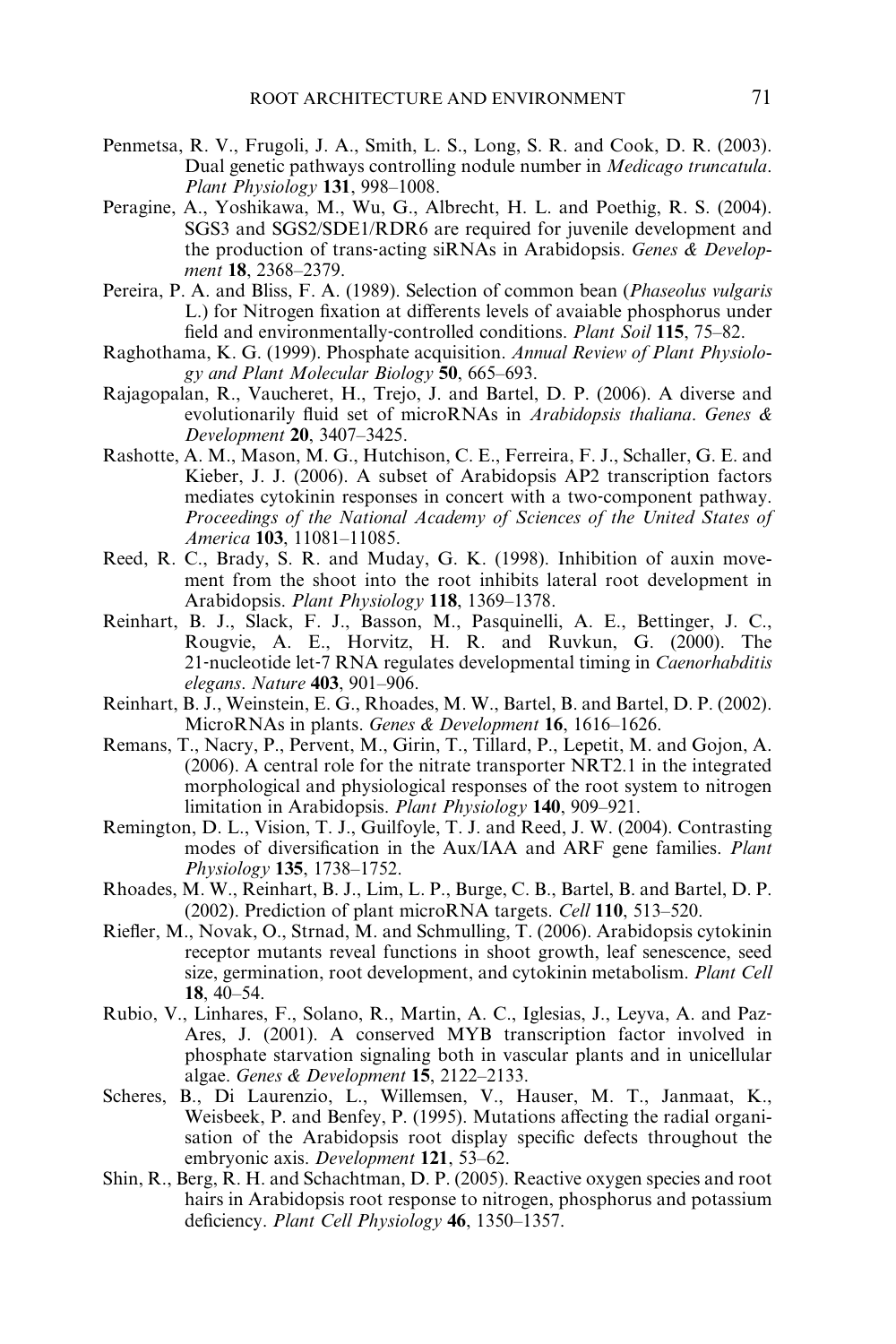- Sieberer, T. and Leyser, O. (2006). Plant science. Auxin transport, but in which direction? Science 312, 858–860.
- Signora, L., De Smet, I., Foyer, C. H. and Zhang, H. (2001). ABA plays a central role in mediating the regulatory effects of nitrate on root branching in Arabidopsis. The Plant Journal 28, 655–662.
- Singh, M. B. and Bhalla, P. L. (2006). Plant stem cells carve their own niche. Trends in Plant Science 11, 241–246.
- Singleton, P. W. and Bohlool, B.  $(1984)$ . Effect of salinity on nodule formation by soybean. Plant Physiology 74, 72–76.
- Sorin, C., Bussell, J. D., Camus, I., Ljung, K., Kowalczyk, M., Geiss, G., McKhann, H., Garcion, C., Vaucheret, H., Sandberg, G. and Bellini, C. (2005). Auxin and light control of adventitious rooting in Arabidopsis require ARGONAUTE1. Plant Cell 17, 1343–1359.
- Souter, M. A., Pullen, M. L., Topping, J. F., Zhang, X. and Lindsey, K. (2004). Rescue of defective auxin‐mediated gene expression and root meristem function by inhibition of ethylene signalling in sterol biosynthesis mutants of Arabidopsis. Planta 219, 773–783.
- Stacey, G., Libault, M., Brechenmacher, L., Wan, J. and May, G. D. (2006). Genetics and functional genomics of legume nodulation. Current Opinion in Plant Biology 9, 110–121.
- Stepanova, A. N., Hoyt, J. M., Hamilton, A. A. and Alonso, J. M. (2005). A link between ethylene and auxin uncovered by the characterization of two rootspecific ethylene-insensitive mutants in Arabidopsis. Plant Cell 17, 2230–2242.
- Sunkar, R. and Zhu, J. K. (2004). Novel and stress-regulated microRNAs and other small RNAs from Arabidopsis. *Plant Cell* 16, 2001–2019.
- Sunkar, R., Kapoor, A. and Zhu, J. K. (2006). Posttranscriptional induction of two Cu/Zn superoxide dismutase genes in Arabidopsis is mediated by downregulation of miR398 and important for oxidative stress tolerance. Plant Cell 18, 2051–2065.
- Suzuki, A., Akune, M., Kogiso, M., Imagama, Y., Osuki, K., Uchiumi, T., Higashi, S., Han, S. Y., Yoshida, S., Asami, T. and Abe, M. (2004). Control of nodule number by the phytohormone abscisic acid in the roots of two leguminous species. Plant and Cell Physiology 45, 914–922.
- Swarup, R., Kramer, E. M., Perry, P., Knox, K., Leyser, H. M., Haseloff, J., Beemster, G. T., Bhalerao, R. and Bennett, M. J. (2005). Root gravitropism requires lateral root cap and epidermal cells for transport and response to a mobile auxin signal. Nature Cell Biology 7, 1057–1065.
- Tansengco, M. I., Hayashi, M., Kawaguchi, M., Imaizumi‐Anraku, H. and Murooka, Y. (2003). crinkle, a novel symbiotic mutant that affects the infection thread growth and alters the root hair, trichome, and seed development in Lotus japonicus. Plant Physiology 131, 1054–1063.
- Teale, W. D., Paponov, I. A. and Palme, K. (2006). Auxin in action: Signalling, transport and the control of plant growth and development. Nature Reviews Molecular Cell Biology 7, 847–859.
- Timmers, A. C., Auriac, M. C. and Truchet, G. (1999). Refined analysis of early symbiotic steps of the Rhizobium‐Medicago interaction in relationship with microtubular cytoskeleton rearrangements. Development 126, 3617–3628.
- To, J. P., Haberer, G., Ferreira, F. J., Deruere, J., Mason, M. G., Schaller, G. E., Alonso, J. M., Ecker, J. R. and Kieber, J. J. (2004). Type‐A Arabidopsis response regulators are partially redundant negative regulators of cytokinin signaling. Plant Cell 16, 658–671.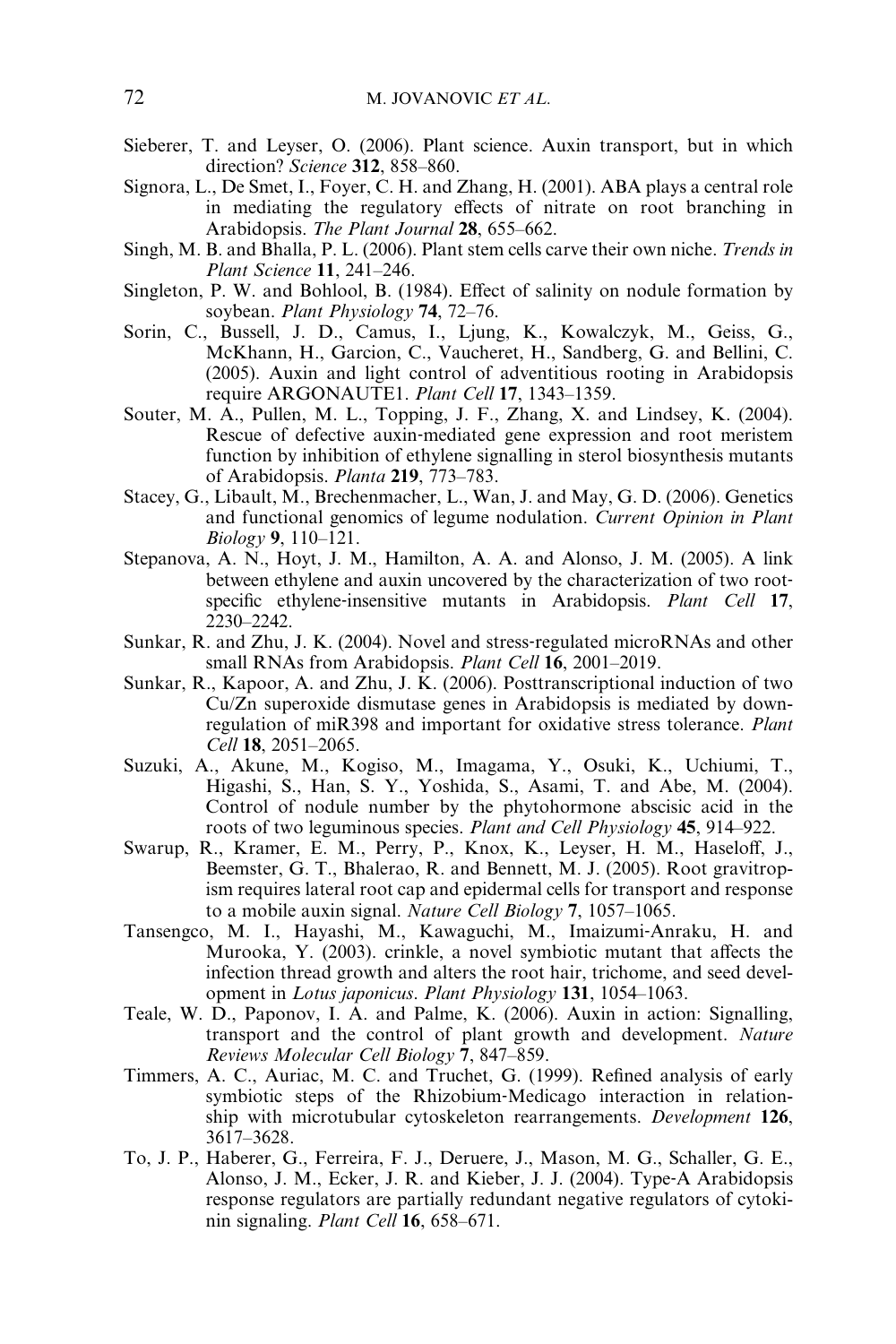- Todd, C. D., Zeng, P., Huete, A. M., Hoyos, M. E. and Polacco, J. C. (2004). Transcripts of MYB‐like genes respond to phosphorous and nitrogen deprivation in Arabidopsis. Planta 219, 1003–1009.
- Tuberosa, R., Salvi, S., Sanguineti, M. C., Landi, P., Maccaferri, M. and Conti, S. (2002a). Mapping QTLs regulating morpho‐physiological traits and yield: Case studies, shortcomings and perspectives in drought‐stressed maize. Annals of Botany (London) 89(Spec No), 941-963.
- Tuberosa, R., Sanguineti, M. C., Landi, P., Giuliani, M. M., Salvi, S. and Conti, S. (2002b). Identification of QTLs for root characteristics in maize grown in hydroponics and analysis of their overlap with QTLs for grain yield in the field at two water regimes. *Plant Molecular Biology* 48, 697–712.
- Ulmasov, T., Hagen, G. and Guilfoyle, T. J. (1999). Activation and repression of transcription by auxin-response factors. Proceedings of the National Academy of Sciences of the United States of America 96, 5844-5849.
- van der Weele, C. M., Spollen, W. G., Sharp, R. E. and Baskin, T. I. (2000). Growth of Arabidopsis thaliana seedlings under water deficit studied by control of water potential in nutrient-agar media. Journal of Experimental Botany 51, 1555–1562.
- Vanneste, S., De Rybel, B., Beemster, G. T., Ljung, K., De Smet, I., VanIsterdael, G., Naudts, M., Iida, R., Gruissem, W., Tasaka, M., Inze, D., Fukaki, H., et al. (2005). Cell cycle progression in the pericycle is not sufficient for SOLITARY ROOT/IAA14‐mediated lateral root initiation in Arabidopsis thaliana. Plant Cell 17, 3035–3050.
- Vartanian, N. (1981). Some aspects of structural and functional modifications induced by drought in root systems. Plant Soil 63, 83-92.
- Vartanian, N., Marcotte, L. and Giraudat, J. (1994). Drought rhizogenesis in Arabidopsis thaliana (differential responses of hormonal mutants). Plant Physiology 104, 761–767.
- Vazquez, F., Gasciolli, V., Crete, P. and Vaucheret, H. (2004a). The nuclear dsRNA binding protein HYL1 is required for microRNA accumulation and plant development, but not posttranscriptional transgene silencing. Current Biology 14, 346–351.
- Vazquez, F., Vaucheret, H., Rajagopalan, R., Lepers, C., Gasciolli, V., Mallory, A. C., Hilbert, J. L., Bartel, D. P. and Crete, P. (2004b). Endogenous trans‐acting siRNAs regulate the accumulation of Arabidopsis mRNAs. Molecular Cell 16, 69-79.
- Veereshlingam, H., Haynes, J. G., Penmetsa, R. V., Cook, D. R., Sherrier, D. J. and Dickstein, R. (2004). nip, a symbiotic Medicago truncatula mutant that forms root nodules with aberrant infection threads and plant defense‐like response. Plant Physiology 136, 3692-3702.
- Vernoux, T., Wilson, R. C., Seeley, K. A., Reichheld, J. P., Muroy, S., Brown, S., Maughan, S. C., Cobbett, C. S., Van Montagu, M., Inze, D., May, M. J. and Sung, Z. R. (2000). The ROOT MERISTEMLESS1/CADMIUM SENSITIVE2 gene defines a glutathione‐dependent pathway involved in initiation and maintenance of cell division during postembryonic root development. Plant Cell 12, 97-110.
- Voinnet, O. (2005). Induction and suppression of RNA silencing: Insights from viral infections. Nature Reviews Genetics 6, 206–220.
- Walch-Liu, P., Ivanov, II., Filleur, S., Gan, Y., Remans, T. and Forde, B. G. (2006). Nitrogen regulation of root branching. Annals of Botany (London) 97, 875–881.
- Wang, B. and Qiu, Y. L. (2006). Phylogenetic distribution and evolution of mycorrhizas in land plants. Mycorrhiza 16, 299–363.